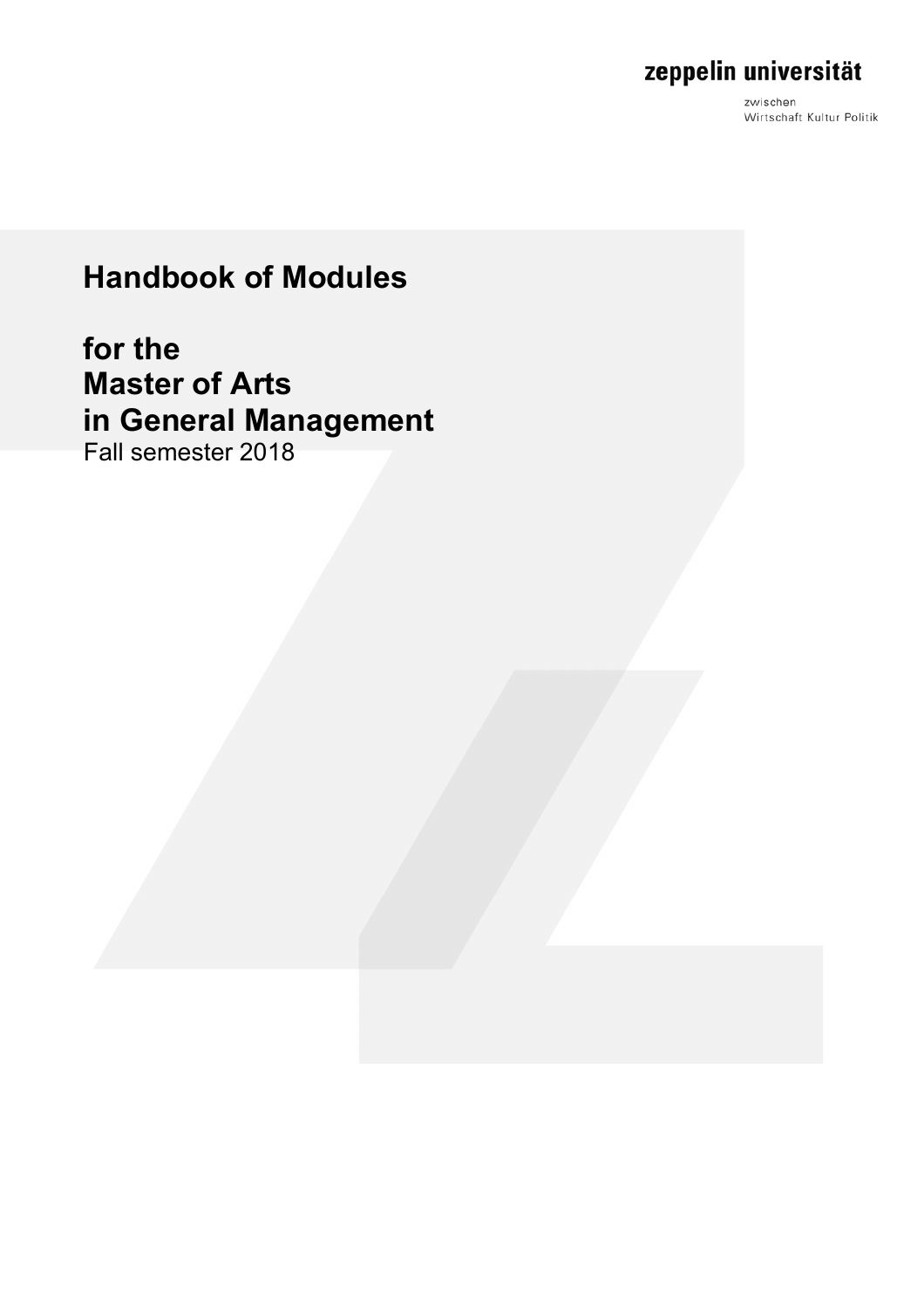**© 2014 Zeppelin Universität gemeinnützige GmbH**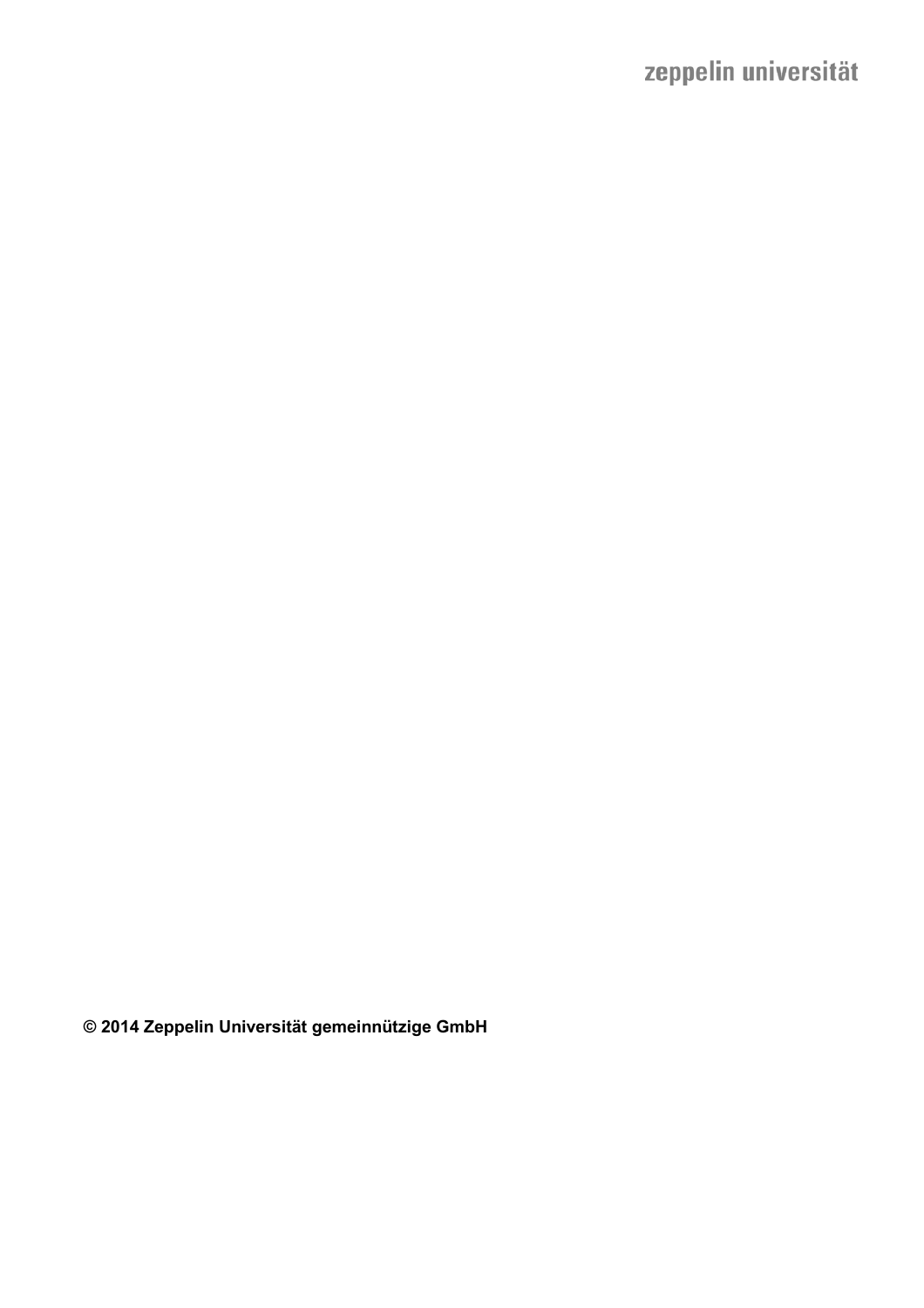## **Content**

| Major Phase   Mandatory Modules (Semester 1-3)                              | 4                |
|-----------------------------------------------------------------------------|------------------|
| "Management"                                                                | 4                |
| Module 522024-6   Accounting & Controlling                                  | 4                |
| Module 522012-6   Corporate Finance                                         | $6\,$            |
| Module 522016-6   HR Management                                             | $\overline{7}$   |
| Module 522014-6   Strategic Management                                      | $\boldsymbol{9}$ |
| Module 522017-6   Marketing & Branding                                      | 10               |
| "Economics & Law"                                                           | 12               |
| Module 522033-6   Macroeconomics                                            | 12               |
| Module 522032-6   Microeconomics                                            | 14               |
| Module 522031-6   Civil Law for Economists                                  | 16               |
| "Methods" (3 out of 4 based of individual knowledge)                        | 17               |
| Module 522041-6   Mathematics for Economics                                 | 17               |
| Module 522042-6   Statistics                                                | 18               |
| Module 522045-6   Quantitative Methods                                      | 20               |
| Module 522046-6   Qualitative Methods                                       | 21               |
| "Science"                                                                   | 22               |
| Module 52205   Science                                                      | 22               |
| Major Phase   Elective Modules (Semester 2-4)                               | 24               |
| "Track: Family Business & Innovation"                                       | 24               |
| Module 242122-6   Family Entrepreneurship                                   | 24               |
| Module 242151-6   Family Governance                                         | 25               |
| Module 242061-6   Knowledge Management                                      | 26               |
| Module 242062-6   R & D Metrics & Creativity                                | 28               |
| "Track: Finance & Entrepreneurship"                                         | 30               |
| Module 242021-6   Advanced Corporate Finance                                | 30               |
| Module 242132-6   Entrepreneurial Finance                                   | 31               |
| Module 242131-6   Financial Systems                                         | 32               |
| Module 242121-6   Innovation & Entrepreneurship                             | 34               |
| "Track: Governance & Leadership"                                            | 35               |
| Module 242101-6   Corporate Responsibility                                  | 35               |
| Module 242111-6   Dishonesty                                                | 37               |
| Module 242102-6   Leadership                                                | 39               |
| Module 242112-6   Managing Diversity & Diversity in Globalization           | 41               |
| "Track: Mobility & Sustainable Transport"                                   | 43               |
| Module 242141-6   Matching Strategies for Sustainable Mobility              | 43               |
| Module 242142-6   Mobility Innovations & Digitalization                     | 45               |
| Module 522011-6   Cases in Strategic Management                             | 47               |
| Module 542014-6   Supply Chain Management & International Freight Transport | 49               |
| "Elective Modules"                                                          | 51               |
| Module 542011-6   Advanced Marketing                                        | 51               |
| Module 242022-6   Capital Market Theory                                     | 53               |
| Module 242491-6   Selected Topics                                           | 55               |

## Final Module 56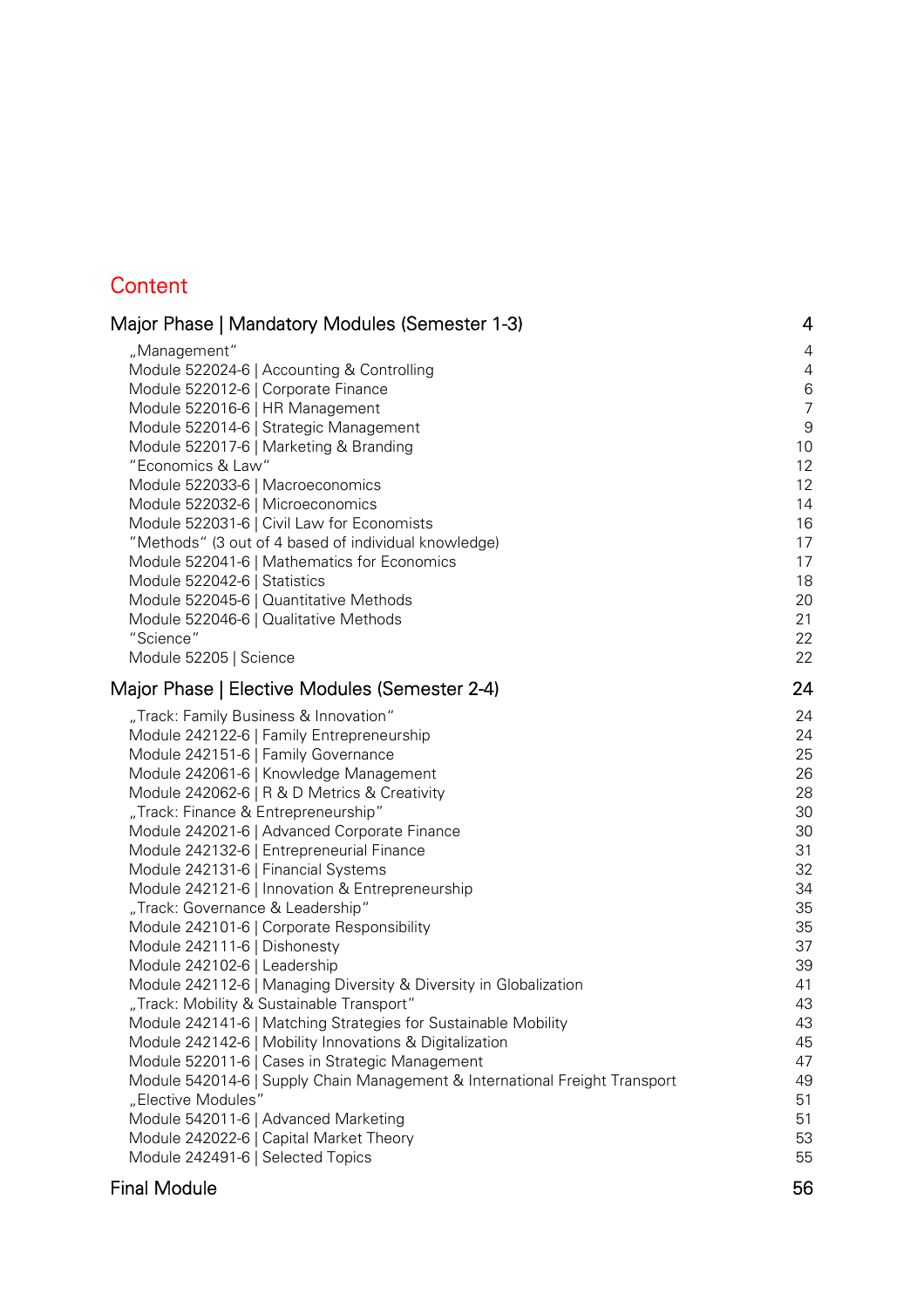#### Module | Final Module 56

#### Anmerkung zur Aktualität der Modulbeschreibungen

Aktuelle Angaben zu Inhalten und Prüfungsleistungen, die mit der Besetzung von Kursen variieren können, entnehmen Sie der Veranstaltungssuche online über ihr ZU|hause.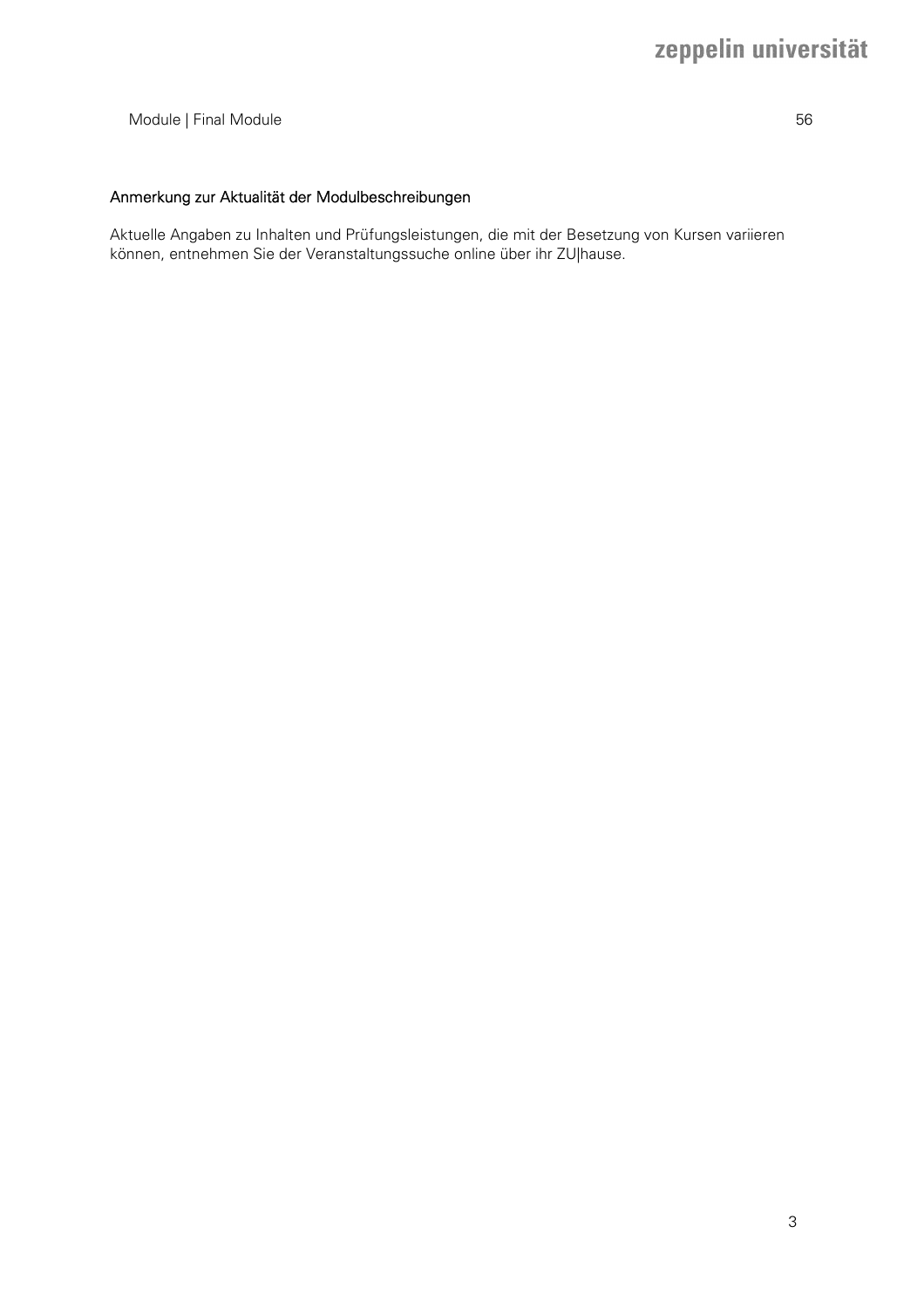## Major Phase | Mandatory Modules (Semester 1-3)

## "Management"

|                                  |                            | Module 522024-6   Accounting & Controlling |                          |                                             |
|----------------------------------|----------------------------|--------------------------------------------|--------------------------|---------------------------------------------|
| MSc CME/<br><b>GEMA</b>          | Semester 1                 | Contact Hours 3                            | ECTS <sub>6</sub>        | Contact time/Self Study (in hrs):<br>36/114 |
| <b>Teaching Methods</b>          |                            |                                            |                          |                                             |
| Course Type                      |                            |                                            |                          | Mandatory $\boxtimes$<br>Elective $\square$ |
| Period                           |                            |                                            |                          | 1 Semester                                  |
| Rotation                         |                            |                                            |                          | yearly $\boxtimes$<br>per semester $\Box$   |
| Examinations                     |                            |                                            |                          | Exam                                        |
| Scope and Length of Examinations |                            |                                            |                          | 90 minutes                                  |
|                                  | Module Responsibility with |                                            |                          | Prof. Dr. Mark Mietzner                     |
|                                  |                            |                                            |                          | Chair of Banking & Finance                  |
|                                  |                            |                                            |                          | E-Mail: mark.mietzner@zu.de                 |
| Performance Level                |                            |                                            |                          | Basics $\boxtimes$                          |
|                                  |                            |                                            |                          | Advanced $\Box$                             |
|                                  |                            |                                            | Specialization $\square$ |                                             |
| Prerequisites                    |                            |                                            | None                     |                                             |
| Use of Module                    |                            |                                            |                          |                                             |
| $\sim$ $\sim$ $\sim$             |                            |                                            |                          |                                             |

#### **Contents**

The participants shall gain an insight into the topic areas of accounting and controlling. The accounting area provides knowledge regarding the application of international accounting from the perspective of controlling. What is more, the institutional differences of accounting standards – International Accounting Standards (IAS) vs. German Commercial Code (HGB) – are emphasized. Depending on the number of lectures the following chapters will be taught:

Focus Controlling:

1. Introduction to the basics of controlling:

Participants shall be enabled to…

- Understand the development of the role of the corporate controller
- Define and demarcate the term of controlling
- Reconstruct the development of controlling to an academic discipline
- Understand the relationship of controlling and information systems
- Gain insight into instruments and theories of controlling
- Differentiate classic approaches of controlling (e.g. accounting-oriented, informationoriented, and coordination-oriented controlling) from current controlling approaches (e.g. reflections-oriented controlling)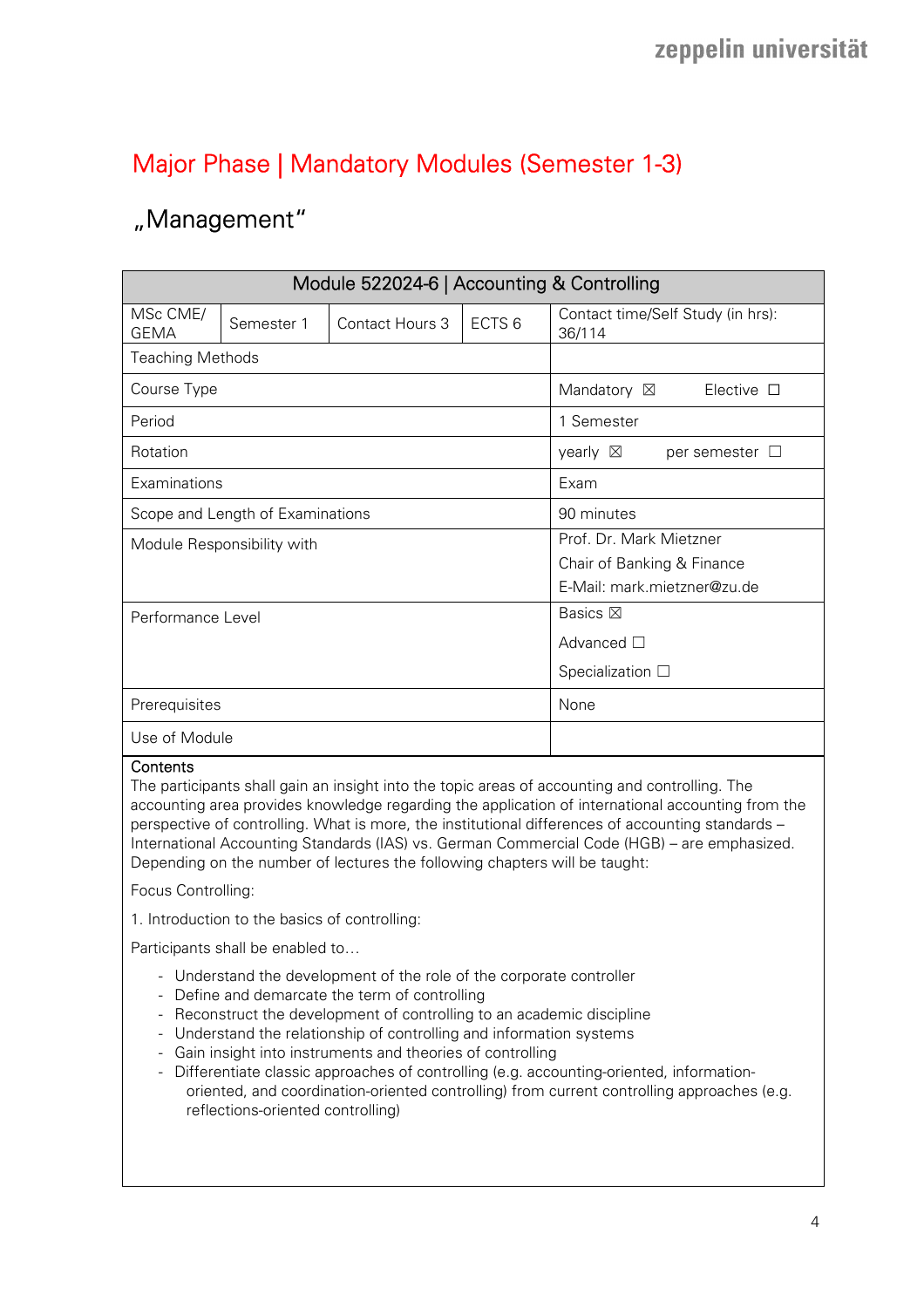2. Introduction to cost accounting and cost management:

Following the introduction to the basics, participants gain insights into...

- Classification of cost accounting
- Cost and revenue type accounting
- Cost and revenue center accounting
- Cost and revenue object accounting
- Full and marginal costing
- Planned cost calculation
- Target costing and process cost calculation
- Functionalities of contribution margin accounting and cost benchmarking
- 3. Corporate success planning, measurement and monitoring:

Participants are introduced to…

- Integrated planning
- Operating numbers and performance indicators
- The concept of the balanced scorecard
- The concept of value-based corporation management
- Optional:

- performance-based compensation systems (can be cancelled due to time restrictions if necessary)

- link to corporate monitoring functions (compliance and risk management)
- 4. Fundamentals of corporate accounting:

The following fundamentals will be clarified and highlighted…

- Principles of IAS and HGB accounting
- Components and structure of the annual financial statement of accounts
- The recognition and evaluation of the fundamental items of the annual financial statement

Note: Changes regarding the selection and order of the (sub)chapters and topics can occur.

#### Qualification Objective

As part of the controlling class, students receive a sound view on the tasks and tools of controlling, learn to apply them and gain foundational knowledge about the various planning and control systems. In addition, the participants will understand the theoretical basics of financial and balance sheet accounting, will be enabled to relate financial management to business accounting and will recognize balance-theoretical relations.

#### Readings

- Gunther Friedl, Christian Hofmann und Burkhard Pedell, Kostenrechnung Eine entscheidungsorientierte Einführung, 3. überarbeitete Auflage 2017, ISBN 978-3-8006-5372-0
- Hans-Ulrich Küpper, Gunther Friedl, Christian Hofmann und Burkhard Pedell, Übungsbuch zur Kosten und Erlösrechnung, 7. Überarbeitete und erweiterte Auflage 2017, ISBN 978-3-8006- 5443-7
- Jürgen Weber und Utz Schäffer, Einführung in das Controlling, 15. überarbeitete und aktualisierte Auflage 2016, ISBN 978-3-7910-3574-1
- Jürgen Weber, Utz Schäffer und Christoph Binder, Einführung in das Controlling Übungen und Fallstudien mit Lösungen, 3. überarbeitete und erweiterte Auflage 2016, ISBN 978-3-7910-3575- 8
- Péter Horváth, Ronald Gleich und Mischa Seiter, Controlling, 13. überarbeitete Auflage 2015, ISBN 978-3-8006-4954-9
- Jörg Baetge, Hans-Jürgen Kirsch, Stefan Thiele, Bilanzen, 14. Auflage 2017, Düsseldorf, ISBN: 978-3-8021-2097-8
- Jörg Baetge, Hans-Jürgen Kirsch, Stefan Thiele, Bilanzanalyse, 2. überarbeitete Auflage 2015, Düsseldorf, ISBN: 978-3-8021-1155-6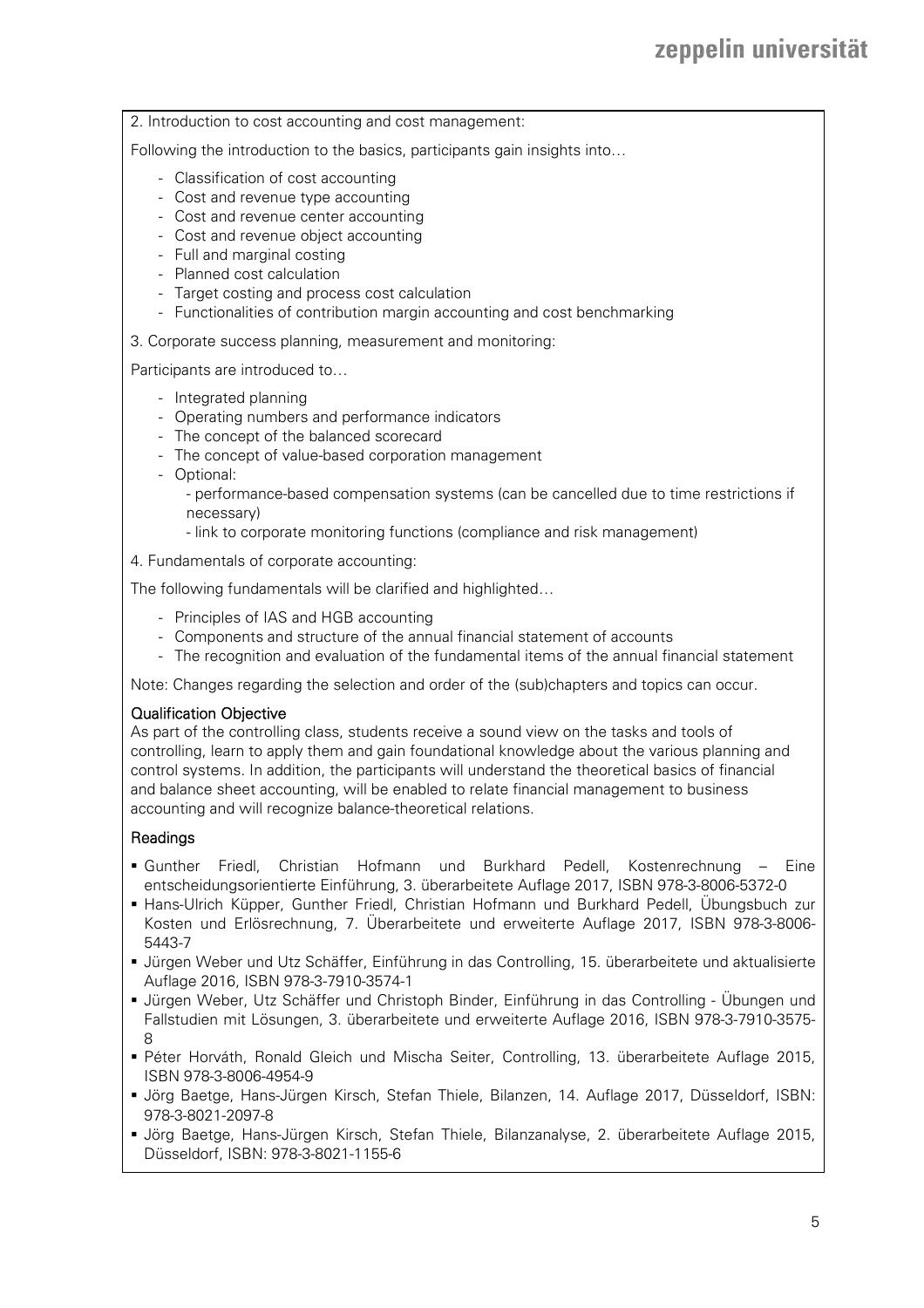|                                                                                             |                            |                 | Module 522012-6   Corporate Finance |                                                |  |  |  |
|---------------------------------------------------------------------------------------------|----------------------------|-----------------|-------------------------------------|------------------------------------------------|--|--|--|
| MSc CME/<br><b>GEMA</b>                                                                     | Semester 2                 | Contact Hours 3 | ECTS <sub>6</sub>                   | Contact time/Self Study (in hrs):<br>36/114    |  |  |  |
| <b>Teaching Methods</b>                                                                     |                            |                 |                                     | Lecture                                        |  |  |  |
| Event Type                                                                                  |                            |                 |                                     | Mandatory ⊠<br>Elective $\square$              |  |  |  |
| Period                                                                                      |                            |                 |                                     | 1 Semester                                     |  |  |  |
| Rotation                                                                                    |                            |                 |                                     | yearly $\boxtimes$<br>per semester $\boxtimes$ |  |  |  |
| Examinations                                                                                |                            |                 |                                     | Written exam                                   |  |  |  |
| Scope and Length of Examinations                                                            |                            |                 |                                     | 90 minutes                                     |  |  |  |
|                                                                                             | Module Responsibility with |                 |                                     | Prof. Dr. Mark Mietzner                        |  |  |  |
|                                                                                             |                            |                 |                                     | Chair of Banking & Finance                     |  |  |  |
|                                                                                             |                            |                 |                                     | E-Mail: mark.mietzner@zu.de                    |  |  |  |
| Performance level                                                                           |                            |                 |                                     | <b>Basics</b> ⊠                                |  |  |  |
|                                                                                             |                            |                 |                                     | Advanced $\square$                             |  |  |  |
|                                                                                             |                            |                 | Spezialization $\Box$               |                                                |  |  |  |
| Prerequisites                                                                               |                            |                 | no                                  |                                                |  |  |  |
| Use of Module                                                                               |                            |                 |                                     |                                                |  |  |  |
| Contents                                                                                    |                            |                 |                                     |                                                |  |  |  |
| Principles of financial mathematics for capital expenditure budgeting: Duplication, present |                            |                 |                                     |                                                |  |  |  |
| value continuous compounding perpetual appuity zero bonde oto :                             |                            |                 |                                     |                                                |  |  |  |

- value, continuous compounding, perpetual annuity zero-bonds, etc.; Forms of financing: external and internal financing, mezzanine, equity financing;
- The neoclassical perspective: Finance management with technological insecurity, financing with regard to taxes and financial distress costs;
- The neoinstitutional perspective: Business finance with quality and behavioral uncertainty; the principle agent approach in business financing;
- Determination of capital costs and risk: Portfolio theory, risk-adjusted valuation (capital asset pricing model), arbitrage pricing theory.

### Qualification Objective

The students will

- learn principles in the areas of investment and finance (taking into consideration various theoretical perspectives);
- become competent working with the principles of financial mathematics;
- carry out independent investment appraisals;
- conduct capital cost determinations in uncertain conditions.

#### Readings

Brealey, Richard A., Myers, Stewart C.: Principles of Corporate Finance, 11th ed., New York, 2011.

Schmidt, Reinhard H.; Terberger, Eva (1996): Grundzüge der Investitions- und Finanzierungstheorie; 4. Edt. , Gabler, Wiesbaden.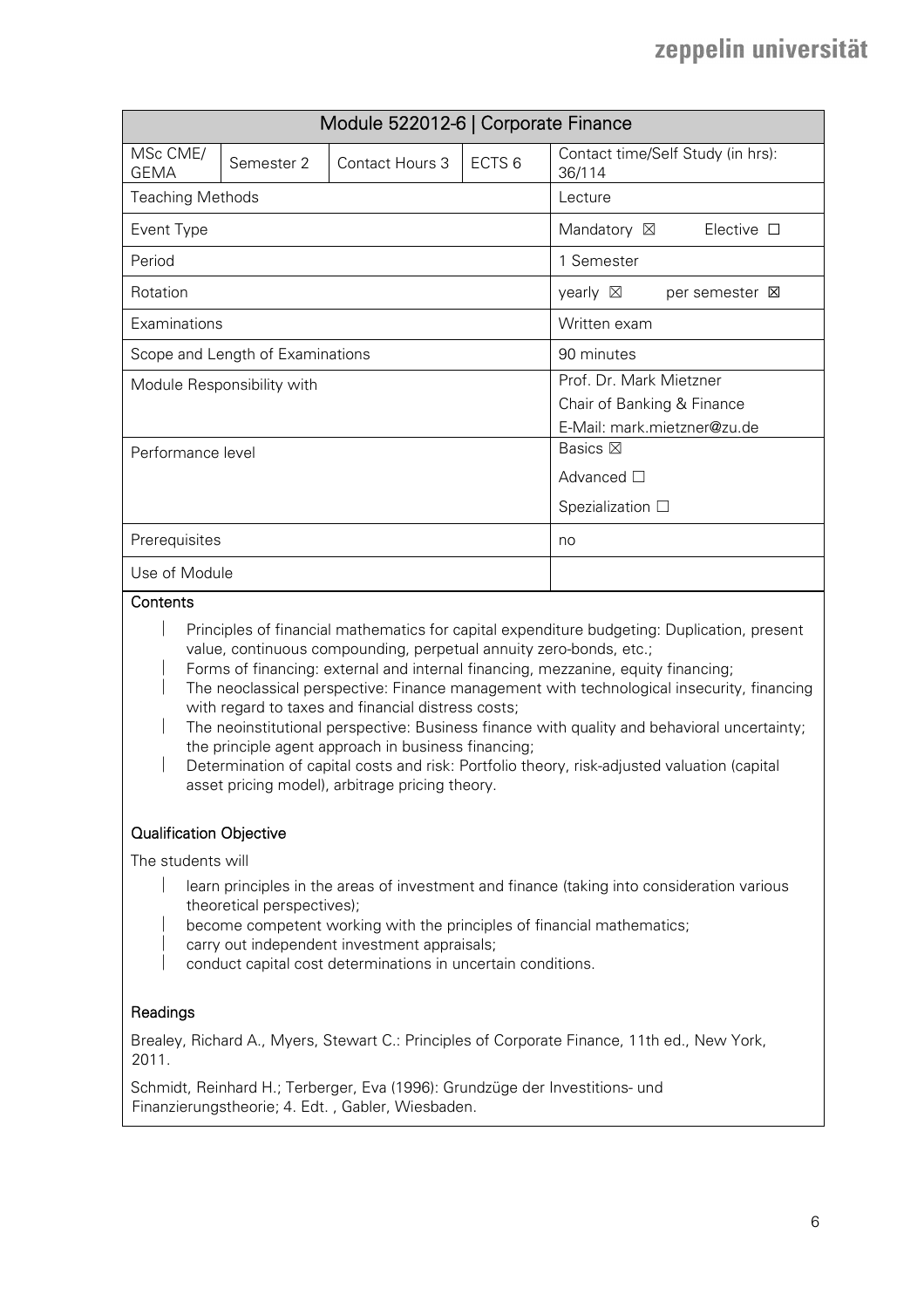| Module 522016-6   HR Management  |                            |                        |                                                            |                                                                                                                       |
|----------------------------------|----------------------------|------------------------|------------------------------------------------------------|-----------------------------------------------------------------------------------------------------------------------|
| <b>GEMA</b>                      | Semester 1                 | <b>Contact Hours 3</b> | ECTS <sub>6</sub>                                          | Contact time/Self Study (in hrs):<br>36/114                                                                           |
| <b>Teaching Methods</b>          |                            |                        |                                                            | Seminar                                                                                                               |
| Event Type                       |                            |                        |                                                            | Mandatory $\boxtimes$<br>Elective $\square$                                                                           |
| Period                           |                            |                        |                                                            | 1 Semester                                                                                                            |
| Rotation                         |                            |                        |                                                            | yearly $\boxtimes$<br>per semester $\Box$                                                                             |
| Examinations                     |                            |                        |                                                            | Written exam<br>Presentation                                                                                          |
| Scope and Length of Examinations |                            |                        | Written exam: 60 min. (60%)<br>Presentation: 20 min. (40%) |                                                                                                                       |
|                                  | Module Responsibility with |                        |                                                            | Prof. Dr. Christian Opitz                                                                                             |
|                                  |                            |                        |                                                            | ZF Friedrichshafen-Chair<br>for Strategic Management &<br>Human Resources Management<br>E-Mail: christian.opitz@zu.de |
| Performance level                |                            |                        |                                                            | Basics $\boxtimes$                                                                                                    |
|                                  |                            |                        | Advanced □                                                 |                                                                                                                       |
|                                  |                            |                        | Spezialization □                                           |                                                                                                                       |
| Prerequisites                    |                            |                        | none                                                       |                                                                                                                       |
| Use of Module                    |                            |                        |                                                            | Mandatory Section "Management"                                                                                        |
| $\cap$ ontonto                   |                            |                        |                                                            |                                                                                                                       |

#### **Contents**

| Human capital theory;

| Promotions as motivators;

| Seniority-based incentive schemes;

| Non-monetary compensation;

| Recruiting;

| Corporate culture;

| Leadership;

| Diversity Management

| International HR Management

#### Qualification Objectives

Upon successful completion of this course the students will be able to

| analyze relevant HR problems from diverse theoretical perspectives;

| gain a more detailed theoretical and empirical understanding in the areas of human capital formation, promotion, remuneration, recruiting, corporate culture, leadership, and diversity management;

| discuss recent developments in contemporary HR Management;

| critically evaluate HRM concepts they may encounter in business companies as well as cultural and political institutions;

| make sound managerial recommendations for improving their organization's performance.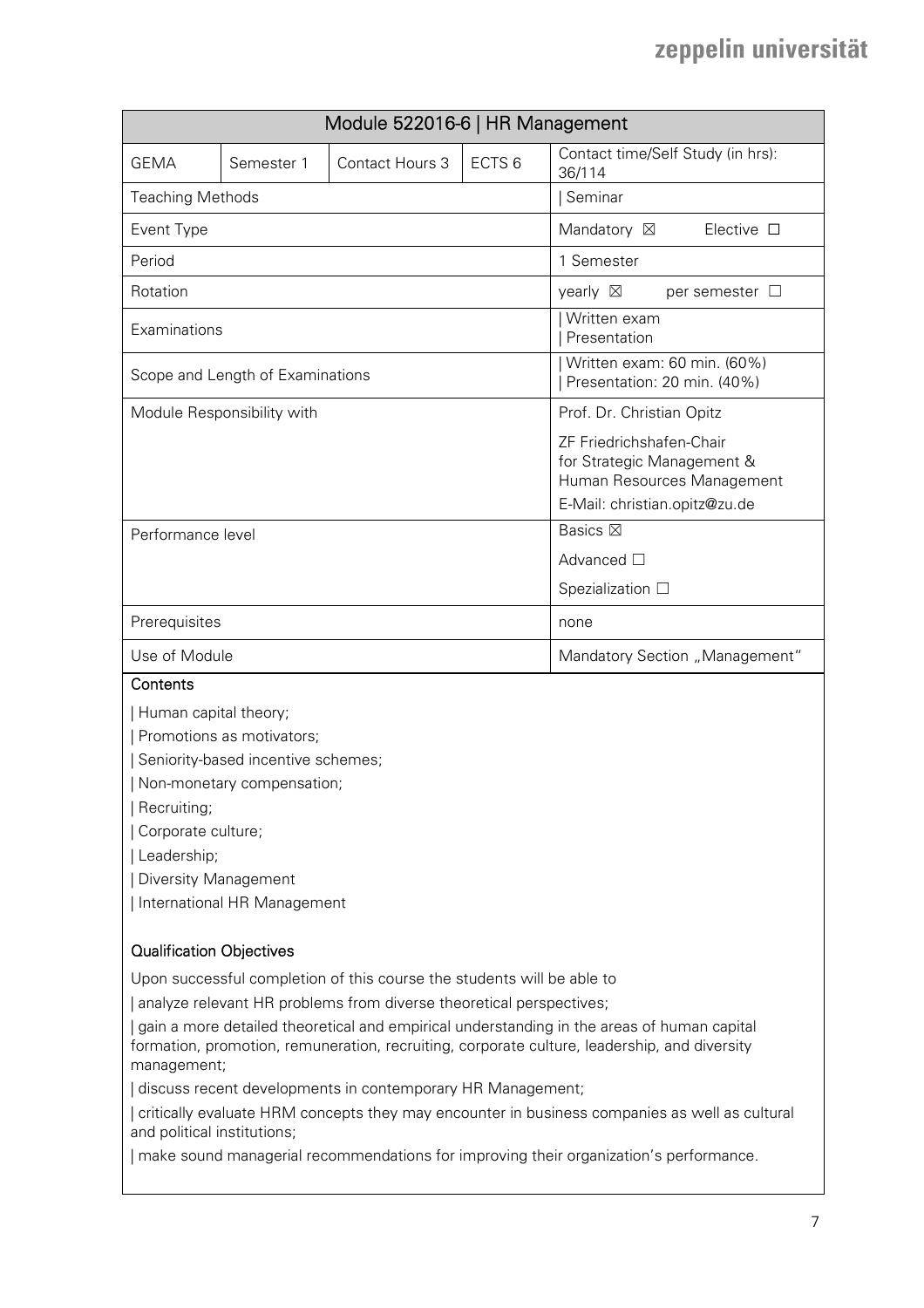## **Readings**

Recently published papers from peer reviewed journals.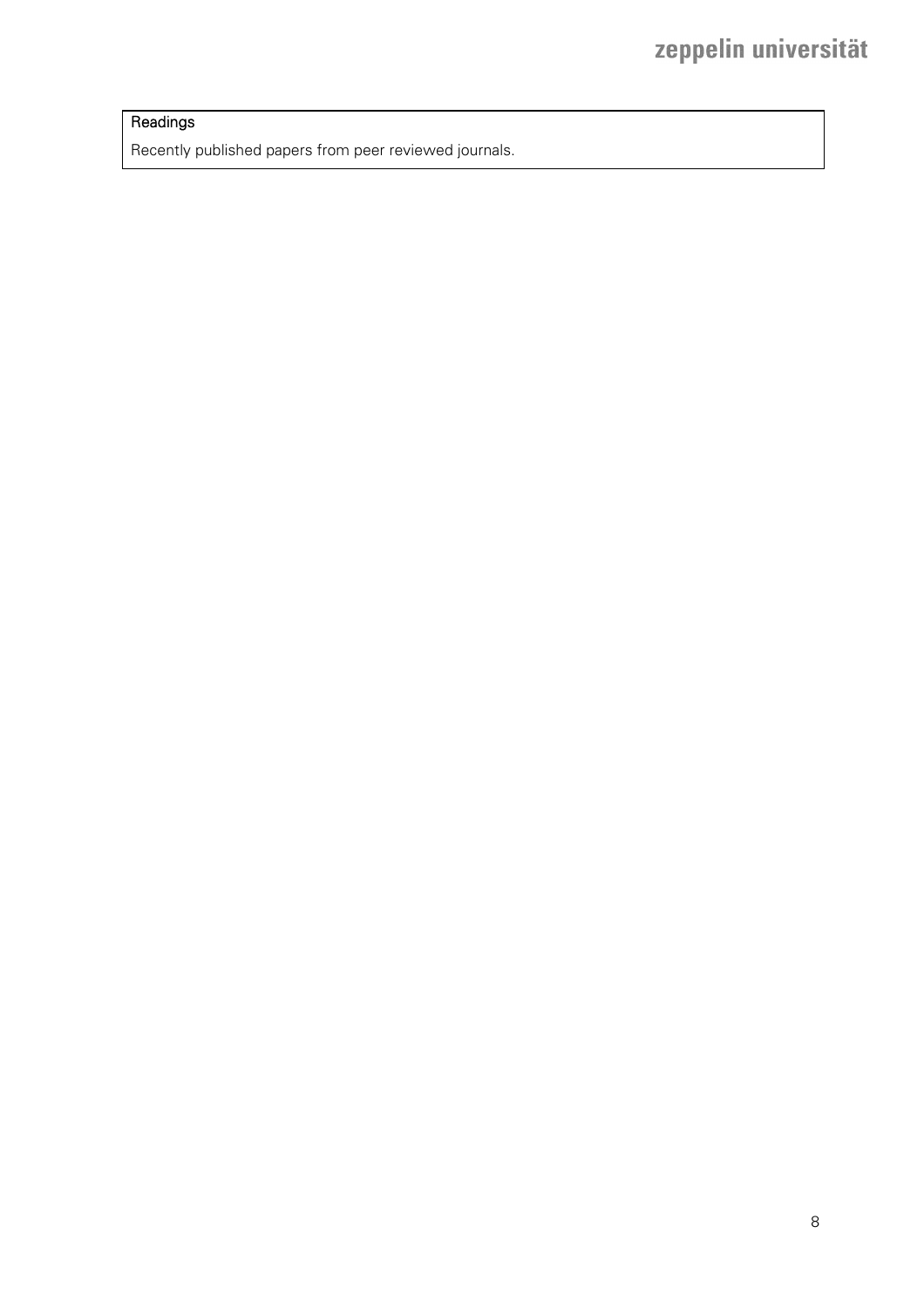|                                  |                            | Module 522014-6   Strategic Management |                          |                                             |
|----------------------------------|----------------------------|----------------------------------------|--------------------------|---------------------------------------------|
| <b>GEMA</b>                      | Semester 2                 | Contact Hours 3                        | ECTS <sub>6</sub>        | Contact time/Self Study (in hrs):<br>36/114 |
| <b>Teaching Methods</b>          |                            |                                        |                          |                                             |
| Course Type                      |                            |                                        |                          | Elective $\square$<br>Mandatory $\boxtimes$ |
| Period                           |                            |                                        |                          | 1 Semester                                  |
| Rotation                         |                            |                                        |                          | yearly $\boxtimes$<br>per semester $\Box$   |
| Examinations                     |                            |                                        |                          | Exam                                        |
| Scope and Length of Examinations |                            |                                        |                          | 90 min                                      |
|                                  | Module Responsibility with |                                        |                          | Prof. Dr. Insa Sjurts                       |
|                                  |                            |                                        |                          | Chair of Strategic Management &             |
|                                  |                            |                                        |                          | Media                                       |
|                                  |                            |                                        |                          | E-Mail: insa.sjurts@zu.de                   |
| Performance level                |                            |                                        |                          | Basic $\boxtimes$                           |
|                                  |                            |                                        | Advanced $\square$       |                                             |
|                                  |                            |                                        | Specialization $\square$ |                                             |
| Prerequisites                    |                            |                                        | None                     |                                             |
| Use of Module                    |                            |                                        |                          | 522011-6 Strategic Management               |

#### **Contents**

This course conveys a structured overview of genesis, schools of thought and essential techniques of strategic planning, strategy implementation and strategic control. Control questions serve the purpose to monitor and consolidate learning progress.

### Qualification objectives

| Knowledge about role and classification of strategic management in the production and management processes of companies

| Understanding of the surrounding conditions of strategic actions

| Knowledge of essential strategy concepts in the field of business administration

| Ability to independently conduct a structured analysis of the environment and the company itself

| Well-grounded deduction of strategic options

| Understanding the process of strategy implementation and strategic control

#### Readings

Besanko, D. et al.: Economics of Strategy, 7th ed., Hoboken/NJ, 2015 Grant, R.: Contemporary Strategy Analysis, 9th ed., Hoboken/NJ, 2015 Porter, M.E.: Wettbewerbsstrategie, 12th ed., Frankfurt am Main 2013 Welge, M. K./Al-Laham, A.: Strategisches Management, 6th ed. , Wiesbaden 2012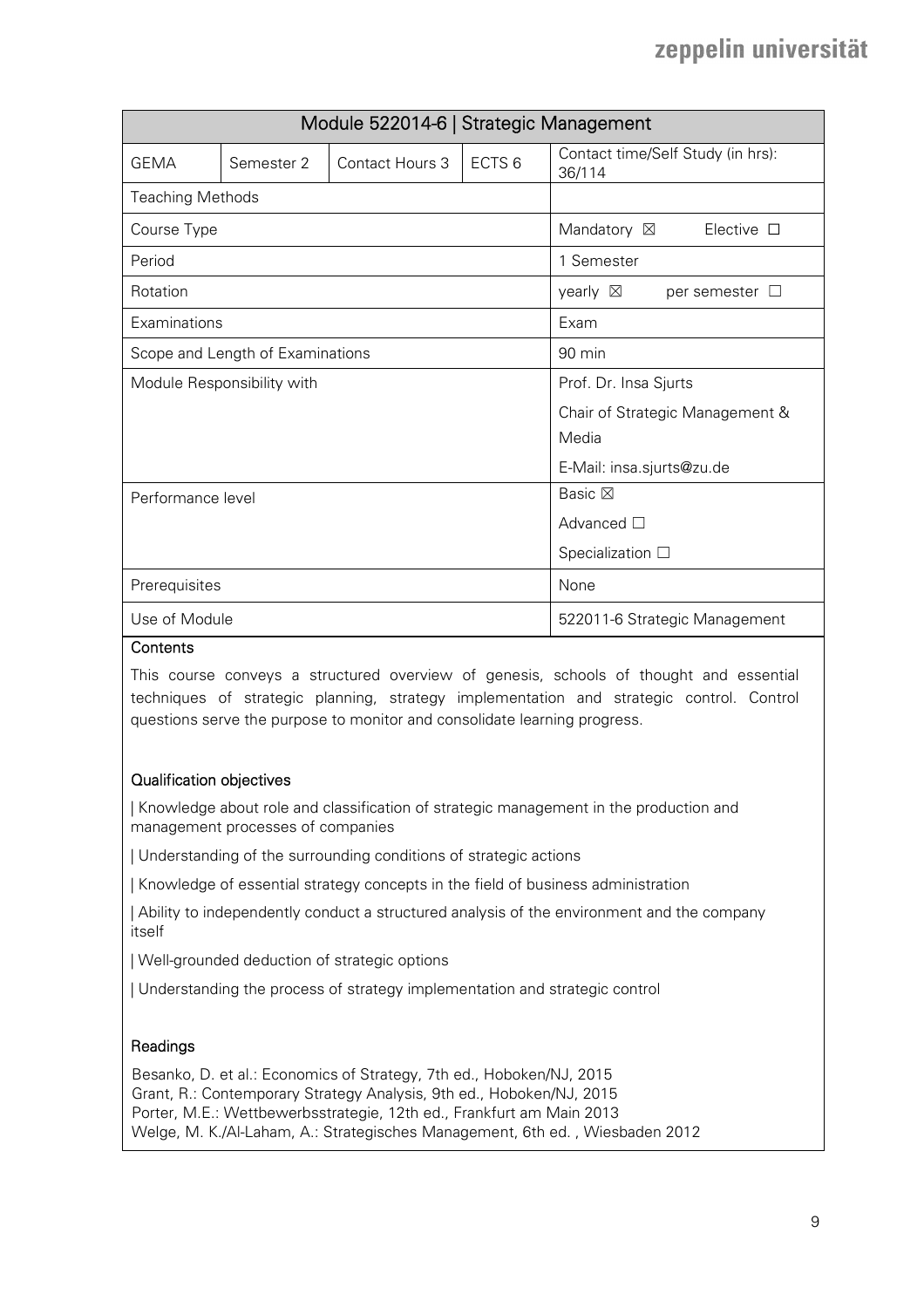| Module 522017-6   Marketing & Branding |            |                 |                                                                                                     |                                                          |
|----------------------------------------|------------|-----------------|-----------------------------------------------------------------------------------------------------|----------------------------------------------------------|
| <b>GEMA</b>                            | Semester 2 | Contact Hours 3 | ECTS <sub>6</sub>                                                                                   | Contact time/Self Study (in hrs):<br>36/114              |
| <b>Teaching Methods</b>                |            |                 |                                                                                                     |                                                          |
| Event Type                             |            |                 |                                                                                                     | Mandatory ⊠<br>Elective $\Box$                           |
| Period                                 |            |                 |                                                                                                     | 1 Semester                                               |
| Rotation                               |            |                 |                                                                                                     | yearly $\boxtimes$<br>per semester $\Box$                |
| Examinations                           |            |                 | Presentation<br>written<br>and<br>of<br>composition<br>applied<br>an<br>management problem          |                                                          |
| Scope and Length of Examinations       |            |                 |                                                                                                     | Group presentation and individual<br>written composition |
| Module Responsibility with             |            |                 | Prof. Dr. Anja Achtziger<br>Chair of Social & Economic<br>Psychology<br>E-Mail: anja.achtzige@zu.de |                                                          |
| Performance level                      |            |                 |                                                                                                     | Basics $\boxtimes$                                       |
|                                        |            |                 | Advanced $\square$                                                                                  |                                                          |
|                                        |            |                 | Spezialization $\square$                                                                            |                                                          |
| Prerequisites                          |            |                 | None                                                                                                |                                                          |
| Use of Module                          |            |                 |                                                                                                     | Major Phase "Management"                                 |

### **Contents**

- Definition, characterization and functionalities of brands
- Brand perception, evaluation, and memorizing brands
- Brand portfolios and brand hierarchies
- Strategic aspects of brand management
- Current aspects in brand communication and management
- Development of brand strategies
- Brand communication within the strategic frames of brand management

#### Qualification Objective

- Acquiring a holistic view of understanding brands
- Constructive reflection of brand functions from different perspectives (manufacturers, retailers, consumers and buyers, consumer policy makers)
- Critical evaluation of brand usage in consideration of the divergent goals of stakeholders
- Development of knowledge and skills that are necessary for a systematic analysis and management of brand and communication decisions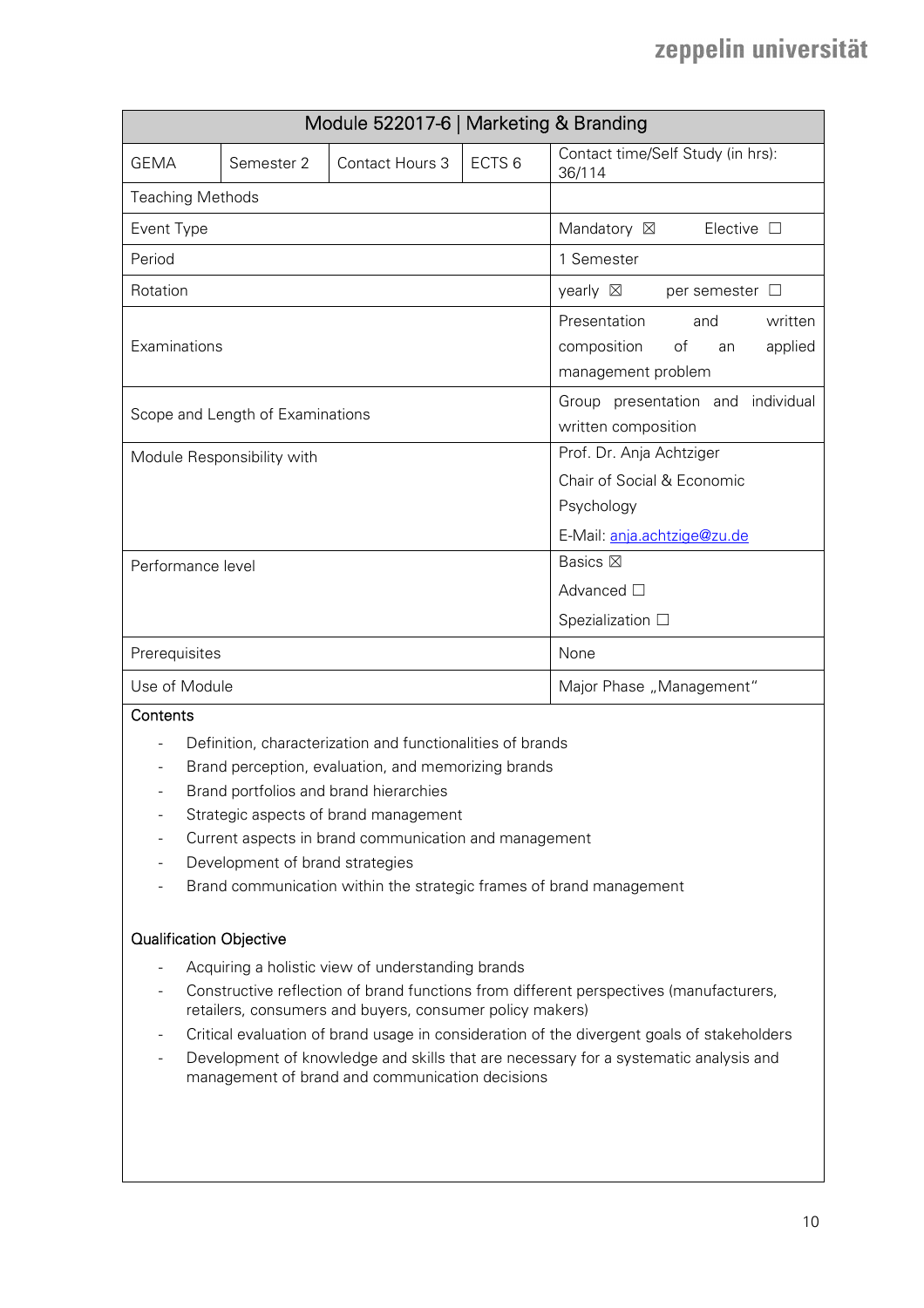## Readings

- Esch, Strategie und Technik der Markenführung, Stuttgart.
- Florack/Scarabis/Primosch, Psychologie der Markenführung, Stuttgart.
- Kapferer, The New Strategic Brand Management: Creating and Sustaining Brand Equity Long Term.
- Papers from peer-reviewed journals, as indicated within the script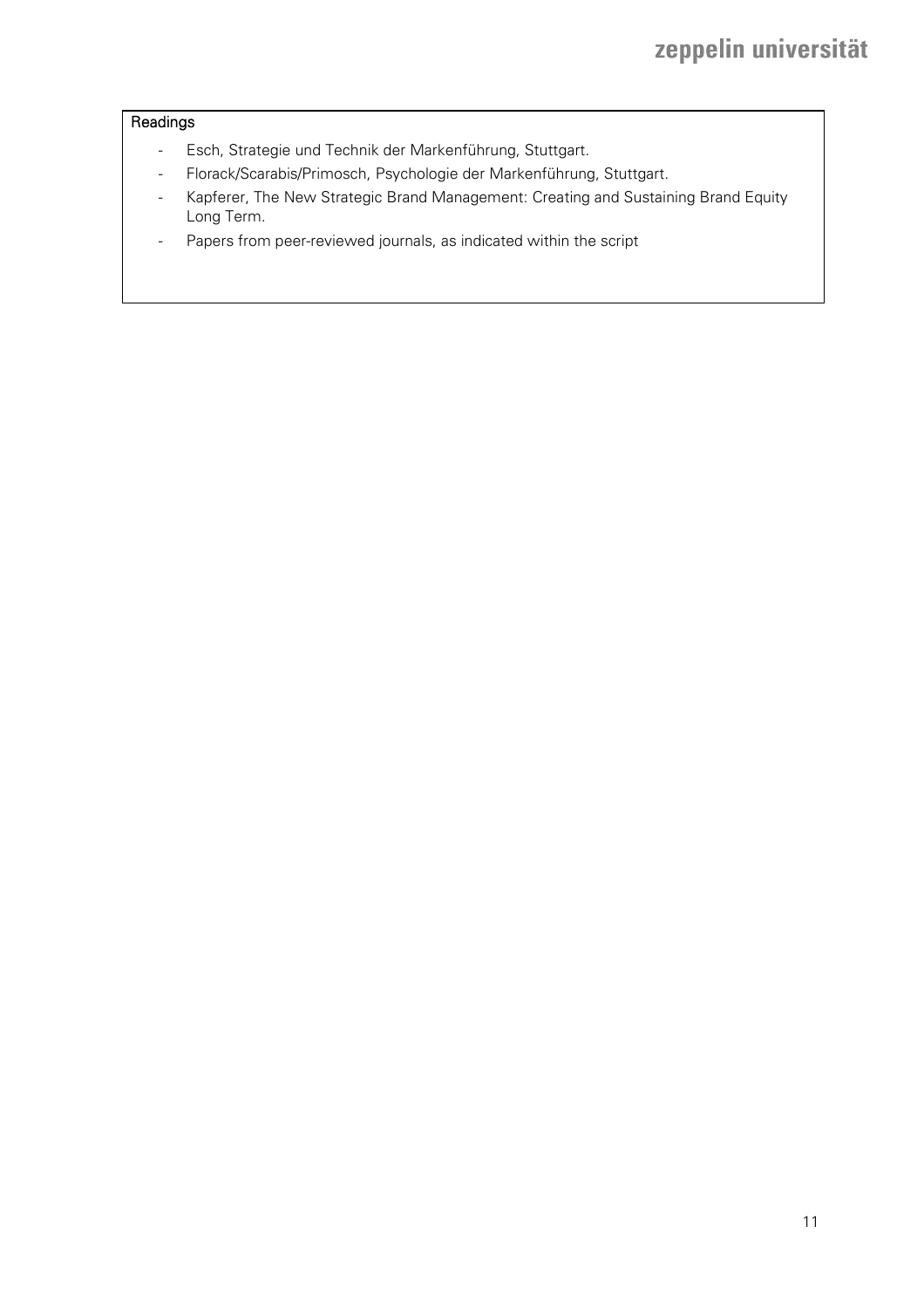## "Economics & Law"

| Module 522033-6   Macroeconomics                                         |                                                    |                                                                                                                                                            |  |                                                       |
|--------------------------------------------------------------------------|----------------------------------------------------|------------------------------------------------------------------------------------------------------------------------------------------------------------|--|-------------------------------------------------------|
| MSc CME/<br><b>GEMA</b>                                                  | Contact Hours 3<br>ECTS <sub>6</sub><br>Semester 2 |                                                                                                                                                            |  | Contact time/Self Study (in hrs):<br>36/114           |
| <b>Teaching Methods</b>                                                  |                                                    |                                                                                                                                                            |  | Seminar lecture, workshop sessions                    |
| Event Type                                                               |                                                    |                                                                                                                                                            |  | Elective $\square$<br>Mandatory $\boxtimes$           |
| Period                                                                   |                                                    |                                                                                                                                                            |  | 1 Semester                                            |
| Rotation                                                                 |                                                    |                                                                                                                                                            |  | yearly $\boxtimes$<br>per semester $\Box$             |
| Examinations                                                             |                                                    |                                                                                                                                                            |  | Keynote Paper and presentation                        |
|                                                                          | Scope and Length of Examinations                   |                                                                                                                                                            |  |                                                       |
|                                                                          | Module Responsibility with                         |                                                                                                                                                            |  | Prof. Dr. Wolfgang H. Schulz                          |
|                                                                          |                                                    |                                                                                                                                                            |  | Chair of Mobility, Trade & Logistics                  |
|                                                                          |                                                    |                                                                                                                                                            |  | Director Amadeus Center for<br>Mobility Studies   CfM |
|                                                                          |                                                    |                                                                                                                                                            |  | E-Mail: wolfgang.schulz@zu.de                         |
| Performance level                                                        |                                                    |                                                                                                                                                            |  | <b>Basics</b> ⊠                                       |
|                                                                          |                                                    |                                                                                                                                                            |  | Advanced $\square$                                    |
|                                                                          |                                                    |                                                                                                                                                            |  | Spezialization $\square$                              |
| Prerequisites                                                            |                                                    |                                                                                                                                                            |  |                                                       |
| Use of Module                                                            |                                                    |                                                                                                                                                            |  | Complementary to Microeconomics                       |
| Contents                                                                 | Introduction into Macroeconomics                   |                                                                                                                                                            |  |                                                       |
| 1.<br>2.<br>3.<br>4.                                                     | Macroeconomics Paradigm                            | Economic Cycles and Growth: the long run<br>Goods Market and financial markets: the short run<br>Labour market, monetary and fiscal policy: the medium run |  |                                                       |
| <b>Qualification Objective</b><br>Students will                          |                                                    |                                                                                                                                                            |  |                                                       |
| know how to macroeconomically analyze coordination and market processes, |                                                    |                                                                                                                                                            |  |                                                       |
| Gain the ability to critically discuss economic policy decisions,        |                                                    |                                                                                                                                                            |  |                                                       |
| understand the principles of the macroeconomic interdependencies.        |                                                    |                                                                                                                                                            |  |                                                       |
| Readings                                                                 |                                                    |                                                                                                                                                            |  |                                                       |
| Basics:                                                                  |                                                    |                                                                                                                                                            |  |                                                       |
|                                                                          |                                                    | Berlemann, Michael (2004): Makroökonomik, Berlin, Heidelberg, New York                                                                                     |  |                                                       |

Blaug; Lloyd (2010): Famous Figures and Diagrams in Economics, Cheltenham, UK; Northampton, MA, USA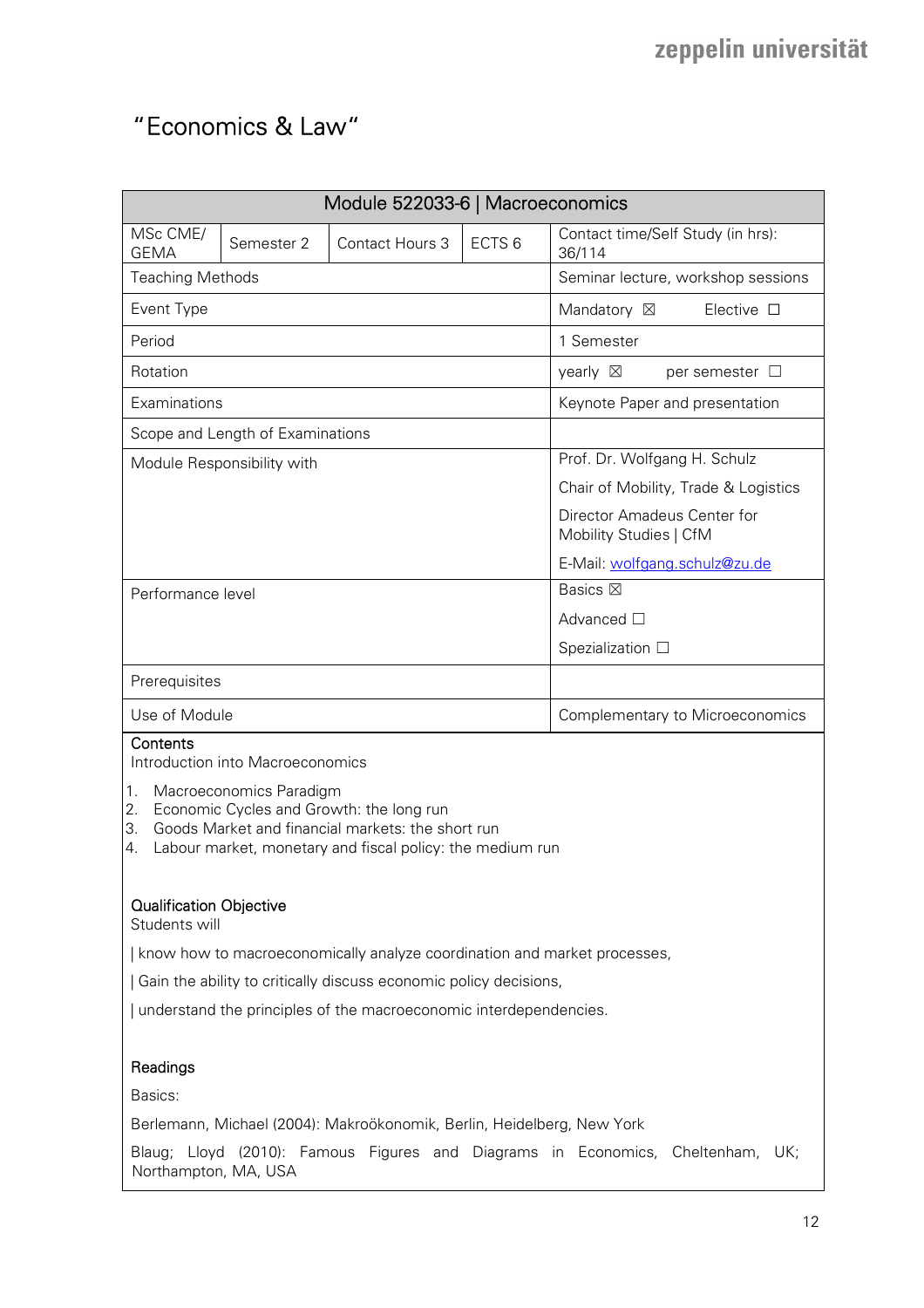Rothengatter, Werner / Schaffer, Axel (2008): Makro kompakt. Grundzüge der Makroökonomik, 2., aktualisierte und erweiterte Auflage, Heidelberg

Additional:

Barro, R. J.; Grilli, V. (2007): European Macroeconomics, London

Blanchard, Olivier / Illing, Gerhard (2009): Makroökonomik, 5., aktualisierte und erweiterte Auflage, München

Blanchard, O. J. (2008): Macroeconomics, 5th ed., London

Burda, M. / Wyplosz, C. (2009): Makroökonomie – eine europäische Perspektive, 3. Aufl., München

Dornbusch, R (2008). Macroeomomics, 10th ed., Boston et al.

Dornbusch, R. / Fischer, St. / Startz, R.: Makroökonomik, 8. Aufl., München/Wien 2003

Felderer, B. / Homburg.St. (2005): Makroökonomik und Neue Makroökonomik; Berlin, 9. Auflage 2005.

Mankiw, N. G. (2008): Macroeconomics, 6th ed. (European ed.), New York, NY

Mankiw, Gregory N., Makroökonomik; Stuttgart (Schaeffer-Poeschel), 5. Auflage 2003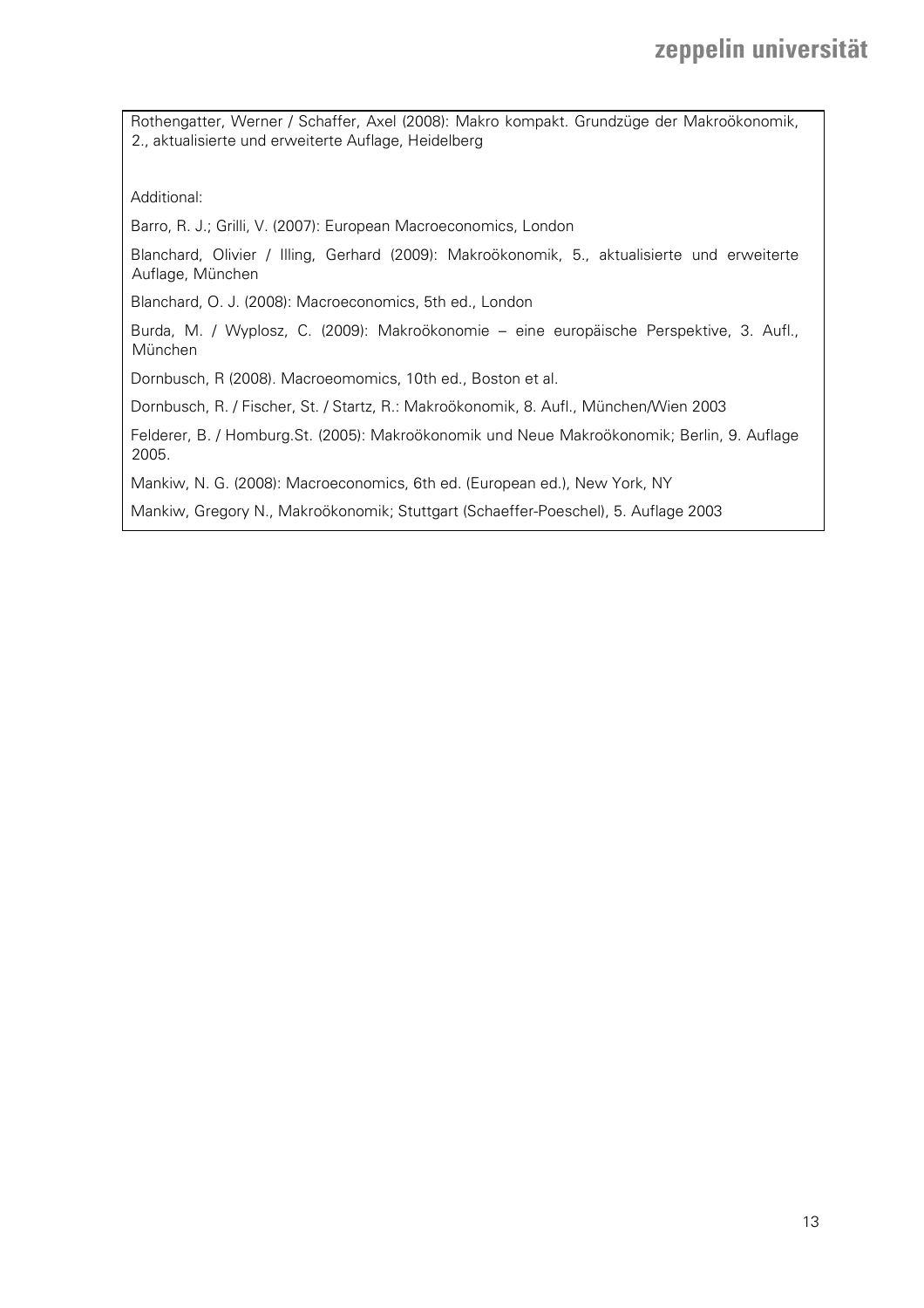|                         |                                  | Module 522032-6   Microeconomics |                                        |                                                       |
|-------------------------|----------------------------------|----------------------------------|----------------------------------------|-------------------------------------------------------|
| MSc CME/<br><b>GEMA</b> | Semester 1                       | Contact Hours 3                  | ECTS <sub>6</sub>                      | Contact time/Self Study (in hrs):<br>36/114           |
| <b>Teaching Methods</b> |                                  |                                  |                                        | Seminar lecture, workshop sessions                    |
| Event Type              |                                  |                                  |                                        | Elective $\square$<br>Mandatory ⊠                     |
| Period                  |                                  |                                  |                                        | 1 Semester                                            |
| Rotation                |                                  |                                  |                                        | yearly $\boxtimes$<br>per semester <b>区</b>           |
| Examinations            |                                  |                                  |                                        | Keynote Paper & Presentation                          |
|                         | Scope and Length of Examinations |                                  |                                        |                                                       |
|                         | Module Responsibility with       |                                  |                                        | Prof. Dr. Wolfgang H. Schulz                          |
|                         |                                  |                                  |                                        | Chair of Mobility, Trade & Logistics                  |
|                         |                                  |                                  |                                        | Director Amadeus Center for<br>Mobility Studies   CfM |
|                         |                                  | E-Mail: wolfgang.schulz@zu.de    |                                        |                                                       |
| Performance level       |                                  |                                  |                                        | Basics $\boxtimes$                                    |
|                         |                                  |                                  |                                        | Advanced $\Box$                                       |
|                         |                                  |                                  |                                        | Spezialization $\square$                              |
|                         |                                  |                                  |                                        | School knowledge final year math,                     |
| Prerequisites           |                                  |                                  | especially derivation and optimization |                                                       |
|                         |                                  |                                  |                                        | under constraints.                                    |
|                         |                                  |                                  |                                        | As complementary module enables                       |
| Use of Module           |                                  |                                  |                                        | students<br>the<br>systematically<br>to               |
|                         |                                  |                                  |                                        | analyze economic processes.                           |

## Contents

- 1. Introduction into Microeconomics
- 2. Organizational behavior- transaction costs property rights
- 3. Industrial Organization
- 4. Competition Theory and Cometition Policy
- 5. Limit-Pricing & other pricing strategies (incl. case Studies)
- 6. Allocative Efficiency Cost-Benefit Analyses
- 7. Dead Ends of Microeconomics

#### Qualification Objective

Students will

| know how to microeconomically analyze coordination and market processes,

| acquire the ability to assess the functionality of markets and the meaning of governmental market interventions,

| understand the principles of the configuration of systems of incentives and institutions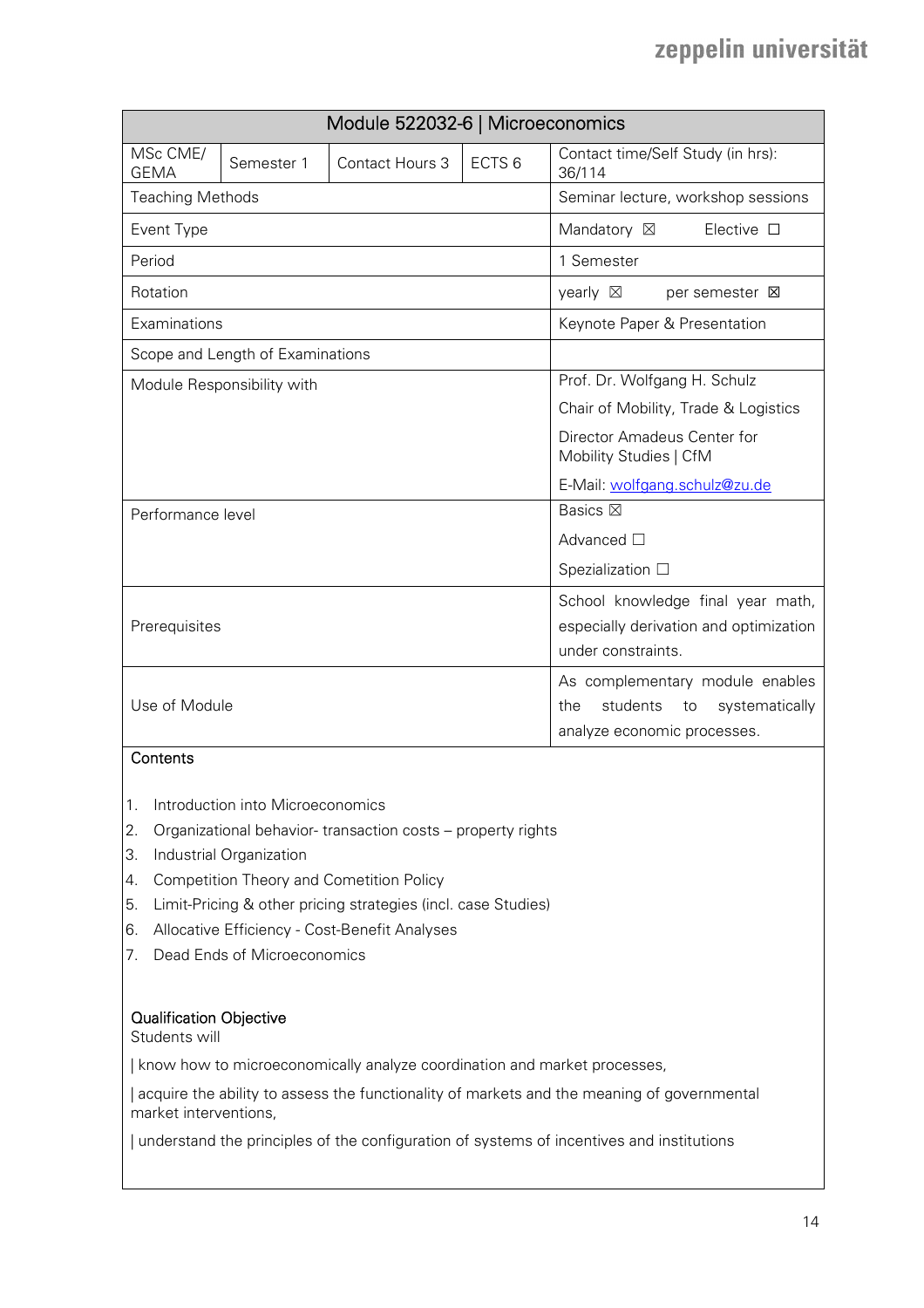#### Readings

Blaug; Lloyd (2010): Famous Figures and Diagrams in Economics, Cheltenham, UK; Northampton, MA, USA.

Varian (2012): Grundzüge der Mikroökonomik, Oldenbourg, 8., überarb. u. erw. Aufl.

Pindyck und Rubinfeld (2009): Mikroökonomie, Pearson Studium, 7. Aufl.

MasColell; Whinston und Green (1995): Microeconomic Theory, Oxford University Press.

Wied-Nebbeling und Schott (2007): Grundlagen der Mikroökonomik, Springer, 4., verb. Aufl. Siebert (2007), Einführung in die Volkswirtschaftslehre, 15. Aufl.

Bartling und Luzius (2008), Grundzüge der Volkswirtschaftslehre, 16. Aufl.

Samuelson; Nordhaus und Mandel (2010), Volkswirtschaftslehre.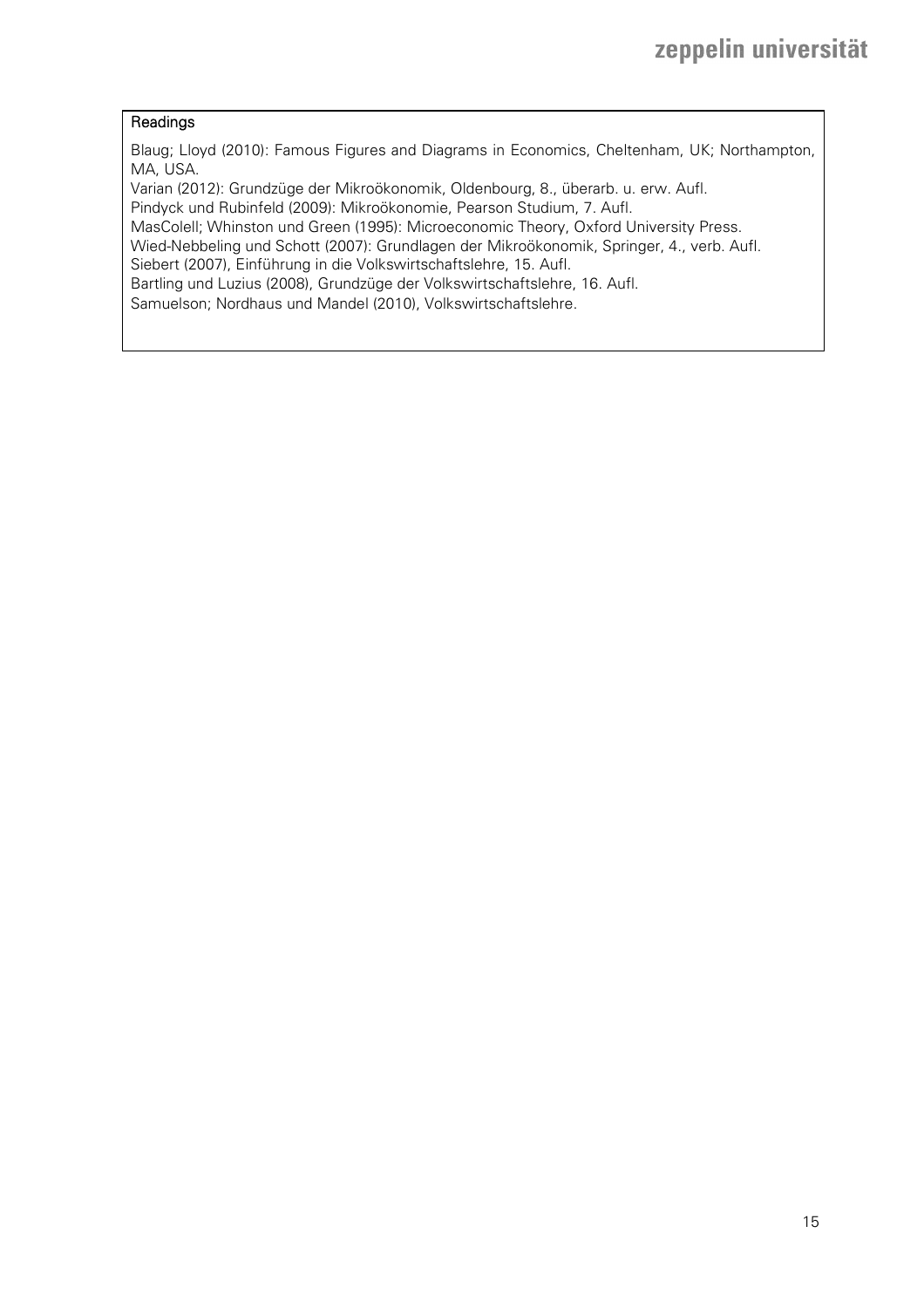|                         |                                        | Module 522031-6   Civil Law for Economists |                          |                                             |
|-------------------------|----------------------------------------|--------------------------------------------|--------------------------|---------------------------------------------|
| MSc CME/<br><b>GEMA</b> | Semester X                             | <b>Contact Hours 3</b>                     | ECTS <sub>6</sub>        | Contact time/Self Study (in hrs):<br>36/114 |
|                         | <b>Teaching Methods Seminar Lesson</b> |                                            |                          |                                             |
| Event Type              |                                        |                                            |                          | Mandatory $\square$<br>Elective $\square$   |
| Period                  |                                        |                                            |                          | 1 Semester                                  |
| Rotation                |                                        |                                            |                          | yearly $\Box$<br>per semester $\boxtimes$   |
| Examinations            |                                        |                                            |                          | <b>Written Exam</b>                         |
|                         | Scope and Length of Examinations       |                                            |                          | 90 min                                      |
|                         | Module Responsibility with             |                                            |                          | Prof. Dr. Jochum                            |
|                         |                                        |                                            |                          | Lehrstuhl für Öffentliches Recht,           |
|                         |                                        |                                            |                          | Steuer- & Europarecht und Recht der         |
|                         |                                        |                                            |                          | Regulierung                                 |
|                         |                                        |                                            |                          | E-Mail: georg.jochum@zu.de                  |
| Performance level       |                                        |                                            |                          | Basics $\boxtimes$                          |
|                         |                                        |                                            |                          | Advanced $\square$                          |
|                         |                                        |                                            | Spezialization $\square$ |                                             |
| Prerequisites           |                                        |                                            | none                     |                                             |
|                         | Use of Module                          |                                            |                          |                                             |
| Contents                |                                        |                                            |                          |                                             |

The course contains the parts ot the civil law, which are relevant for businesses. These are the basics of following Subjects:

General Part of the German Civil Code

Law of obligations and particular obligations

Law of Property

German Code of Commerce

Corporate Law and Labor Law

#### Qualification Objective

The Students have basis knowledge of the civil law and are able to recognize legal issues

#### **Readings**

By the recommendation of the lecturer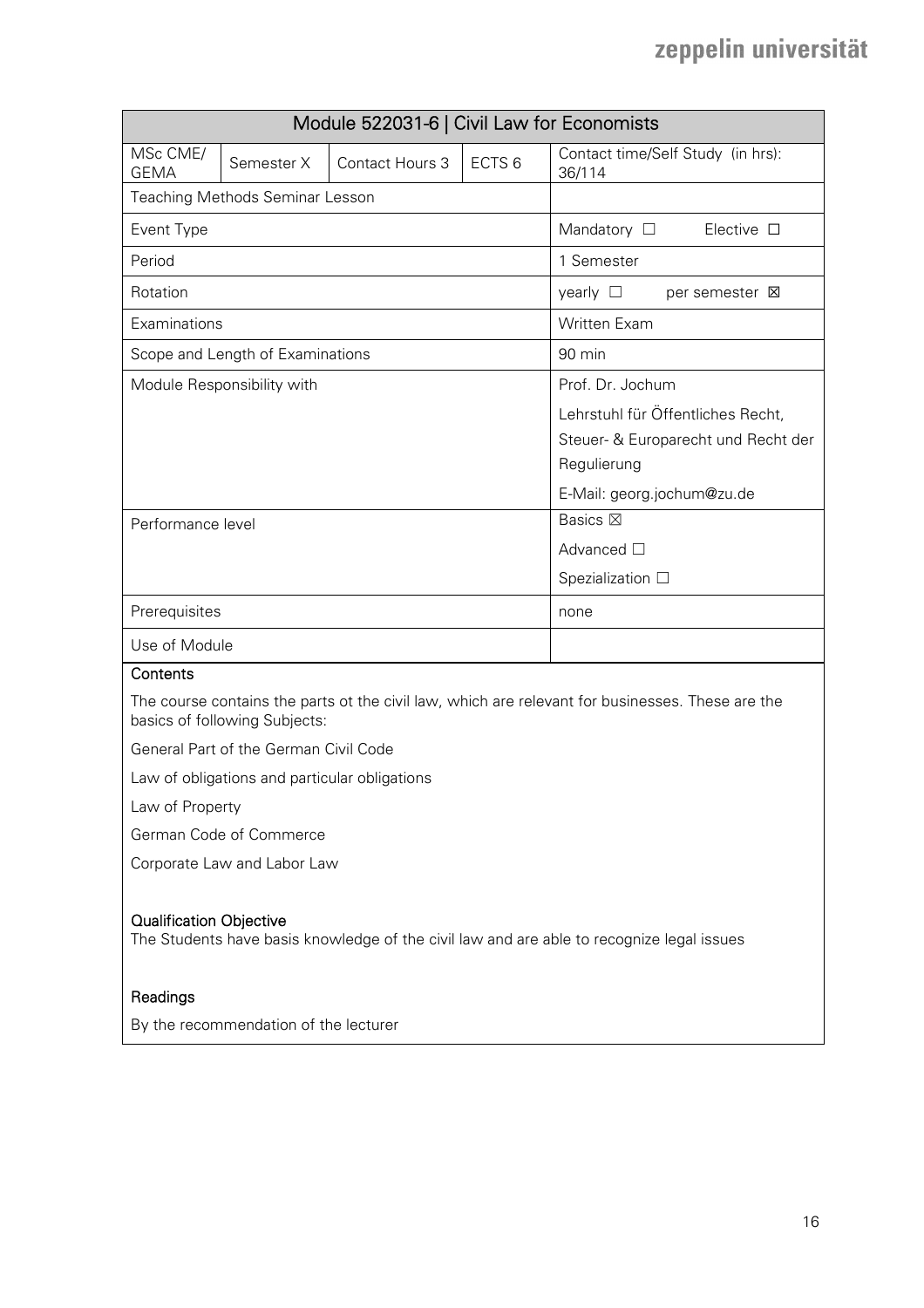## "Methods" (3 out of 4 based of individual knowledge)

|                                                                                                                                                                                                                           |                                                    | Module 522041-6   Mathematics for Economics |  |                                             |
|---------------------------------------------------------------------------------------------------------------------------------------------------------------------------------------------------------------------------|----------------------------------------------------|---------------------------------------------|--|---------------------------------------------|
| <b>GEMA</b>                                                                                                                                                                                                               | Contact Hours 3<br>ECTS <sub>6</sub><br>Semester 1 |                                             |  | Contact time/Self Study (in hrs):<br>36/114 |
| <b>Teaching Methods</b>                                                                                                                                                                                                   |                                                    |                                             |  |                                             |
| Event Type                                                                                                                                                                                                                |                                                    |                                             |  | Mandatory ⊠<br>Elective $\square$           |
| Period                                                                                                                                                                                                                    |                                                    |                                             |  | 1 Semester                                  |
| Rotation                                                                                                                                                                                                                  |                                                    |                                             |  | yearly $\boxtimes$<br>per semester $\Box$   |
| Examinations                                                                                                                                                                                                              |                                                    |                                             |  |                                             |
|                                                                                                                                                                                                                           | Scope and Length of Examinations                   |                                             |  |                                             |
|                                                                                                                                                                                                                           | Module Responsibility with                         |                                             |  | Dr. Kilian Seng                             |
|                                                                                                                                                                                                                           |                                                    |                                             |  | Head of Methods Center for                  |
|                                                                                                                                                                                                                           |                                                    |                                             |  | Economic, Cultural and Social<br>Sciences   |
|                                                                                                                                                                                                                           |                                                    |                                             |  | E-Mail: kilian.seng@zu.de                   |
| Performance level                                                                                                                                                                                                         |                                                    |                                             |  | <b>Basics</b> ⊠                             |
|                                                                                                                                                                                                                           |                                                    |                                             |  | Advanced □                                  |
|                                                                                                                                                                                                                           |                                                    |                                             |  | Spezialization $\square$                    |
| Prerequisites                                                                                                                                                                                                             |                                                    |                                             |  |                                             |
| Use of Module                                                                                                                                                                                                             |                                                    |                                             |  |                                             |
| Contents                                                                                                                                                                                                                  |                                                    |                                             |  |                                             |
|                                                                                                                                                                                                                           | solving simple equations;                          |                                             |  |                                             |
| basic functions;                                                                                                                                                                                                          |                                                    |                                             |  |                                             |
| stochastics;                                                                                                                                                                                                              |                                                    |                                             |  |                                             |
| financial mathematics;                                                                                                                                                                                                    |                                                    |                                             |  |                                             |
| differential calculus;                                                                                                                                                                                                    |                                                    |                                             |  |                                             |
| integral calculus;                                                                                                                                                                                                        |                                                    |                                             |  |                                             |
| I linear algebra, especially matrix algebra.                                                                                                                                                                              |                                                    |                                             |  |                                             |
| <b>Qualification Objective</b><br>The students learn to analyze and solve economic problems in a mathematical way. The course<br>content is relevant for further methods courses, especially statistics and econometrics. |                                                    |                                             |  |                                             |
| Readings                                                                                                                                                                                                                  |                                                    |                                             |  |                                             |

Sydsaeter, Knut et al. (2015): Mathematik für Wirtschaftswissenschaftler: Basiswissen mit Praxisbezug, Hallbergmoos : Pearson.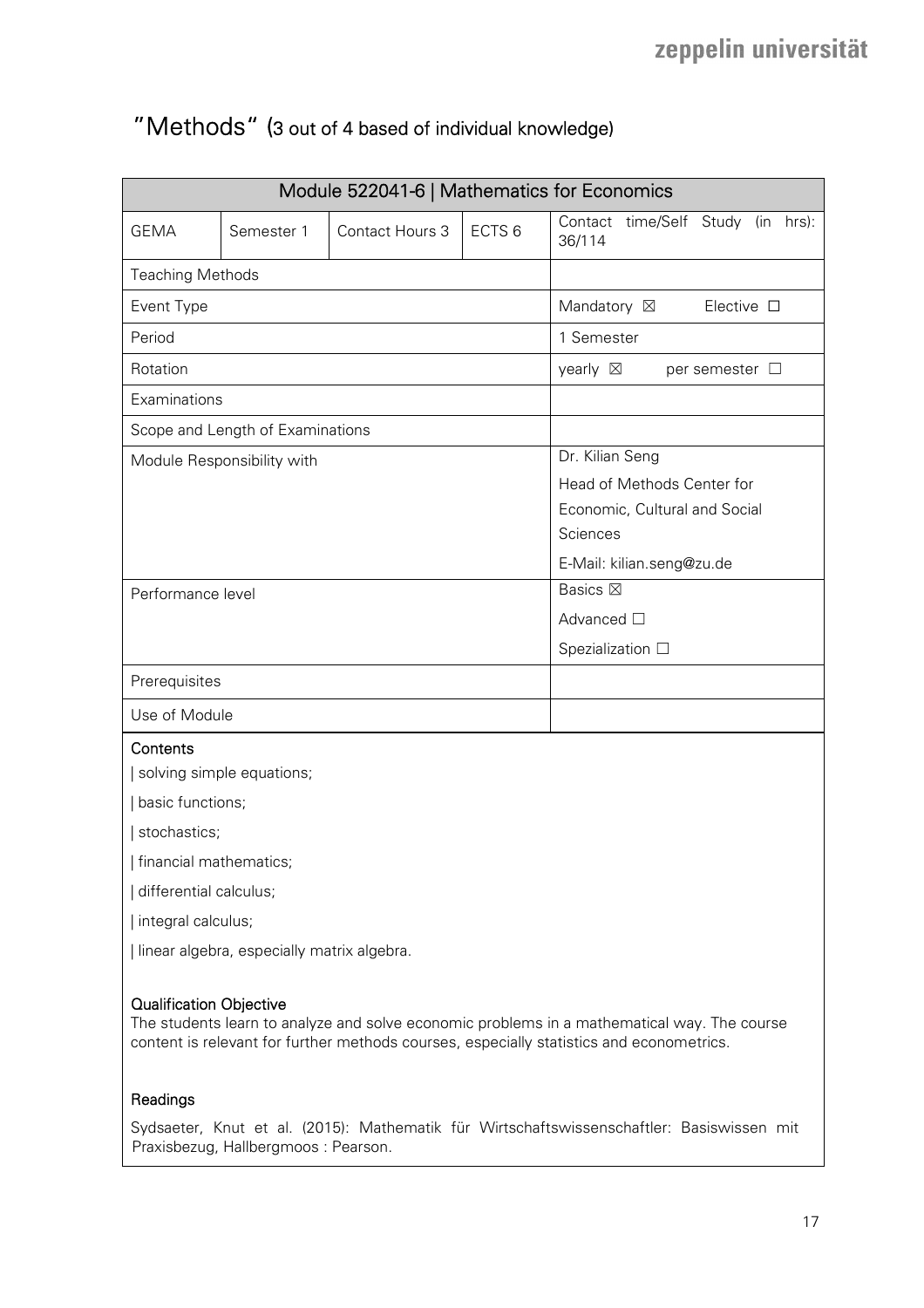| Module 522042-6   Statistics                                 |                                                                                                                                                                                                                                                                                                                                                                                              |  |  |                                                                                                                         |
|--------------------------------------------------------------|----------------------------------------------------------------------------------------------------------------------------------------------------------------------------------------------------------------------------------------------------------------------------------------------------------------------------------------------------------------------------------------------|--|--|-------------------------------------------------------------------------------------------------------------------------|
| <b>GEMA</b>                                                  | ECTS <sub>5</sub><br>Contact Hours 3<br>Semester 1                                                                                                                                                                                                                                                                                                                                           |  |  | Contact time/Self Study (in hrs):<br>36/114                                                                             |
| <b>Teaching Methods</b>                                      |                                                                                                                                                                                                                                                                                                                                                                                              |  |  |                                                                                                                         |
| Event Type                                                   |                                                                                                                                                                                                                                                                                                                                                                                              |  |  | Mandatory ⊠<br>Elective $\square$                                                                                       |
| Period                                                       |                                                                                                                                                                                                                                                                                                                                                                                              |  |  | 1 Semester                                                                                                              |
| Rotation                                                     |                                                                                                                                                                                                                                                                                                                                                                                              |  |  | yearly $\square$<br>per semester <b>区</b>                                                                               |
| Examinations                                                 |                                                                                                                                                                                                                                                                                                                                                                                              |  |  |                                                                                                                         |
|                                                              | Scope and Length of Examinations                                                                                                                                                                                                                                                                                                                                                             |  |  |                                                                                                                         |
|                                                              | Module Responsibility with                                                                                                                                                                                                                                                                                                                                                                   |  |  | Dr. Kilian Seng<br>Head of Methods Center for<br>Economic, Cultural and Social<br>Sciences<br>E-Mail: kilian.seng@zu.de |
| Performance level                                            |                                                                                                                                                                                                                                                                                                                                                                                              |  |  | <b>Basics</b> ⊠                                                                                                         |
|                                                              |                                                                                                                                                                                                                                                                                                                                                                                              |  |  | Advanced $\square$                                                                                                      |
|                                                              |                                                                                                                                                                                                                                                                                                                                                                                              |  |  | Spezialization $\square$                                                                                                |
| Prerequisites                                                |                                                                                                                                                                                                                                                                                                                                                                                              |  |  |                                                                                                                         |
| Use of Module                                                |                                                                                                                                                                                                                                                                                                                                                                                              |  |  |                                                                                                                         |
| Contents                                                     | The course provides an introduction to basic principles of probability theory, descriptive and<br>inference statistics. Starting with univariate and bivariate statistics the course will stepwise expand<br>to measures of association and tests for variables with different scale levels. Afterwards<br>multivariate statistics, especially regression analysis (OLS) will be introduced. |  |  |                                                                                                                         |
| Topics are:                                                  |                                                                                                                                                                                                                                                                                                                                                                                              |  |  |                                                                                                                         |
| frequency distributions;                                     |                                                                                                                                                                                                                                                                                                                                                                                              |  |  |                                                                                                                         |
| statistical numbers;                                         |                                                                                                                                                                                                                                                                                                                                                                                              |  |  |                                                                                                                         |
|                                                              | concentration measurement;                                                                                                                                                                                                                                                                                                                                                                   |  |  |                                                                                                                         |
| indices;                                                     |                                                                                                                                                                                                                                                                                                                                                                                              |  |  |                                                                                                                         |
| correlation and regression;<br>basics of probability theory; |                                                                                                                                                                                                                                                                                                                                                                                              |  |  |                                                                                                                         |
| discrete random variables and distributions;                 |                                                                                                                                                                                                                                                                                                                                                                                              |  |  |                                                                                                                         |
| continuous random variables and distributions;               |                                                                                                                                                                                                                                                                                                                                                                                              |  |  |                                                                                                                         |
| I law of large numbers and the central limit theorem;        |                                                                                                                                                                                                                                                                                                                                                                                              |  |  |                                                                                                                         |
| introduction to estimation and inferential statistics.       |                                                                                                                                                                                                                                                                                                                                                                                              |  |  |                                                                                                                         |
|                                                              |                                                                                                                                                                                                                                                                                                                                                                                              |  |  |                                                                                                                         |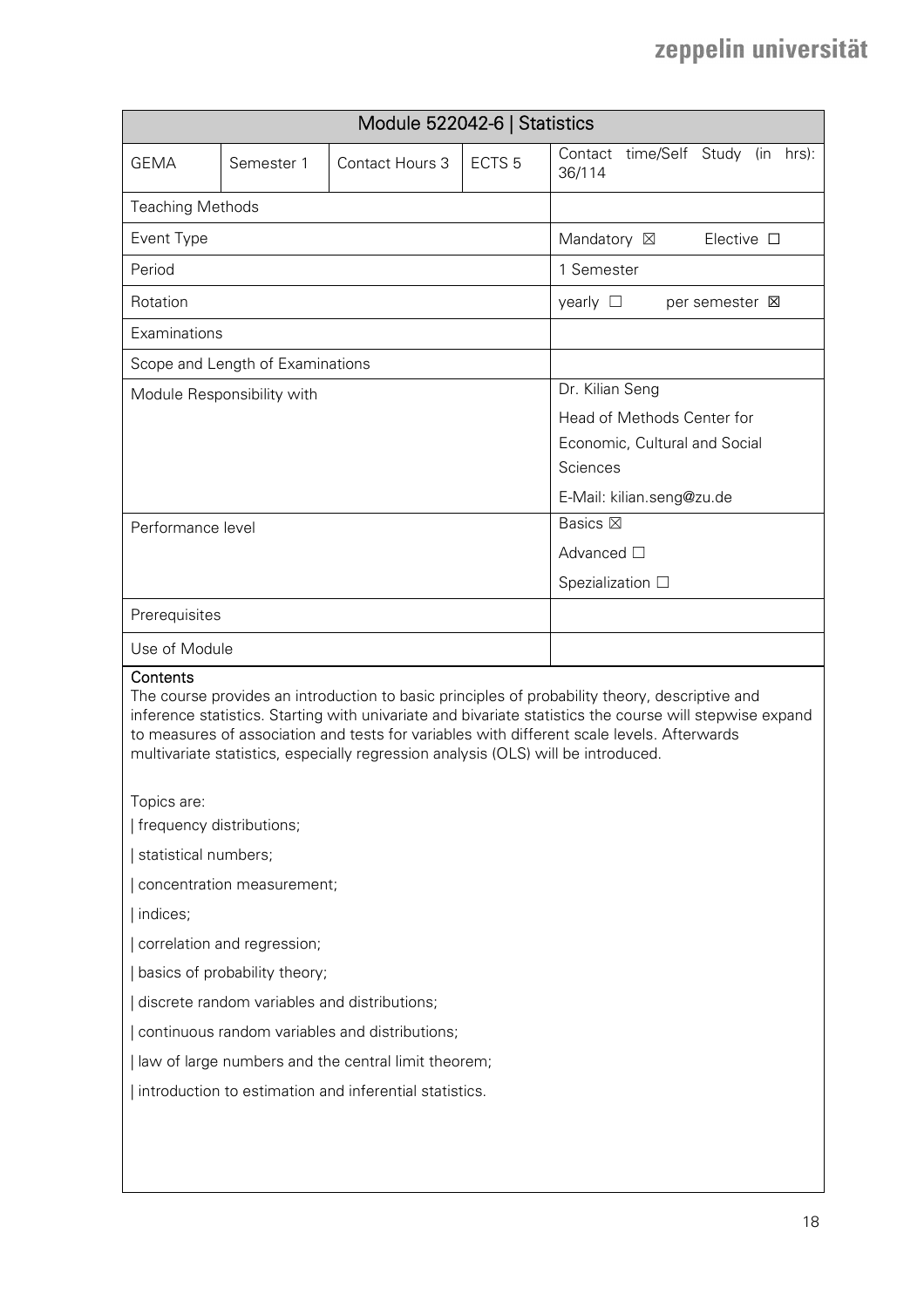#### Qualification Objective

Goal of the class is to sensitize students for an appropriate use of statistical measures and to provide an overview over descriptive and inductive statistics. The students will also learn how to use statistical methods for analyzing economic problems.

#### Readings

Jann, Ben (2005): Einführung in die Statistik. 2. Auflage, München: Oldenbourg. Kühnel, Steffen M. und Dagmar Krebs (2012): Statistik für die Sozialwissenschaften. Grundlagen, Methoden, Anwendungen. Reinbek: Rowohlt.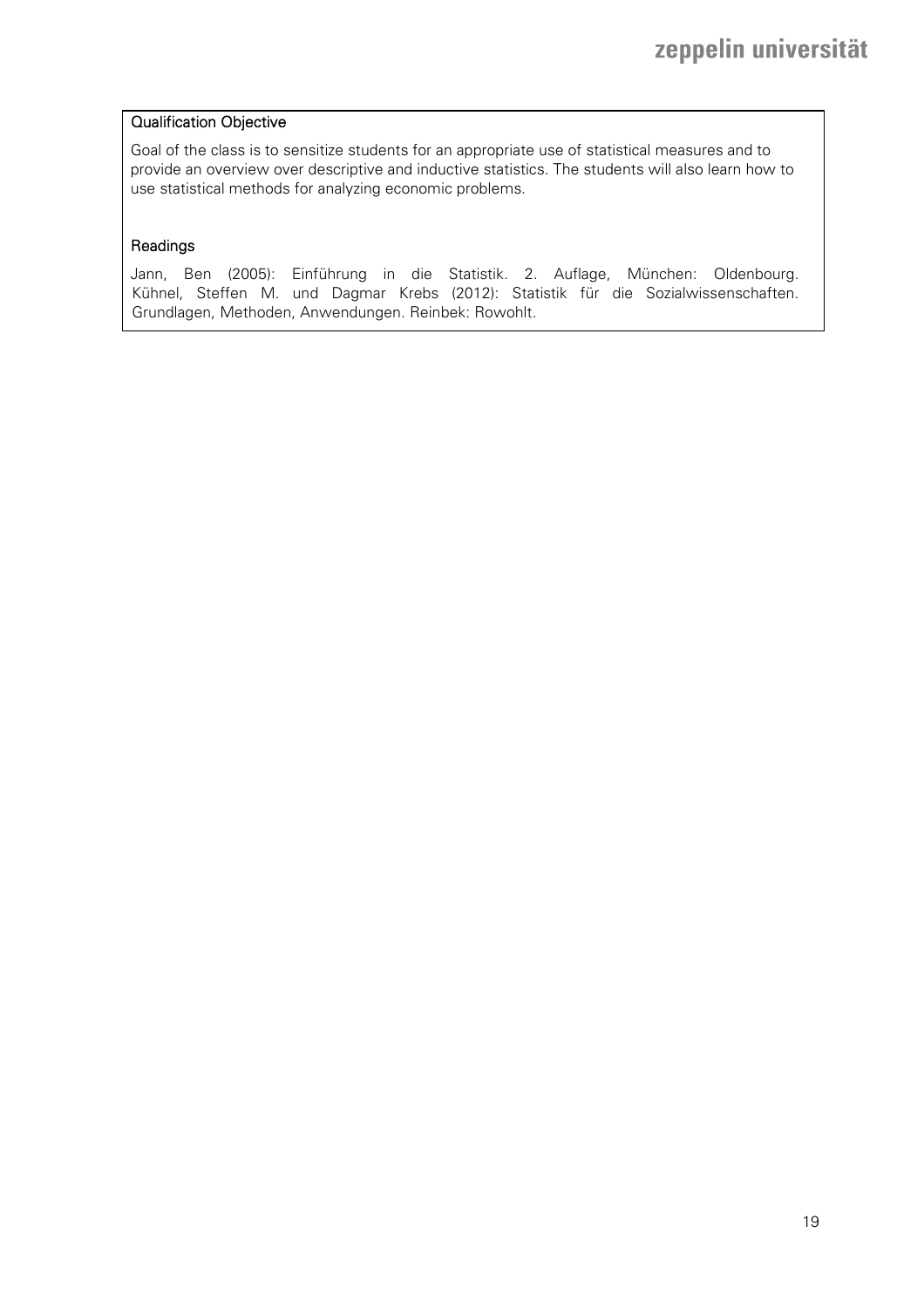| Module 522045-6   Quantitative Methods |                                  |                 |                          |                                                |
|----------------------------------------|----------------------------------|-----------------|--------------------------|------------------------------------------------|
| MSc CME/<br><b>GEMA</b>                | Semester 2                       | Contact Hours 3 | ECTS <sub>6</sub>        | Contact time/Self Study (in hrs):<br>36/114    |
| <b>Teaching Methods</b>                |                                  |                 |                          |                                                |
| Event Type                             |                                  |                 |                          | Mandatory ⊠<br>Elective $\square$              |
| Period                                 |                                  |                 |                          | 1 Semester                                     |
| Rotation                               |                                  |                 |                          | yearly $\boxtimes$<br>per semester <b>X</b>    |
| Examinations                           |                                  |                 |                          | Midterm/Presentation                           |
|                                        | Scope and Length of Examinations |                 |                          | 30 <sub>min</sub>                              |
|                                        | Module Responsibility with       |                 |                          | Prof. Dr. Franziska Peter                      |
|                                        |                                  |                 |                          | Chair of Empirical Finance and<br>Econometrics |
|                                        |                                  |                 |                          | E-Mail: franziska.peter@zu.de                  |
| Performance level                      |                                  |                 |                          | Basics $\square$                               |
|                                        |                                  |                 |                          | Advanced $\boxtimes$                           |
|                                        |                                  |                 | Spezialization $\square$ |                                                |
| Prerequisites                          |                                  |                 | Contents of the Modules  |                                                |
|                                        |                                  |                 |                          | <b>Mathematics and Statistics</b>              |
| Use of Module                          |                                  |                 |                          | Mandatory module MA GEMA                       |

### **Contents**

This module includes an introduction and advanced topics dealing with data analysis in economics and finance. It covers regression analysis, in particular the theoretical foundations of Ordinary Least Squares, the interpretation of marginal effects as well as inference concerning the estimated parameters.

### Qualification Objective

Students will learn to use linear models in order to empirically examine economic theories. They will be able to interpret regression outputs as well as to assess the model's suitability for a specific empirical application.

#### Readings

- Wooldridge, Jeffrey M. (2012): Introductory Econometrics: A Modern Approach. South-Western College Publishers.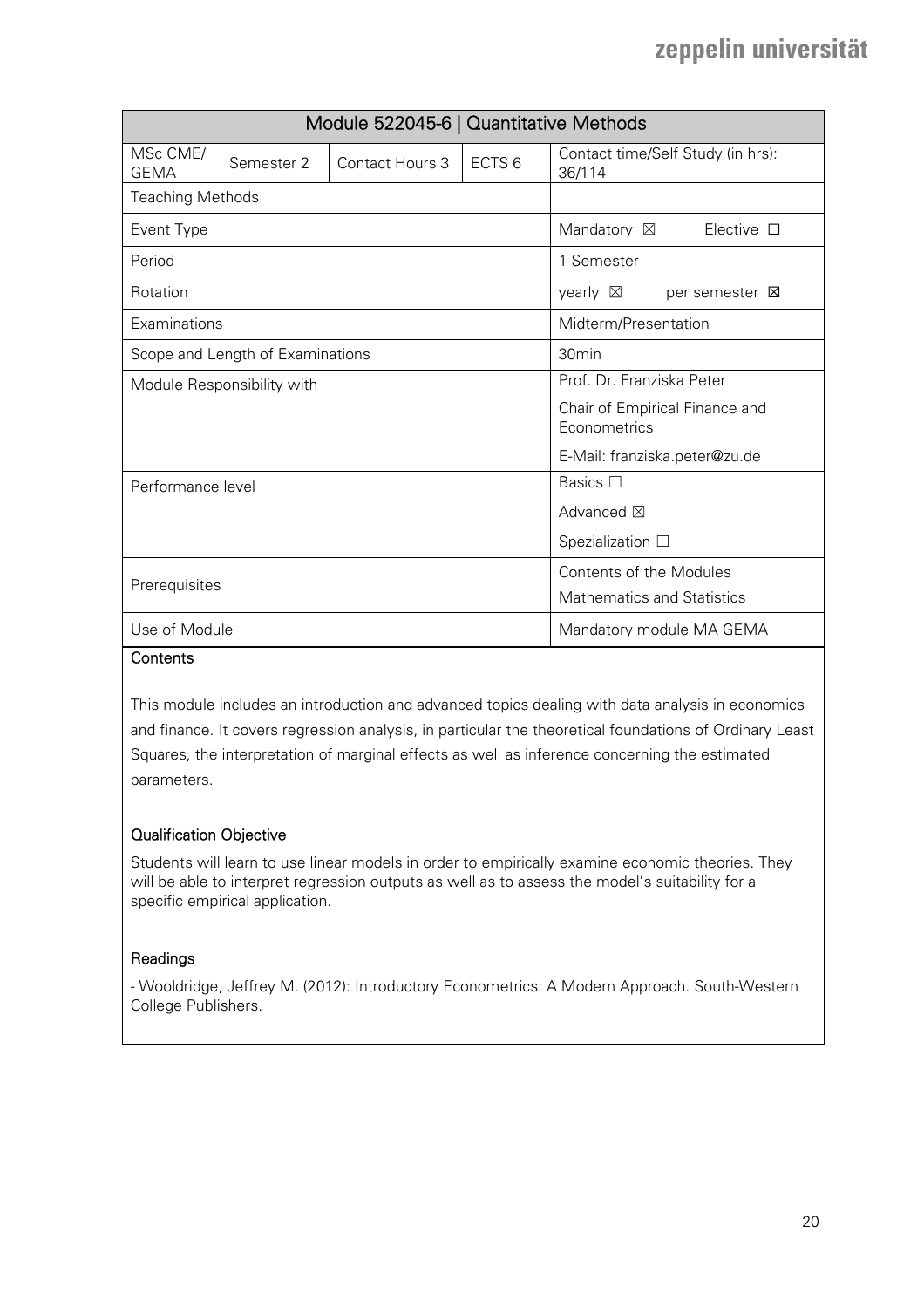| Module 522046-6   Qualitative Methods |                            |                 |                                                                          |                                                         |
|---------------------------------------|----------------------------|-----------------|--------------------------------------------------------------------------|---------------------------------------------------------|
| GFMA                                  | Semester 2                 | Contact Hours 3 | ECTS <sub>6</sub>                                                        | time/Self<br>hrs):<br>Contact<br>Study<br>(in<br>36/114 |
| <b>Teaching Methods</b>               |                            |                 |                                                                          |                                                         |
| Event Type                            |                            |                 |                                                                          | Mandatory $\boxtimes$<br>Elective $\Box$                |
| Period                                |                            |                 |                                                                          | 1 Semester                                              |
| Rotation                              |                            |                 | yearly $\boxtimes$<br>per semester $\Box$                                |                                                         |
| Examinations                          |                            |                 |                                                                          |                                                         |
| Scope and Length of Examinations      |                            |                 |                                                                          |                                                         |
|                                       | Module Responsibility with |                 |                                                                          | N.N.                                                    |
| Performance level                     |                            |                 |                                                                          | Basics $\Box$                                           |
|                                       |                            |                 |                                                                          | Advanced $\boxtimes$                                    |
|                                       |                            |                 | Spezialization $\square$                                                 |                                                         |
| Prerequisites                         |                            |                 | Successfully completed modules in<br>business mathematics and statistics |                                                         |
| Use of Module                         |                            |                 |                                                                          | Mandatory module MA GEMA                                |

#### **Contents**

The course introduces basic qualitative methods of empirical social research and the steps of a qualitative research project. Data collection and the analysis of qualitative data will be covered with a special focus on self-reliant application of these methods by the students.

| How to develop a qualitative research design

| Advantages and disadvantages of qualitative research

| Introduction to qualitative data collection methods, e.g. semi-structured interviews, focus groups, observation

| Introduction to qualitative data analysis, e.g. content or discourse analysis

#### Qualification Objective

The students acquire basic knowledge of qualitative methods of empirical social research and will be enabled to apply qualitative empirical methods.

#### Readings

| Diekmann, A., 2009. Empirische Sozialforschung. Rowohlt, Reinbek.

| Mayring, P., 2002: Einführung in die Qualitative Sozialforschung. Beltz, Weinheim. | Selected publications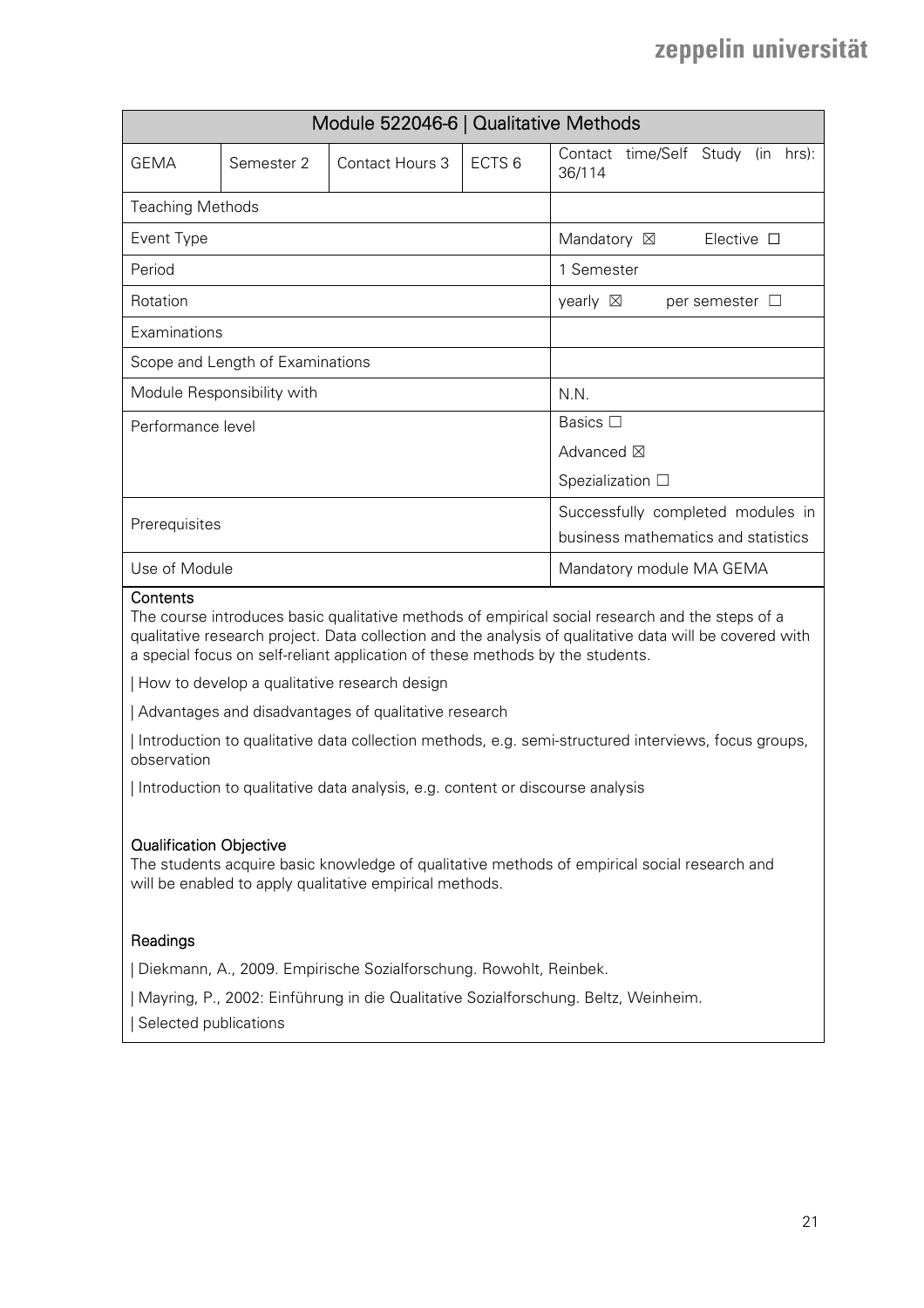## "Science"

| Module 52205   Science  |                                  |                             |            |                                              |
|-------------------------|----------------------------------|-----------------------------|------------|----------------------------------------------|
| <b>GEMA</b>             | Semester<br>$1 - 3$              | <b>Contact Hours</b><br>3,5 | ECTS 10    | Contact time/Self Study (in hrs):<br>42/208  |
| <b>Teaching Methods</b> |                                  |                             |            |                                              |
| Event Type              |                                  |                             |            | Mandatory ⊠<br>Elective $\square$            |
| Period                  |                                  |                             |            | 3 Semesters                                  |
| Rotation                |                                  |                             |            | yearly $\square$<br>per semester $\boxtimes$ |
|                         |                                  |                             |            | Exposé                                       |
| Examinations            |                                  |                             |            | Presentation                                 |
|                         |                                  |                             |            | Paper                                        |
|                         |                                  |                             |            | Exposé about the research question           |
|                         |                                  |                             |            | 3 pages                                      |
|                         | Scope and Length of Examinations |                             |            | Presentation as part of the                  |
|                         |                                  |                             |            | colloquium 30 minutes                        |
|                         |                                  |                             |            | Paper, 30 pages, if applicable as a          |
|                         |                                  |                             |            | group assignment                             |
|                         | Module Responsibility with       |                             |            | Prof. Dr. Mark Mietzner                      |
|                         |                                  |                             |            | Chair of Banking & Finance                   |
|                         |                                  |                             |            | Email: mark.mietzner@zu.de                   |
| Performance level       |                                  |                             |            | <b>Basics</b> ⊠                              |
|                         |                                  |                             | Advanced □ |                                              |
|                         |                                  |                             |            | Specialization $\Box$                        |
| Prerequisites           |                                  |                             |            | None                                         |
| Use of Module           |                                  |                             |            | Major Phase "Science"                        |

#### **Contents**

While most economic seminars and lectures are based on a strictly disciplinary or methodological focus, the module "Science" is intended to take a research-oriented perspective and to address very different facets of an economic overarching theme through an explicitly interdisciplinary focus. The main topic chosen for this module is "Cybercrime & Whistleblowing". Within the framework of the interdisciplinary research project, participants will work on an economic research question, which ideally has a relation to the subject area of their Bachelor's degree program. In this context, participants will discuss their potential research question with the lecturer at the beginning of the course "research design". It is also possible to work on a research project in cooperation with a company or at a foreign university.

The research project is flanked by the seminar "Research Design", which is the second part of this module. Participants will be introduced to scientific models and methods in business administration to enable them to apply them to their research question. At the end of the course,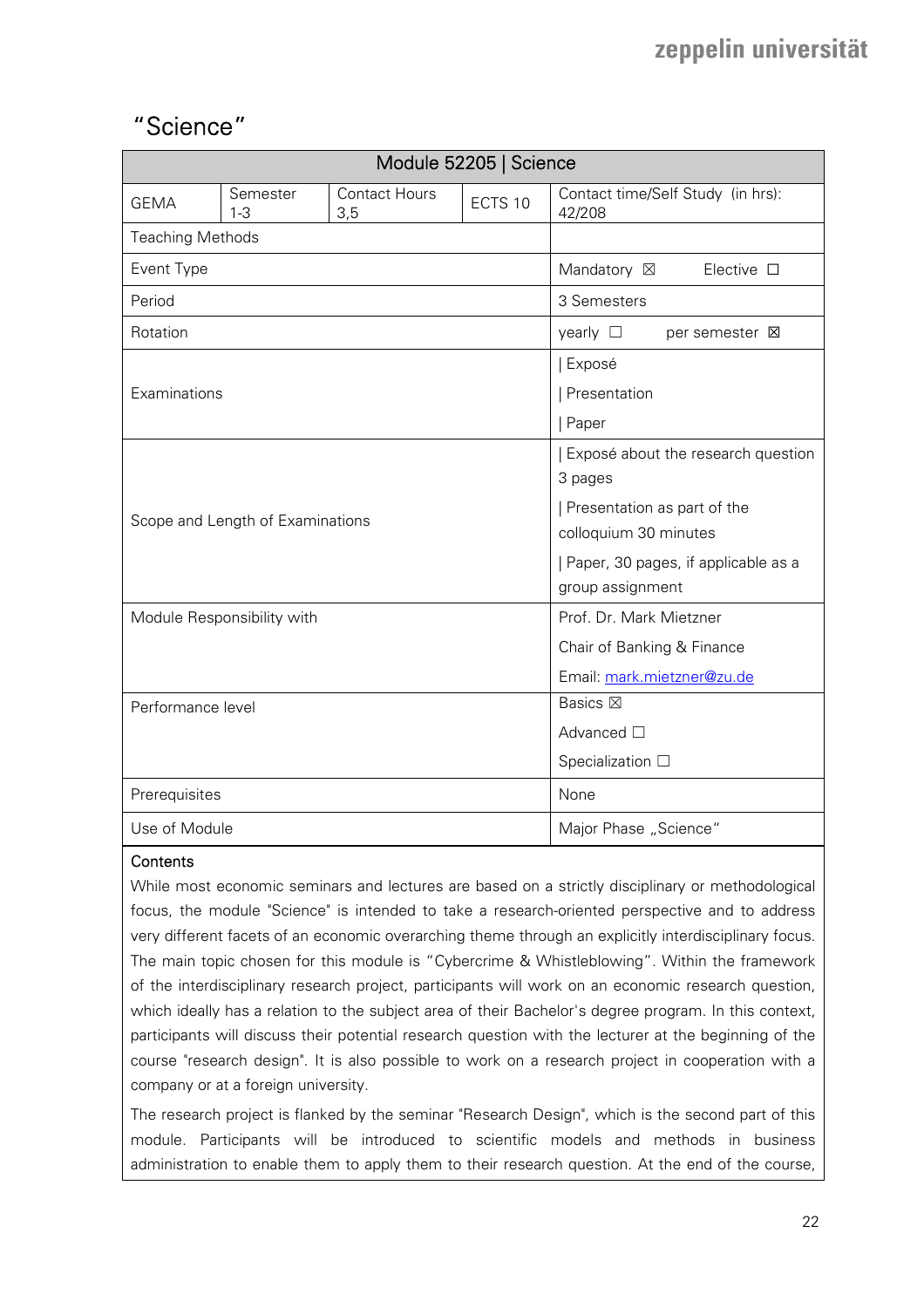the participants are first asked to motivate their research question based on literature (scientific relevance, practical implications) as part of a "research proposal", to identify the research gap and to explain the proposed research design (methodology). On the basis of these "Research Proposals" participants will elaborate answers and solutions to their research question. As a first step, students prepare a presentation of their research before they submit their paper after an intensive discussion. Afterwards, all research papers are reviewed before being finalized in an edited form. Thereby, the participants should be familiarized with all stages of a classical publication process in business administration. Another motivation for the participants is that after completing the module all papers will be published in a handbook to provide the appropriate visibility of our student's research. The handbook is expected to be available by the end of next year.

### Qualification Objective

The students

- acquire the ability to formulate an economic research question with interdisciplinary references and
- to work independently using scientific methods and findings;
- can design and implement an interdisciplinary research project; will be able to document their own research results in the context of a paper and discuss them critically in the context of a colloquium.

### **Readings**

Subject-related articles and textbooks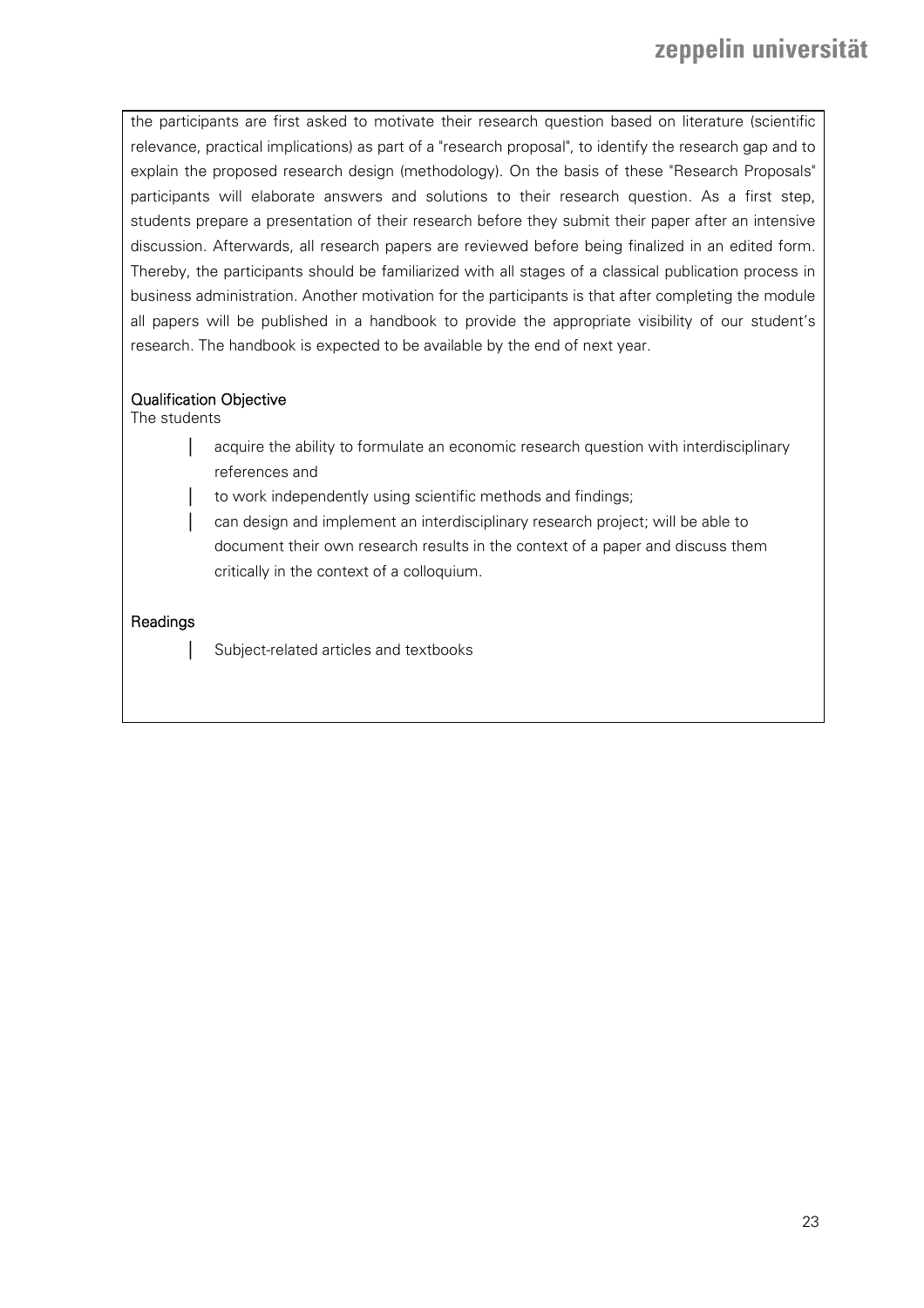## Major Phase | Elective Modules (Semester 2-4)

## "Track: Family Business & Innovation"

| Module 242122-6   Family Entrepreneurship |                                  |                 |                                                                   |                                                       |
|-------------------------------------------|----------------------------------|-----------------|-------------------------------------------------------------------|-------------------------------------------------------|
| MSc CME/<br><b>GEMA</b>                   | Semester<br>$2 - 4$              | Contact Hours 3 | ECTS <sub>6</sub>                                                 | Contact time/Self Study (in hrs):<br>36/114           |
| <b>Teaching Methods</b>                   |                                  |                 |                                                                   | Seminar<br>Groupwork                                  |
| Event Type                                |                                  |                 |                                                                   | Mandatory $\Box$<br>Elective $\boxtimes$              |
| Period                                    |                                  |                 |                                                                   | 1 Semester                                            |
| Rotation                                  |                                  |                 |                                                                   | yearly $\boxtimes$<br>per semester <b>区</b>           |
| Examinations                              |                                  |                 |                                                                   | Presentation                                          |
|                                           |                                  |                 |                                                                   | Paper                                                 |
|                                           | Scope and Length of Examinations |                 |                                                                   | Presentation: about 15 slides                         |
|                                           |                                  |                 |                                                                   | Paper: about 30 pages                                 |
|                                           | Module Responsibility with       |                 |                                                                   | Prof. Dr. Reinhard Prügl                              |
|                                           |                                  |                 |                                                                   | Chair of Innovation, Technology &<br>Entrepreneurship |
|                                           |                                  |                 |                                                                   | E-Mail: reinhard.pruegl@zu.de                         |
| Performance level                         |                                  |                 |                                                                   | Basics $\square$                                      |
|                                           |                                  |                 |                                                                   | Advanced $\boxtimes$                                  |
|                                           |                                  |                 | Spezialization $\square$                                          |                                                       |
| Prerequisites                             |                                  |                 | Basic knowledge of management<br>studies/business admininstration |                                                       |
| Use of Module                             |                                  |                 |                                                                   | Elective Module GEMA/ MSc CME                         |

#### **Contents**

Family firms are the most prevalent type of firms in Germany and with approximately 3 million firms they are the backbone of the German economy. Family firms behave in a very specific manner due to for example their long-term orientation, their strong regional ties, and their value orientation. Interdisciplinary research as well as an entrepreneurship education approach building on the specifics of family firms are especially focused in this part. Relevant theories as well as recent empirical analysis are introduced, discussed and applied.

#### Qualification Objectives

Students build a solid knowledge base regarding recent theoretical and empirical work in the area of family firms and they learn to challenge and apply this knowledge accordingly.

#### Readings

Recent papers, books and case studies regarding family firms.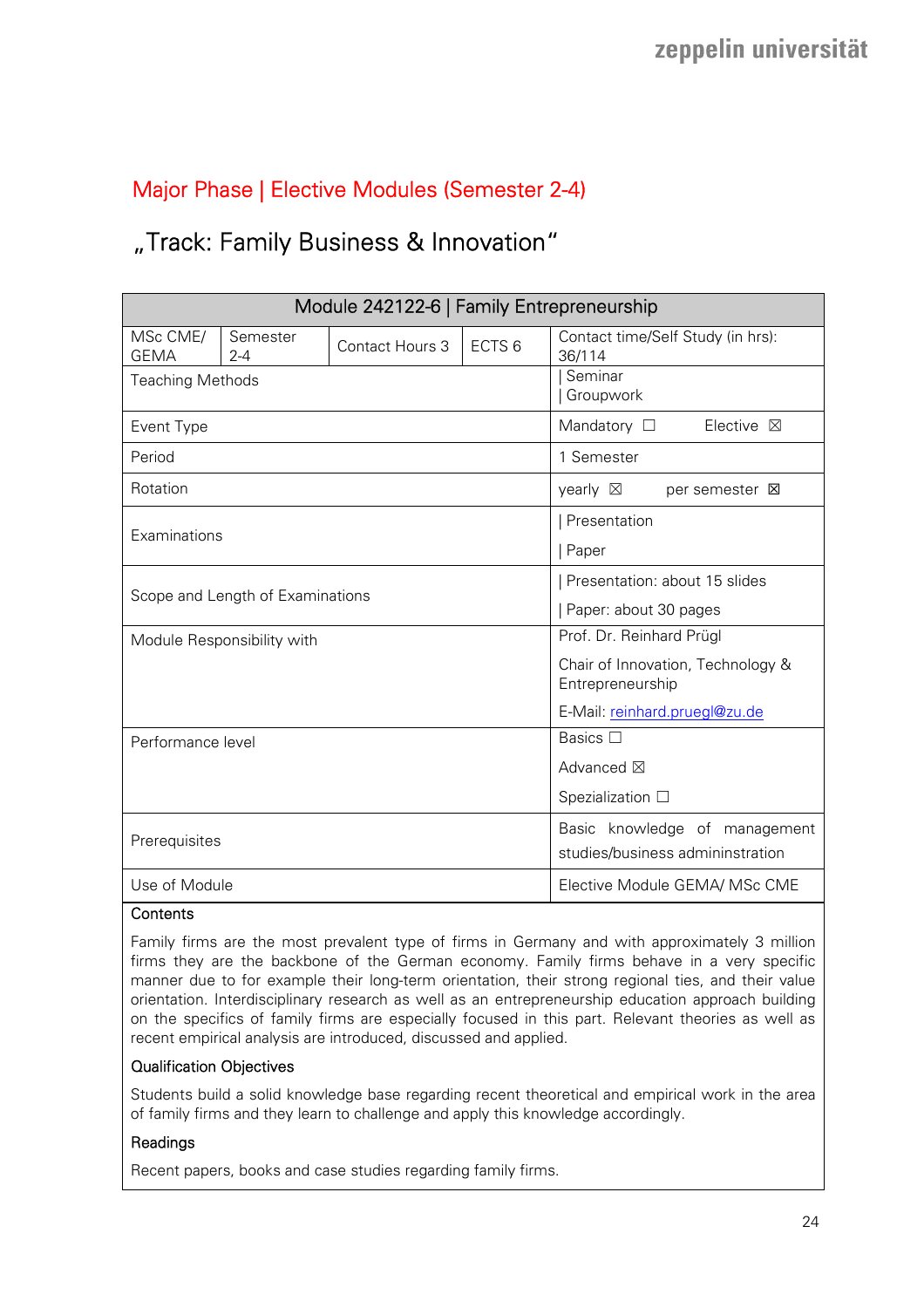| Module 242151-6   Family Governance |                                  |                 |                               |                                                       |
|-------------------------------------|----------------------------------|-----------------|-------------------------------|-------------------------------------------------------|
| MSc CME/<br><b>GEMA</b>             | Semester 2-<br>4                 | Contact Hours 3 | ECTS <sub>6</sub>             | Contact time/Self Study (in hrs):<br>36/114           |
| <b>Teaching Methods</b>             |                                  |                 |                               | Seminar                                               |
|                                     |                                  |                 |                               | Groupwork                                             |
| Event Type                          |                                  |                 |                               | Mandatory $\square$<br>Elective $\boxtimes$           |
| Period                              |                                  |                 |                               | 1 Semester                                            |
| Rotation                            |                                  |                 |                               | yearly $\boxtimes$<br>per semester <b>区</b>           |
|                                     |                                  |                 |                               | Exam                                                  |
| Examinations                        |                                  |                 |                               | Presentation                                          |
|                                     |                                  |                 |                               | Paper                                                 |
|                                     |                                  |                 |                               | Exam: 90 minutes                                      |
|                                     | Scope and Length of Examinations |                 |                               | Presentation: about 15 slides                         |
|                                     |                                  |                 |                               | Paper: about 30 pages                                 |
|                                     | Module Responsibility with       |                 |                               | Prof. Dr. Reinhard Prügl                              |
|                                     |                                  |                 |                               | Chair of Innovation, Technology &<br>Entrepreneurship |
|                                     |                                  |                 |                               | E-Mail: reinhard.pruegl@zu.de                         |
| Performance level                   |                                  |                 |                               | Basics $\Box$                                         |
|                                     |                                  |                 | Advanced ⊠                    |                                                       |
|                                     |                                  |                 | Spezialization □              |                                                       |
|                                     |                                  |                 | Basic knowledge in management |                                                       |
| Prerequisites                       |                                  |                 |                               | and law                                               |
| Use of Module                       |                                  |                 |                               | Elective Module GEMA/ MSc CME                         |

#### **Contents**

Family firms are the most prevalent type of firms in Germany and with approximately 3 million firms they are the backbone of the German economy. Family firms behave in a very specific manner due to for example their long-term orientation, their strong regional ties, and their value orientation. Interdisciplinary research as well as an education approach building on the specifics of family firms are especially focused in this part. Relevant theories as well as recent empirical analysis are introduced, discussed and applied.

#### Qualification Objectives

Students build a solid knowledge base regarding recent theoretical and empirical work in the area of the governance of family firms and they learn to challenge and apply this knowledge accordingly.

#### Readings

Recent papers, books and case studies regarding family firms.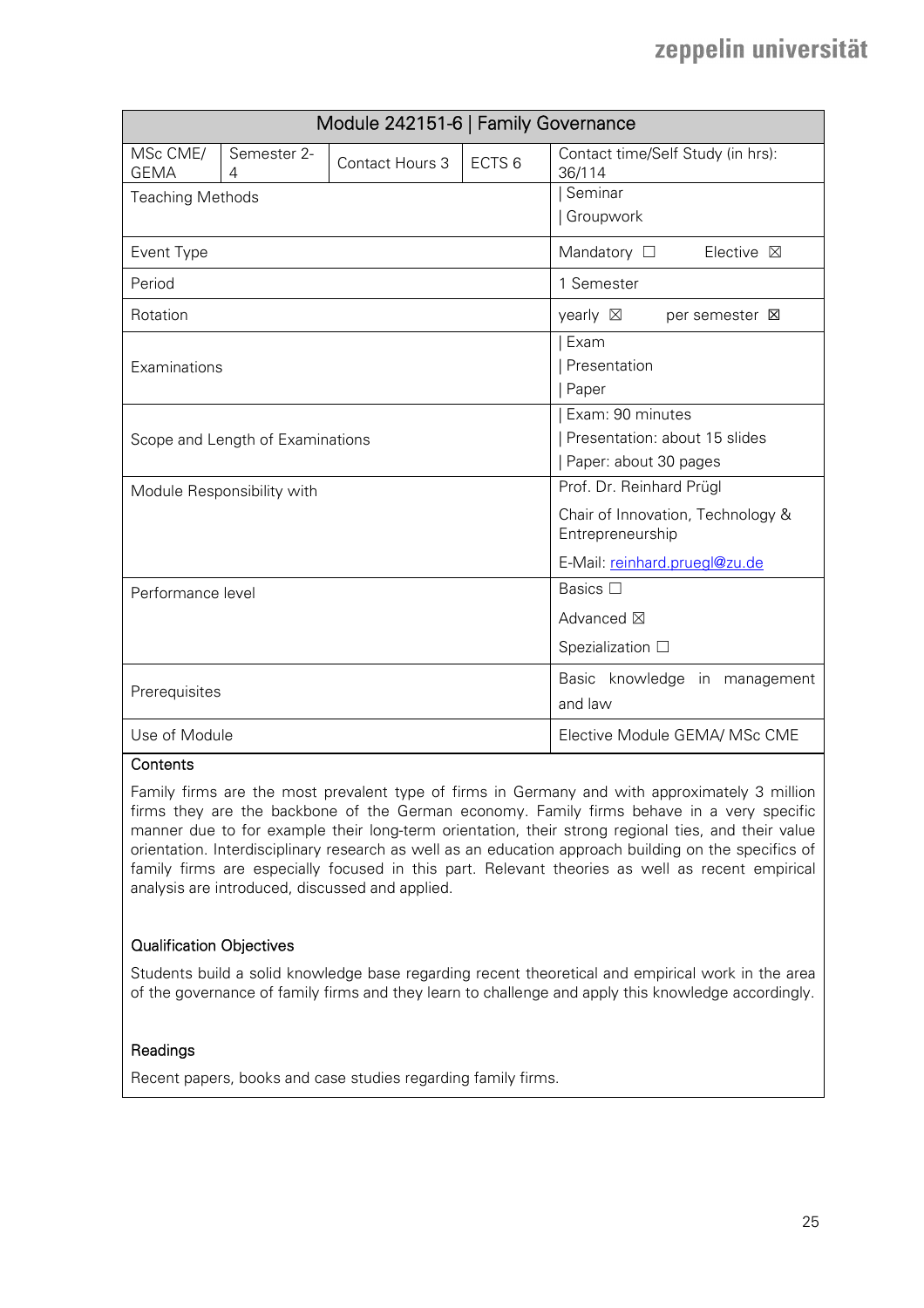|                         |                                  | Module 242061-6   Knowledge Management                                                                 |                                                                                                                                                                                                                                                                                        |                                                   |
|-------------------------|----------------------------------|--------------------------------------------------------------------------------------------------------|----------------------------------------------------------------------------------------------------------------------------------------------------------------------------------------------------------------------------------------------------------------------------------------|---------------------------------------------------|
| MSc CME/<br><b>GEMA</b> | Semester<br>$2 - 4$              | Contact Hours 3                                                                                        | ECTS <sub>6</sub>                                                                                                                                                                                                                                                                      | Contact time/Self Study (in hrs):<br>36/89        |
| <b>Teaching Methods</b> |                                  |                                                                                                        |                                                                                                                                                                                                                                                                                        | Seminar an own research                           |
| Event Type              |                                  |                                                                                                        |                                                                                                                                                                                                                                                                                        | Mandatory $\square$<br>Elective $\boxtimes$       |
| Period                  |                                  |                                                                                                        |                                                                                                                                                                                                                                                                                        | 1 Semester                                        |
| Rotation                |                                  |                                                                                                        |                                                                                                                                                                                                                                                                                        | yearly $\boxtimes$<br>per semester $\boxtimes$    |
| Examinations            |                                  |                                                                                                        |                                                                                                                                                                                                                                                                                        | Case Study<br>Presentation (individual and group) |
|                         | Scope and Length of Examinations | Per course group-homework app. 20<br>individual<br>and<br>pages,<br>group<br>presentation app. 30 mins |                                                                                                                                                                                                                                                                                        |                                                   |
|                         | Module Responsibility with       |                                                                                                        |                                                                                                                                                                                                                                                                                        | Prof. Dr. Ellen Enkel                             |
|                         |                                  |                                                                                                        |                                                                                                                                                                                                                                                                                        | Dr. Manfred Bischoff Institute of                 |
|                         |                                  |                                                                                                        |                                                                                                                                                                                                                                                                                        | Innovation Management of Airbus                   |
|                         |                                  |                                                                                                        |                                                                                                                                                                                                                                                                                        | Group                                             |
|                         |                                  |                                                                                                        |                                                                                                                                                                                                                                                                                        | E-Mail: ellen.enkel@zu.de                         |
| Performance level       |                                  |                                                                                                        |                                                                                                                                                                                                                                                                                        | Basics □                                          |
|                         |                                  |                                                                                                        |                                                                                                                                                                                                                                                                                        | Advanced ⊠                                        |
|                         |                                  |                                                                                                        |                                                                                                                                                                                                                                                                                        | Spezialization $\Box$                             |
| Prerequisites           |                                  |                                                                                                        |                                                                                                                                                                                                                                                                                        | Open Innovation                                   |
| Use of Module           |                                  |                                                                                                        | The courses introduce and deepen<br>your knowledge in knowledge and<br>innovation management as well as<br>in creativity and measurement. The<br>courses introduce theory and let<br>students<br>apply<br>those<br>theories<br>life<br>towards<br>practice<br>in.<br>real<br>examples. |                                                   |

### **Contents**

Knowledge management is the precondition for innovation! The students will learn state-of-the-art in theory and practice. Together with the modules Open Innovation and R&D Metrics, this module builds the ideal foundation for a corporate position in innovation management or other creative jobs.

The course is equally introducing in its first part the theory as in its second part the practice of knowledge management. The theory discusses historically the advances of understanding the value of knowledge for innovation and corporate performance as well as concepts to access and create new knowledge in a corporate setting. The theory is complemented with case studies and practical examples. After half of the course the students will conduct their own research and analyze it in form of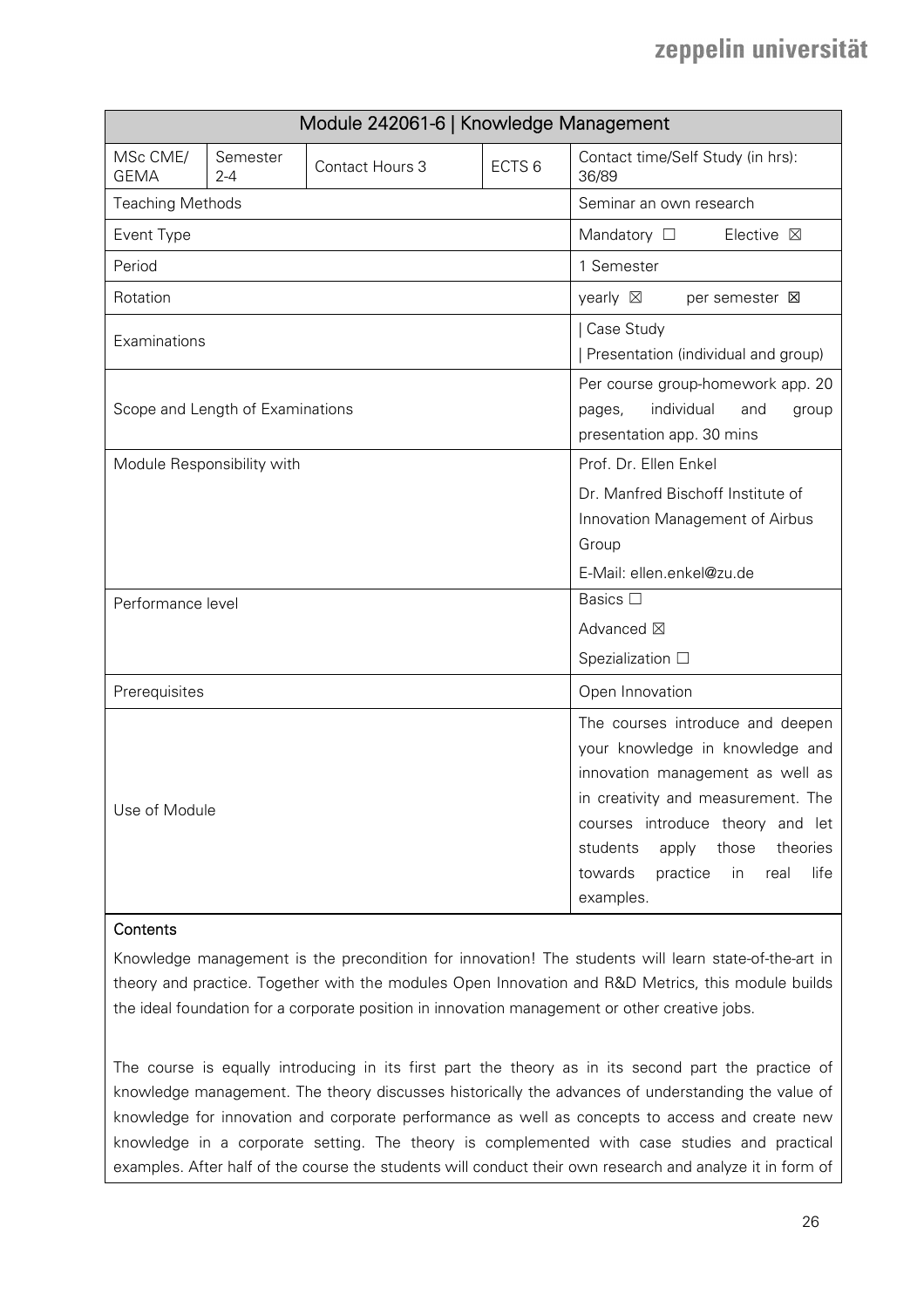a case study of an innovation ecosystem such as autonomous driving, human genome project or smart cities in order to understand knowledge flows in today's economy.

Topics:

| Knowledge based theory of the firm, dimensions of knowledge, knowledge processes;

| Knowledge management in practice, business goals for knowledge management;

| Networks for managing knowledge;

| Opening up the innovation process to external knowledge;

| Customer knowledge integration approaches;

#### Qualification Objective

The students will know and discuss multiple theories as well as multiple examples from practice in knowledge and innovation management.

The students will learn to conduct own scientific research in the areas of technology, innovation and knowledge management and contribute to theory building in these areas.

The students will learn to apply theory to practice in a real case setting within one company and therefore contribute with new solutions for practice.

#### Readings

The students have to read app. one article per course day dealing with the day´s topic. They will be available at the campus net.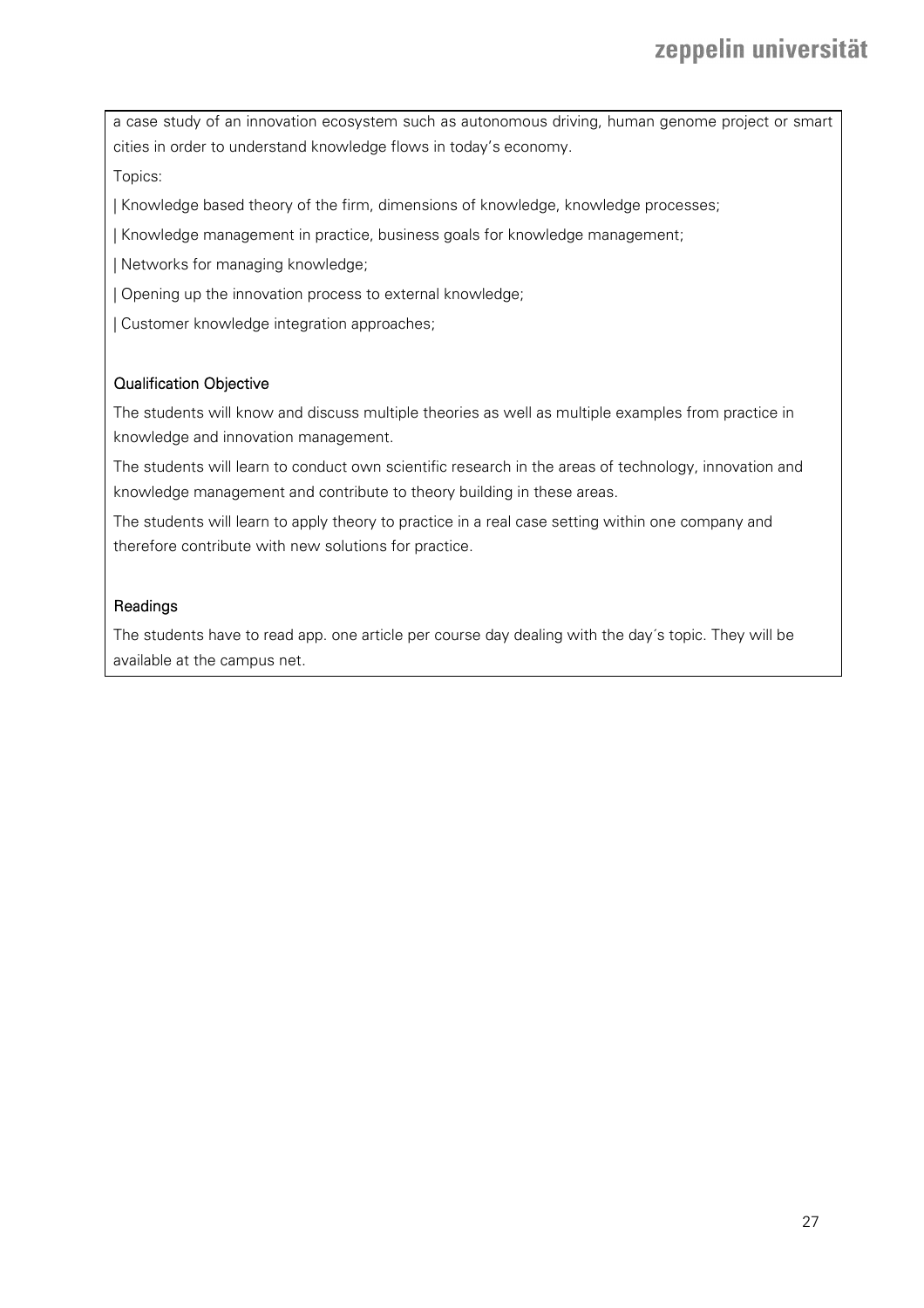| Module 242062-6   R & D Metrics & Creativity |                                  |                 |                   |                                                                                                                                                                                                                                                                              |
|----------------------------------------------|----------------------------------|-----------------|-------------------|------------------------------------------------------------------------------------------------------------------------------------------------------------------------------------------------------------------------------------------------------------------------------|
| MSc CME/<br><b>GEMA</b>                      | Semester 2-4                     | Contact Hours 3 | ECTS <sub>6</sub> | Contact time/Self Study (in hrs):<br>36/89                                                                                                                                                                                                                                   |
| <b>Teaching Methods</b>                      |                                  |                 |                   | Seminar and own research                                                                                                                                                                                                                                                     |
| Event Type                                   |                                  |                 |                   | Mandatory $\square$<br>Elective $\boxtimes$                                                                                                                                                                                                                                  |
| Period                                       |                                  |                 |                   | 1 Semester                                                                                                                                                                                                                                                                   |
| Rotation                                     |                                  |                 |                   | yearly $\boxtimes$<br>per semester $\boxtimes$                                                                                                                                                                                                                               |
| Examinations                                 |                                  |                 |                   | Case Study<br>Presentation<br><i>(individual</i><br>and<br>group)                                                                                                                                                                                                            |
|                                              | Scope and Length of Examinations |                 |                   | Per course group-homework app.<br>20 pages, individual and group<br>presentation app. 30 mins.                                                                                                                                                                               |
| Module Responsibility with                   |                                  |                 |                   | Prof. Dr. Ellen Enkel                                                                                                                                                                                                                                                        |
|                                              |                                  |                 |                   | Dr. Manfred Bischoff Institute of                                                                                                                                                                                                                                            |
|                                              |                                  |                 |                   | Innovation Management of Airbus                                                                                                                                                                                                                                              |
|                                              |                                  |                 |                   | Group                                                                                                                                                                                                                                                                        |
|                                              |                                  |                 |                   | E-Mail: ellen.enkel@zu.de                                                                                                                                                                                                                                                    |
| Performance level                            |                                  |                 |                   | Basics □                                                                                                                                                                                                                                                                     |
|                                              |                                  |                 |                   | Advanced ⊠                                                                                                                                                                                                                                                                   |
|                                              |                                  |                 |                   | Spezialization $\square$                                                                                                                                                                                                                                                     |
| Prerequisites                                |                                  |                 |                   | none                                                                                                                                                                                                                                                                         |
| Use of Module                                |                                  |                 |                   | The courses introduce and deepen<br>your knowledge in knowledge and<br>innovation management as well as<br>in creativity and measurement.<br>The courses introduce theory and<br>let students apply those theories<br>towards<br>practice<br>in<br>real<br>life<br>examples. |

### **Contents**

The course R&D metrics introduces how to enhance creativity and how to measure innovative performance on individual and corporate level. The students will learn state-of-the-art in theory and practice. Together with the modules Open Innovation and Knowledge Management, this module builds the ideal foundation for a corporate position in innovation management or other creative jobs.

This part of the module will focus on enhancing creativity as well as the measurement of the output and outcome of the R&D and company's R&D performance. Many practical company examples and studies will help the students to apply their knowledge into practice and develop a measurement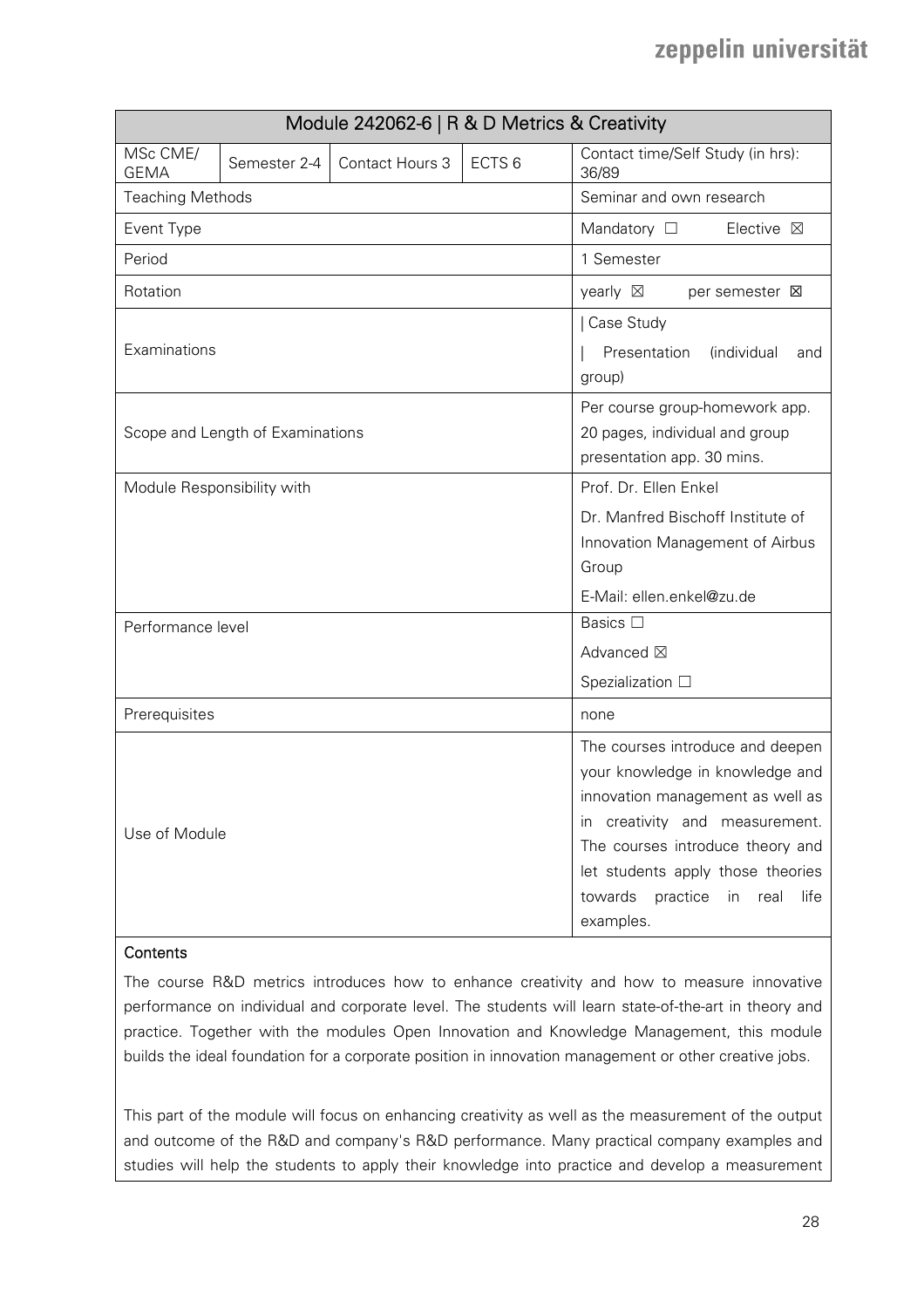system in a real company setting. The interdisciplinary topics will be discussed from multiple perspectives. Working with Bosch, Telekom or Beiersdorf in previous courses, the students learn to deal with real live problems.

Topics:

| Portfolio- and technology management;

| R&D metrics and key performance indicators;

| Enhancing creativity through creativity methods;

| Measurement of company performance and its influence factors;

#### Qualification Objective

The students will know and discuss multiple theories as well as multiple examples from practice in technology and innovation management.

The students will learn to conduct own scientific research in the areas of innovation and technology management and contribute to theory building in these areas.

The students will learn to apply theory to practice in a real case setting within one company and therefore contribute with new solutions for practice.

### **Readings**

The students have to read app. one article per course day dealing with the day´s topic. They will be available at the campus net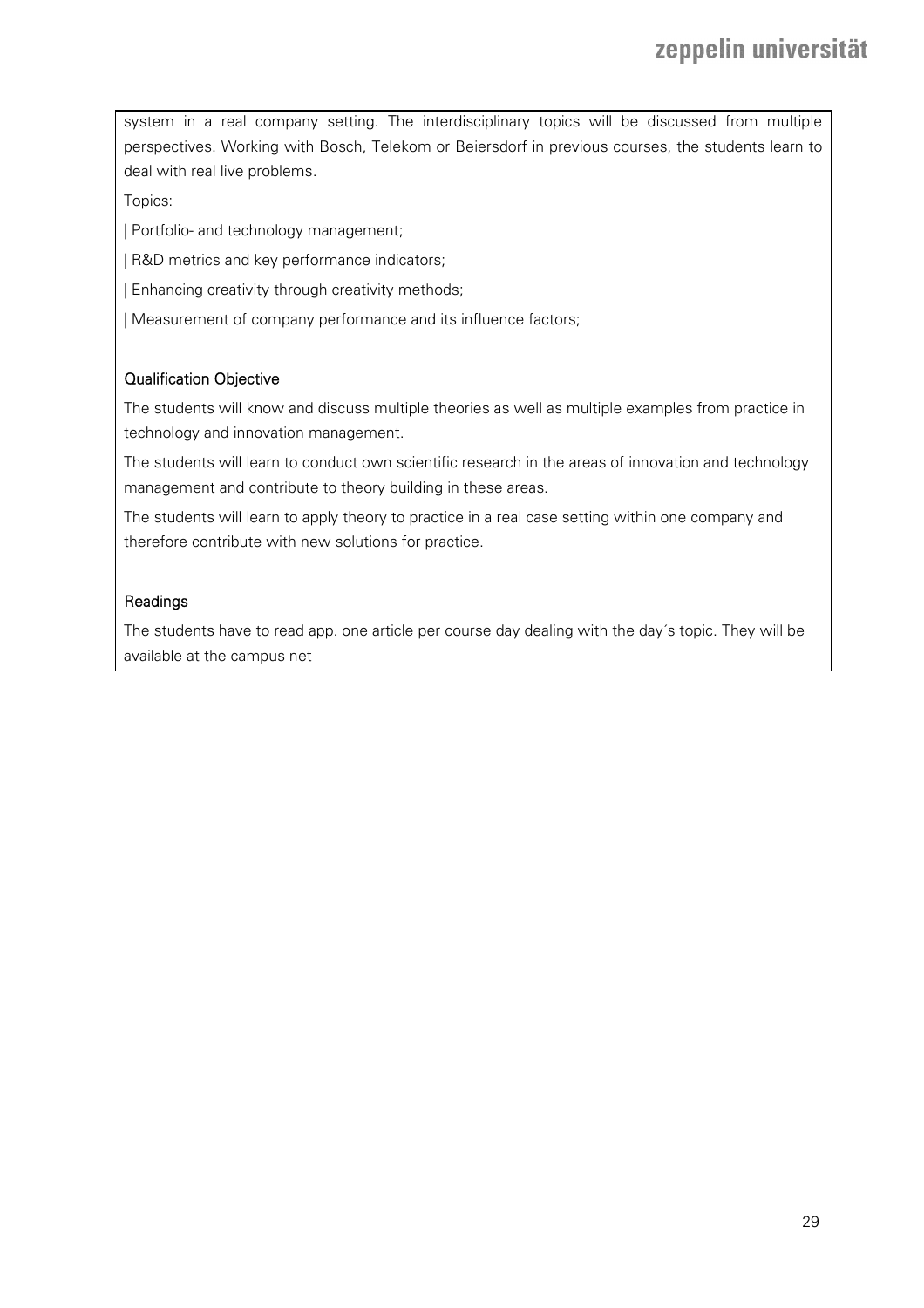## "Track: Finance & Entrepreneurship"

|                                  |                               | Module 242021-6   Advanced Corporate Finance |                                 |                                                |
|----------------------------------|-------------------------------|----------------------------------------------|---------------------------------|------------------------------------------------|
| MSc CME/<br><b>GEMA</b>          | Semester 2-<br>$\overline{4}$ | Contact Hours 3                              | ECTS <sub>6</sub>               | Contact time/Self Study (in hrs):<br>36/114    |
| <b>Teaching Methods</b>          |                               |                                              |                                 | Lecture                                        |
| Event Type                       |                               |                                              |                                 | Mandatory $\Box$<br>Elective $\boxtimes$       |
| Period                           |                               |                                              |                                 | 1 Semester                                     |
| Rotation                         |                               |                                              |                                 | yearly $\boxtimes$<br>per semester $\boxtimes$ |
| Examinations                     |                               |                                              |                                 | <b>Written Exam</b>                            |
| Scope and Length of Examinations |                               |                                              |                                 | 90Min.                                         |
|                                  | Module Responsibility with    |                                              |                                 | Prof. Dr. Mark Mietzner                        |
|                                  |                               |                                              |                                 | Chair of Banking & Finance                     |
|                                  |                               |                                              |                                 | E-Mail: mark.mietzner@zu.de                    |
| Performance level                |                               |                                              |                                 | Basics $\Box$                                  |
|                                  |                               |                                              |                                 | Advanced $\boxtimes$                           |
|                                  |                               |                                              | Spezialization $\square$        |                                                |
| Prerequisites                    |                               |                                              | Corporate Finance, Accounting & |                                                |
|                                  |                               |                                              |                                 | Controlling, Statistics                        |
| Use of Module                    |                               |                                              |                                 |                                                |

### Contents & Qualification Objective

This lecture gives a broad overview of central topics in modern corporate finance (such as mergers and acquisitions, capital structure and financial distress, managerial incentives, payout policy, corporate governance and empirical methods). The course will introduce students to theoretical concepts and empirical research on central topics of corporate finance. Students will be expected to work with related data sets (provided by the instructor) on selected topics. By the end of the course, students will have a general understanding of the main issues in theoretical and empirical corporate finance and will gain a broad overview of current literature and applied methods in the research area.

#### **Readings**

The lectures will be held in English and students will have to read at least one paper or book chapter for each lecture. The level of the course is addressed to students with a good knowledge of fundamental concepts in financial economics. The final written test will be in English and German.

- Tirole, J., (2006): "The Theory of Corporate Finance", Princeton University Press.
- Kim, K. A. and J. R. Nofsinger, (2003): "Corporate Governance", 2nd Ed., Pearson Prentice Hall.
- Berk/DeMarzo (2011) "Corporate Finance", Pearson Prentice Hall.
- Brealey, R. A., S. C. Myers and F. Allen, (2011): "Principles of Corporate Finance", Mc
- Graw Hill.
- Greenbaum, S. and A. Thakor (2007): Contemporary Financial Intermediation, Academic Press, 2nd ed., 2007, esp. Ch.2 and Ch. 15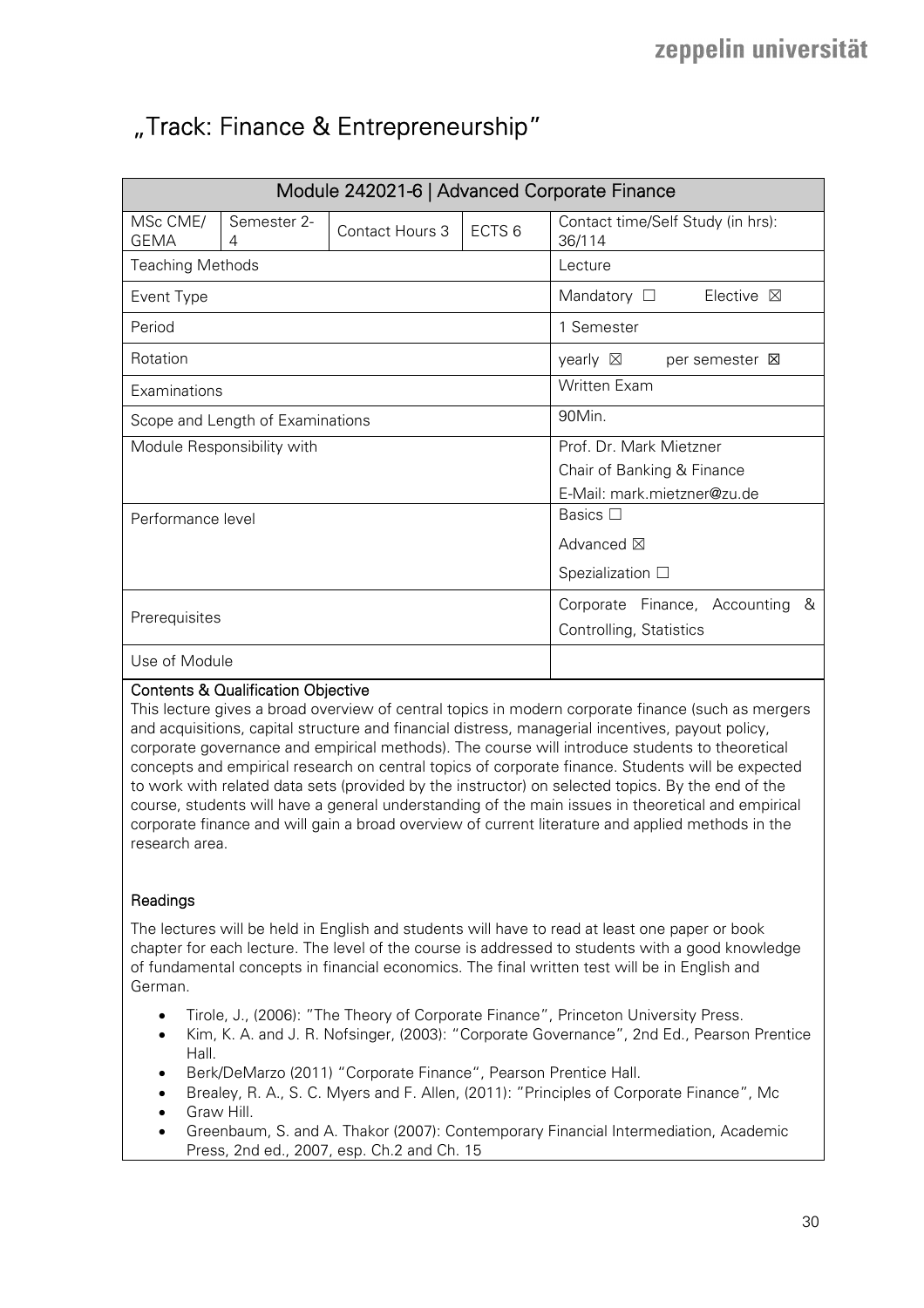| Module 242132-6   Entrepreneurial Finance |                            |                 |                                                |                                             |  |
|-------------------------------------------|----------------------------|-----------------|------------------------------------------------|---------------------------------------------|--|
| MSc CME                                   | Semester 1-2               | Contact Hours 3 | ECTS <sub>6</sub>                              | Contact time/Self Study (in hrs):<br>36/114 |  |
| <b>Teaching Methods</b>                   |                            |                 |                                                | Lecture                                     |  |
| Event Type                                |                            |                 |                                                | Mandatory $\square$<br>Elective $\boxtimes$ |  |
| Period                                    |                            |                 |                                                |                                             |  |
| Rotation                                  |                            |                 |                                                | yearly $\boxtimes$<br>per semester $\Box$   |  |
| Examinations                              |                            |                 |                                                | Final exam                                  |  |
| Scope and Length of Examinations          |                            |                 |                                                | 90 minutes                                  |  |
| Performance level                         |                            |                 |                                                | Basics $\Box$                               |  |
|                                           |                            |                 |                                                | Advanced $\boxtimes$                        |  |
|                                           |                            |                 |                                                | Spezialization $\square$                    |  |
|                                           | Module Responsibility with |                 |                                                | Prof. Dr. Mark Mietzner                     |  |
|                                           |                            |                 |                                                | Chair of Banking & Finance                  |  |
|                                           |                            |                 | E-Mail: mark.mietzner@zu.de                    |                                             |  |
| Prerequisites                             |                            |                 | Accounting & Controlling, Corporate<br>Finance |                                             |  |
| Use of Module                             |                            |                 |                                                |                                             |  |
| Contents                                  |                            |                 |                                                |                                             |  |

The main objective of the course are the principles of finance and the financial models of venture capitals. Students will discuss venture capital investment activities, their investment decisions and criteria and models for the valuation of startups and growing ventures.

#### The students

- get a comprehensive knowledge of the structure and principal components of the most important financial systems;
- will be able to describe and compare financial systems;
- understand why financial systems are prone to crisis;
- should be able to discuss the most important challenges of financial systems.
- should understand, why shareholder wealth maximization plays a pivotal role in financing new ventures;
- will be introduced to the characteristics, advantages and disadvantages of different financial instruments and
- should be able to evaluate business models from a financial investor's perspective.

#### **Readings**

- Allen/Carletti/Krahnen/Tyrell (2011): An Introduction to Liquidity and Crises
- Allen/Gale (2000): Comparative Financial Systems: A Discussion
- Schmidt/Tyrell (2004): What Constitutes a Financial System in General and the German Financial System in Particular?
- Smith R L, Kiholm Smith J, Entrepreneurial Finance, 2nd Edition, ISBN: 978-0-471-23072-4
- Metrick. A.: Venture Capital and the Finance of Innovation. 2007, Wiley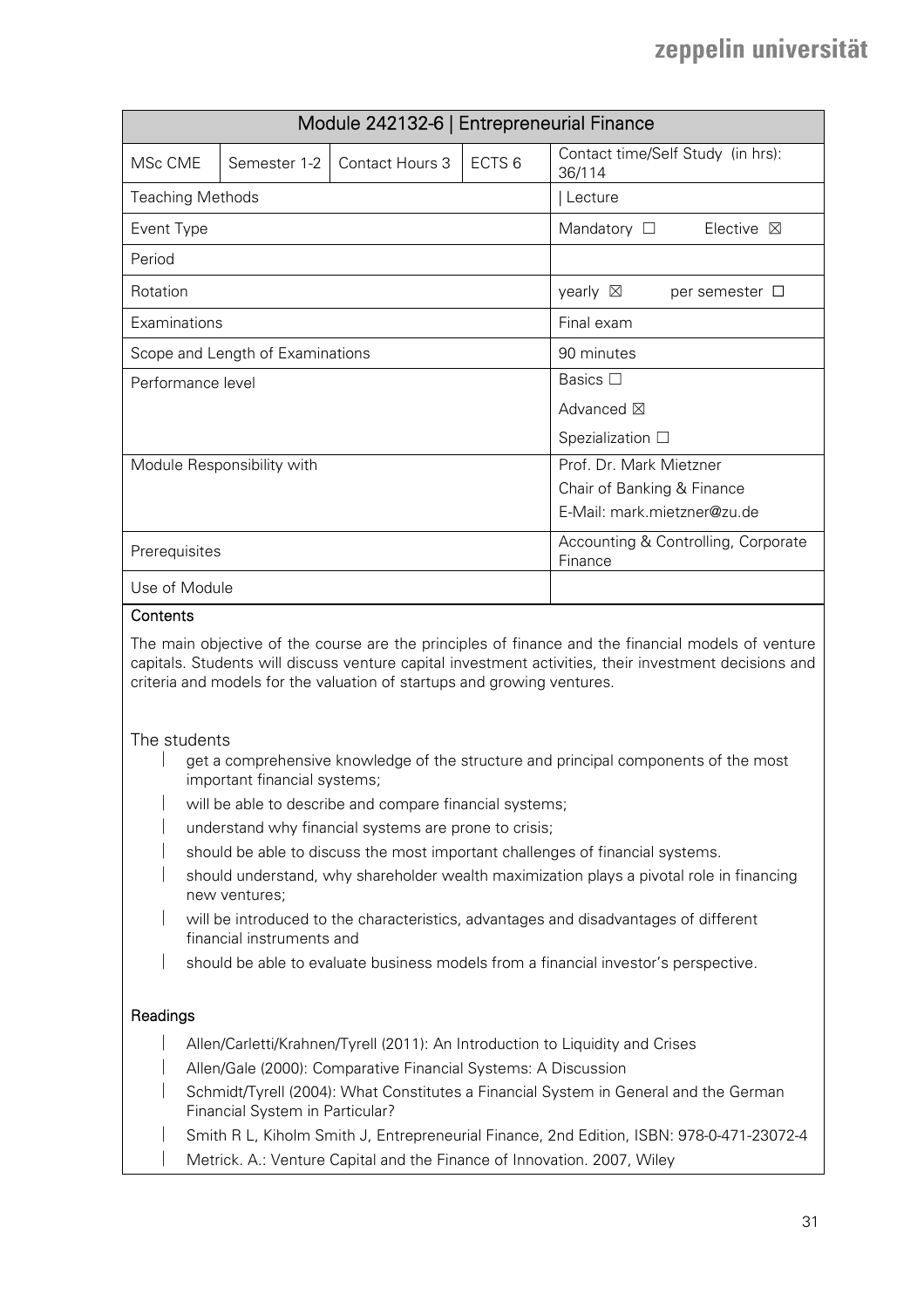|                         |                                  | Module 242131-6   Financial Systems |                   |                                                |
|-------------------------|----------------------------------|-------------------------------------|-------------------|------------------------------------------------|
| MSc CME/<br><b>GEMA</b> | Semester 2-<br>4                 | Contact Hours 3                     | ECTS <sub>6</sub> | Contact time/Self Study (in hrs):<br>36/114    |
| <b>Teaching Methods</b> |                                  |                                     |                   |                                                |
| Event Type              |                                  |                                     |                   | Mandatory $\Box$<br>Elective $\boxtimes$       |
| Period                  |                                  |                                     |                   | 1 Semester                                     |
| Rotation                |                                  |                                     |                   | yearly $\boxtimes$<br>per semester $\boxtimes$ |
| Examinations            |                                  |                                     |                   |                                                |
|                         | Scope and Length of Examinations |                                     |                   |                                                |
|                         | Module Responsibility with       |                                     |                   | Prof. Dr. Jarko Fidrmuc                        |
|                         |                                  |                                     |                   | Chair of International Economics               |
|                         |                                  |                                     |                   | E-Mail: jarko.fidrmuc@zu.de                    |
| Performance level       |                                  |                                     |                   | Basics $\square$                               |
|                         |                                  |                                     |                   | Advanced $\boxtimes$                           |
|                         |                                  |                                     |                   | Spezialization $\square$                       |
| Prerequisites           |                                  |                                     |                   |                                                |
| Use of Module           |                                  |                                     |                   | Elective Module GEMA/ MSc CME                  |

#### **Contents**

The lecture "Financial Systems" gives a comprehensive overview of the structure and development of financial systems in different countries. The course will introduce students to principle components of financial systems, their financial institutions and the regulative environment. The focus will be not only on the financial systems of certain industrialized countries, which can be classified as either bank-dominated or capital market-oriented, but also on the design and specific problems of financial systems in developing countries. The financial and banking systems will also be analyzed with respect to their exposure to financial crisis. This is followed by a discussion of the regulatory changes in response to the recent financial crisis.

#### Qualification Objectives

The students

- get a comprehensive knowledge of the structure and principal components of the most important financial systems;
- will be able to describe and compare financial systems;
- understand why financial systems are prone to crisis;
- should be able to discuss the most important challenges of financial systems.
- should understand, why shareholder wealth maximization plays a pivotal role in financing new ventures;
- will be introduced to the characteristics, advantages and disadvantages of different financial instruments and
- should be able to evaluate business models from a financial investor's perspective.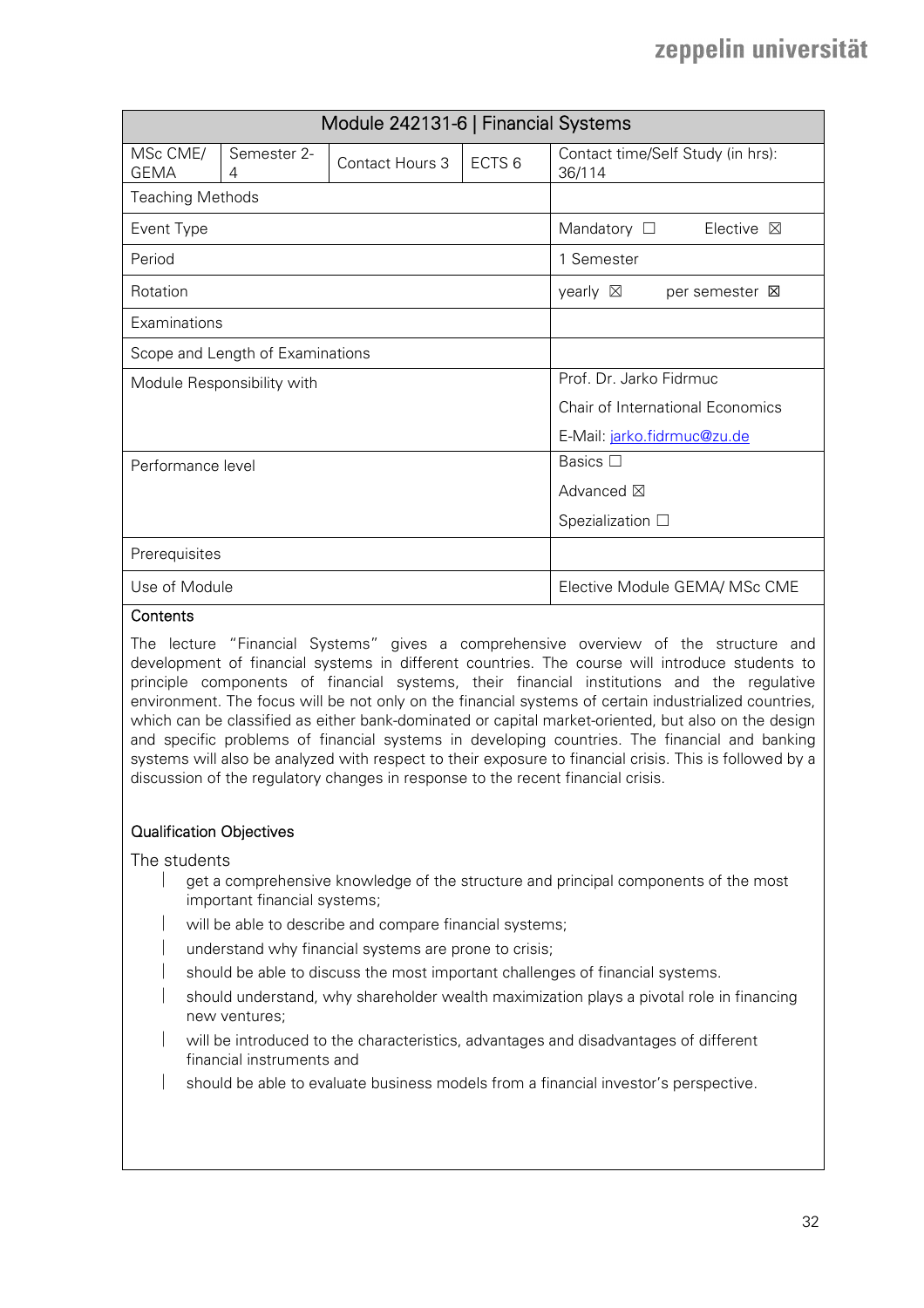### **Readings**

- Allen F./Carletti E./Krahnen J.P./Tyrell M. (2011): An Introduction to Liquidity and Crises, Oxford University Press
- Allen F./Carletti E./Gu X. (2014): The Role of Banks in Financial Systems, in: Oxford Handbook of Banking, 2<sup>nd</sup> ed., Oxford University Press
- Hardie I./Howarth D. (2013): Market-Based Banking and the International Financial Crisis, Oxford University Press
- Schmidt R.H./Seibel, D./Thomes P. (2016): From Microfinance to Inclusive Banking, Wiley
- Schmidt R.H./Tyrell M. (2004): What Constitutes a Financial System in General and the German Financial System in Particular?, in: The German Financial System, Oxford University Press

Smith R./Walter I. (2012): Global Banking, 3<sup>rd</sup> ed., Oxford University Press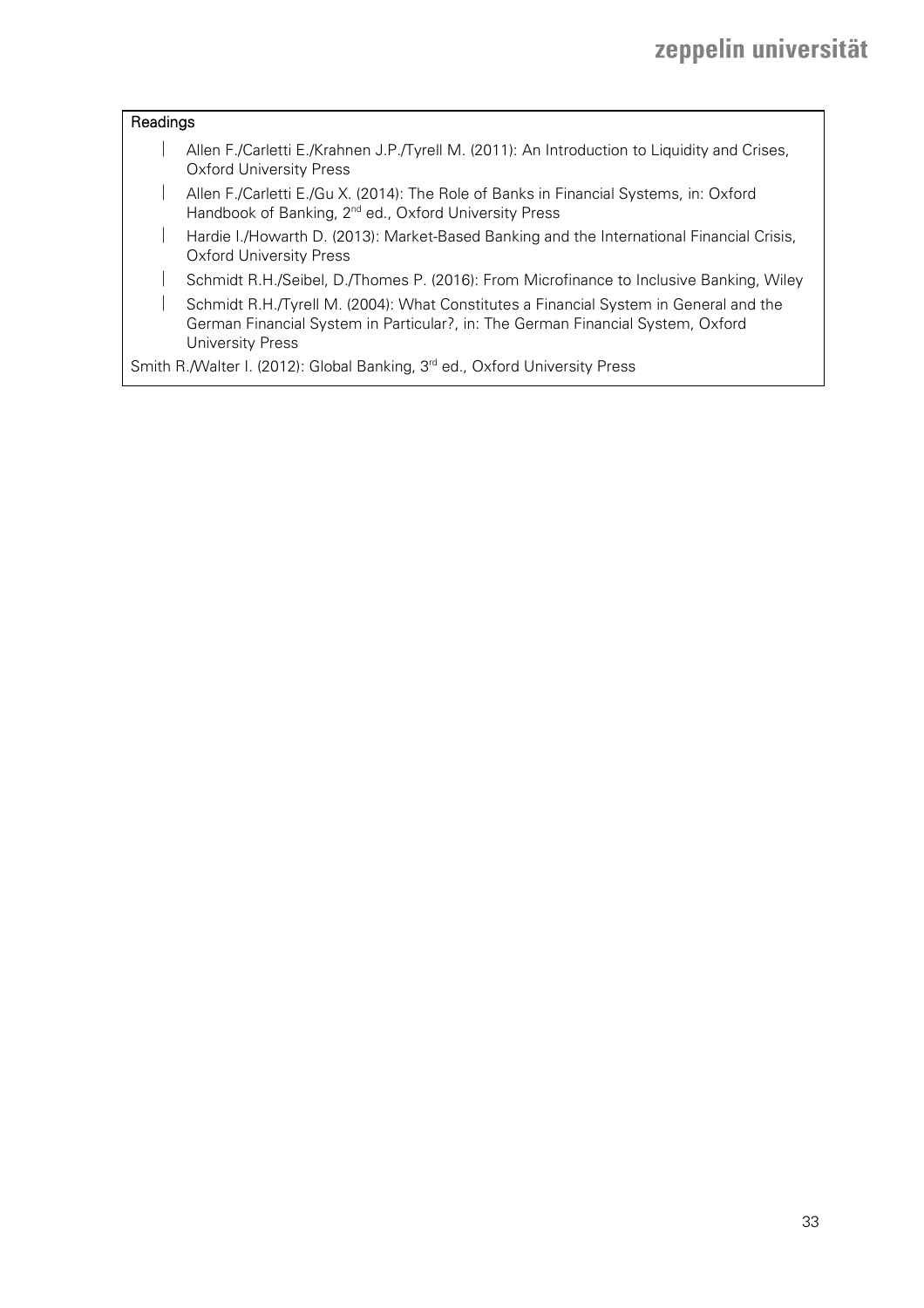|                         |                                  |                 |                   | Module 242121-6   Innovation & Entrepreneurship       |
|-------------------------|----------------------------------|-----------------|-------------------|-------------------------------------------------------|
| MSc CME/<br><b>GEMA</b> | Semester 2-<br>4                 | Contact Hours 3 | ECTS <sub>6</sub> | Contact time/Self Study (in hrs):<br>36/114           |
| <b>Teaching Methods</b> |                                  |                 |                   | Seminar                                               |
|                         |                                  |                 |                   | Groupwork                                             |
| Event Type              |                                  |                 |                   | Mandatory $\square$<br>Elective $\boxtimes$           |
| Period                  |                                  |                 |                   | 1 Semester                                            |
| Rotation                |                                  |                 |                   | yearly $\boxtimes$<br>per semester <b>区</b>           |
|                         |                                  |                 |                   | Presentation                                          |
| Examinations            |                                  |                 |                   | Paper                                                 |
|                         |                                  |                 |                   | Presentation: about 15 slides                         |
|                         | Scope and Length of Examinations |                 |                   | Paper: about 30 pages                                 |
|                         | Module Responsibility with       |                 |                   | Prof. Dr. Reinhard Prügl                              |
|                         |                                  |                 |                   | Chair of Innovation, Technology &<br>Entrepreneurship |
|                         |                                  |                 |                   | E-Mail: reinhard.pruegl@zu.de                         |
| Performance level       |                                  |                 |                   | Basics $\Box$                                         |
|                         |                                  |                 | Advanced ⊠        |                                                       |
|                         |                                  |                 | Spezialization □  |                                                       |
|                         |                                  |                 |                   | Basic knowledge of management                         |
| Prerequisites           |                                  |                 |                   | studies/business admininstration                      |
| Use of Module           |                                  |                 |                   | Elective Module GEMA/ MSc CME                         |

#### **Contents**

Entrepreneurial action based on innovation, e.g. innovative business models, gains relevance due to rapidly changing economic and environmental conditions leading to the consequence that entrepreneurship increasingly becomes an important skill of students with different disciplinary backgrounds. Knowledge regarding entrepreneurial action becomes increasingly a core competence in the business realm. Relevant theories as well as recent empirical analysis are introduced, discussed and applied.

#### Qualification Objectives

Students build a solid knowledge base regarding recent theoretical and empirical work in the areas of innovation and entrepreneurship, and they learn to challenge and apply this knowledge accordingly.

#### Readings

Recent papers, books and case studies regarding innovation and entrepreneurship.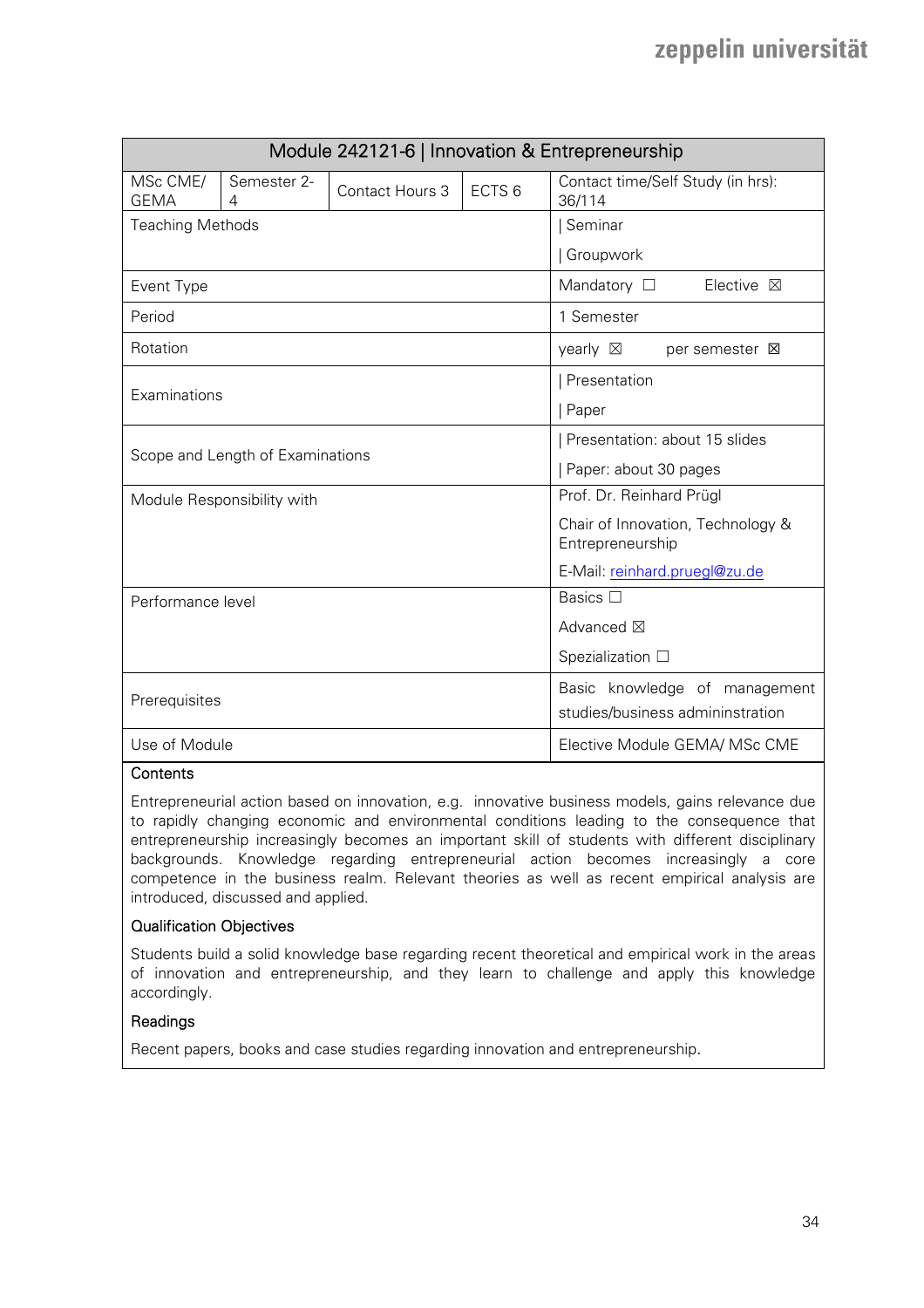# "Track: Governance & Leadership"

| Module 242101-6   Corporate Responsibility                                                                                                                                                                                                                                                                                                                                                 |                                           |                                                  |                   |                                                                                                                                                           |  |
|--------------------------------------------------------------------------------------------------------------------------------------------------------------------------------------------------------------------------------------------------------------------------------------------------------------------------------------------------------------------------------------------|-------------------------------------------|--------------------------------------------------|-------------------|-----------------------------------------------------------------------------------------------------------------------------------------------------------|--|
| MSc CME/<br><b>GEMA</b>                                                                                                                                                                                                                                                                                                                                                                    | Semester X                                | Contact Hours 3                                  | ECTS <sub>6</sub> | Contact time/Self Study (in hrs):<br>36/114                                                                                                               |  |
| <b>Teaching Methods</b>                                                                                                                                                                                                                                                                                                                                                                    |                                           |                                                  |                   | Seminar                                                                                                                                                   |  |
| Event Type                                                                                                                                                                                                                                                                                                                                                                                 |                                           |                                                  |                   | Mandatory $\square$<br>Elective $\boxtimes$                                                                                                               |  |
| Period                                                                                                                                                                                                                                                                                                                                                                                     |                                           |                                                  |                   | 1 Semester                                                                                                                                                |  |
| Rotation                                                                                                                                                                                                                                                                                                                                                                                   |                                           |                                                  |                   | yearly $\boxtimes$<br>per semester $\Box$                                                                                                                 |  |
| Examinations                                                                                                                                                                                                                                                                                                                                                                               |                                           |                                                  |                   | Exam                                                                                                                                                      |  |
|                                                                                                                                                                                                                                                                                                                                                                                            | Scope and Length of Examinations          |                                                  |                   | 90 min                                                                                                                                                    |  |
| Module Responsibility with                                                                                                                                                                                                                                                                                                                                                                 |                                           |                                                  |                   | Prof. Dr. habil. Josef Wieland<br>Chair of Institutional Economics<br>Director Leadership Excellence<br>Institute Zeppelin<br>E-Mail: josef.wieland@zu.de |  |
| Performance level                                                                                                                                                                                                                                                                                                                                                                          |                                           |                                                  |                   | Basics □                                                                                                                                                  |  |
|                                                                                                                                                                                                                                                                                                                                                                                            |                                           |                                                  |                   | Advanced ⊠                                                                                                                                                |  |
|                                                                                                                                                                                                                                                                                                                                                                                            |                                           |                                                  |                   | Spezialization $\square$                                                                                                                                  |  |
| Prerequisites                                                                                                                                                                                                                                                                                                                                                                              |                                           |                                                  |                   | No requirements                                                                                                                                           |  |
| Use of Module                                                                                                                                                                                                                                                                                                                                                                              |                                           |                                                  |                   |                                                                                                                                                           |  |
| Contents<br>- Nature of the firm                                                                                                                                                                                                                                                                                                                                                           |                                           |                                                  |                   |                                                                                                                                                           |  |
|                                                                                                                                                                                                                                                                                                                                                                                            | - Strategic Normative Management          |                                                  |                   |                                                                                                                                                           |  |
|                                                                                                                                                                                                                                                                                                                                                                                            | - Integrity & Compliance Management       |                                                  |                   |                                                                                                                                                           |  |
|                                                                                                                                                                                                                                                                                                                                                                                            | - Corporate Responsibility & Human Rights |                                                  |                   |                                                                                                                                                           |  |
|                                                                                                                                                                                                                                                                                                                                                                                            |                                           | - Sustainable Development Goals & Sustainability |                   |                                                                                                                                                           |  |
|                                                                                                                                                                                                                                                                                                                                                                                            | - Stakeholder Management & Shared Value   |                                                  |                   |                                                                                                                                                           |  |
| - Case studies                                                                                                                                                                                                                                                                                                                                                                             |                                           |                                                  |                   |                                                                                                                                                           |  |
| <b>Qualification Objective</b><br>- Familiarization with public and private regulation regarding integrity and compliance<br>- Knowledge of implementation strategies of effective Compliance Management Systems<br>- Corporate Social Responsibility und Human Rights, Sustainability: Standards, Management<br>Systems, public discourse<br>- Strategic Management & Societal Motivation |                                           |                                                  |                   |                                                                                                                                                           |  |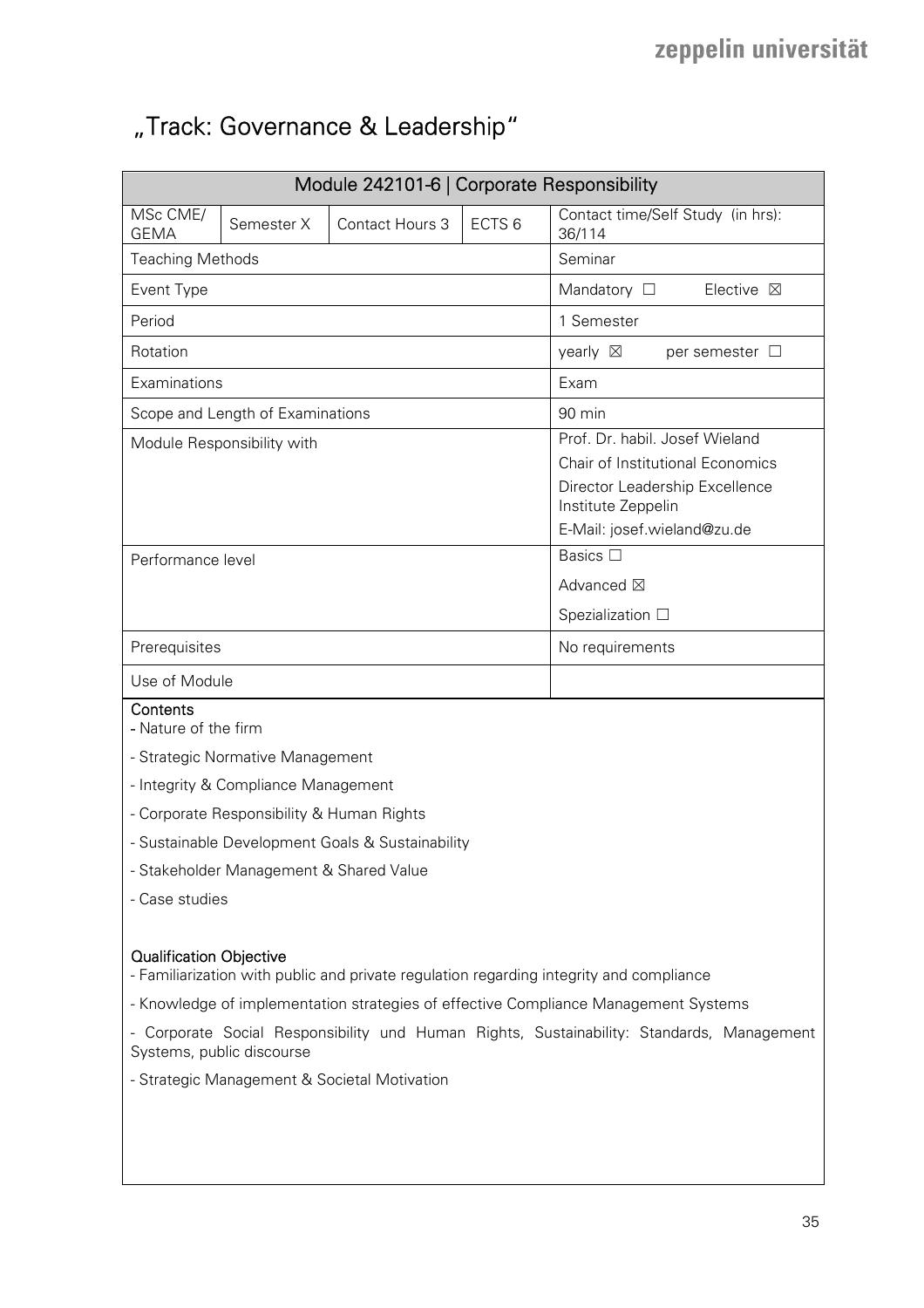#### Readings

Wieland, J. (2014). Governance Ethics: Global value creation, economic organization and normativity. Cham: Springer International Publishing. https://doi.org/10.1007/978-3-319-07923-3

Wieland, J. (2016). Shared Value Creation – Theoretical Concepts, Practical Challenges. In J. Wieland (Ed.), Shared Value. Konferenzband im Anschluss an das Jahresmeeting Deutsche Gesellschaft für Philosophie. Berlin: Springer Verlag.

Wieland, J., Grüninger, S., Steinmeier, R. (2010) (Hrsg.): Handbuch Compliance-Management. Konzeptionelle Grundlagen, praktische Erfolgsfaktoren, globale Herausforderungen. Berlin: Erich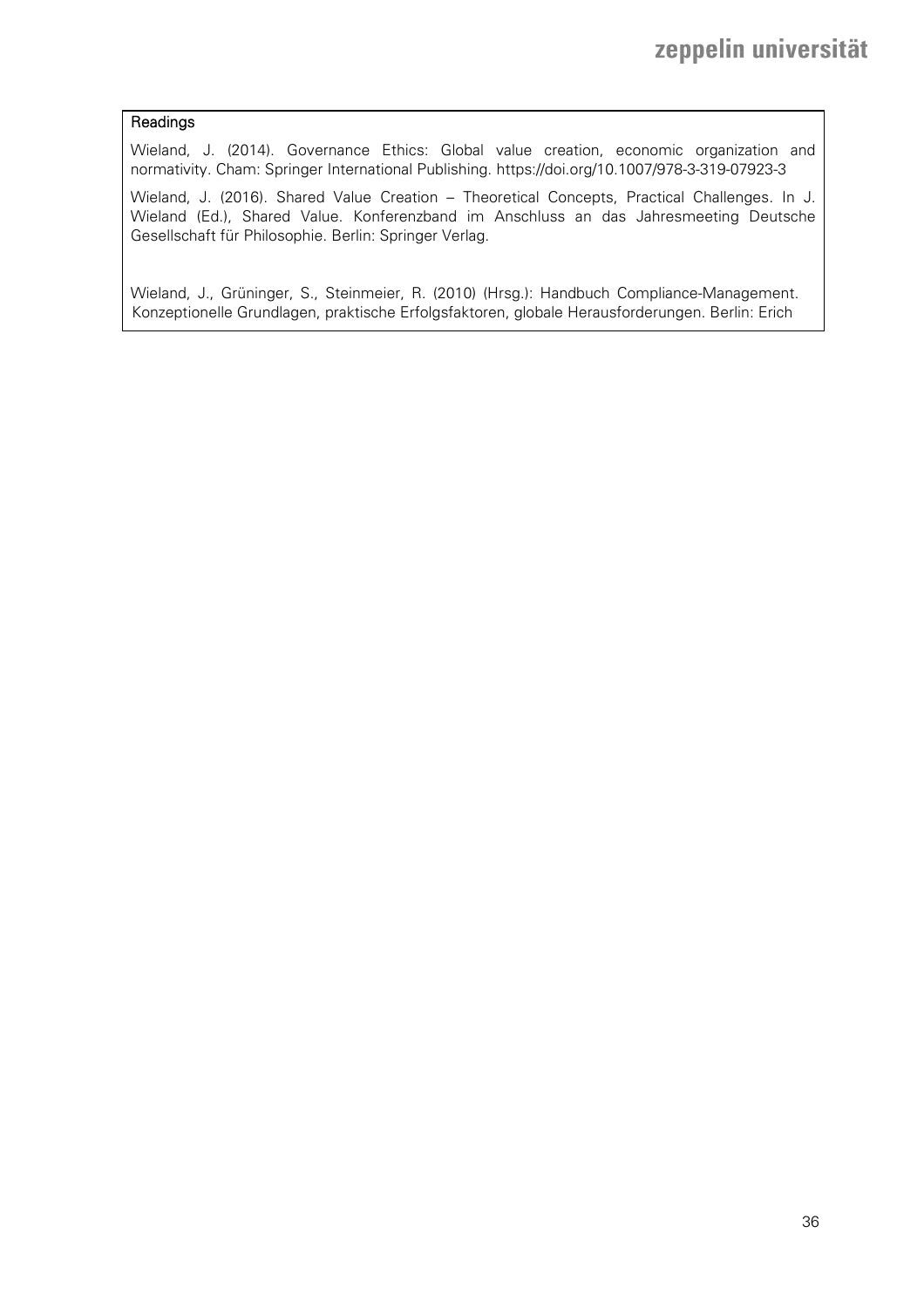|                         |                                  | Module 242111-6   Dishonesty |                                                                           |                                                |
|-------------------------|----------------------------------|------------------------------|---------------------------------------------------------------------------|------------------------------------------------|
| MSc CME/<br><b>GEMA</b> | Semester 2-<br>4                 | Contact Hours 3              | ECTS <sub>6</sub>                                                         | Contact time/Self Study (in hrs):<br>36/114    |
| <b>Teaching Methods</b> |                                  |                              |                                                                           | Lecture                                        |
|                         |                                  |                              |                                                                           | Seminar                                        |
|                         |                                  |                              |                                                                           | Case study                                     |
| Event Type              |                                  |                              |                                                                           | Mandatory $\square$<br>Elective $\boxtimes$    |
| Period                  |                                  |                              |                                                                           | 1 Semester                                     |
| Rotation                |                                  |                              |                                                                           | yearly $\boxtimes$<br>per semester $\boxtimes$ |
| Examinations            |                                  |                              |                                                                           | Midterm and Exam                               |
|                         | Scope and Length of Examinations |                              |                                                                           | 60 minutes exam                                |
|                         | Module Responsibility with       |                              |                                                                           | Prof. Dr. Carmen Tanner                        |
|                         |                                  |                              | Chair of Business Psychology and<br>Behavioral Ethics at LEIZ             |                                                |
|                         |                                  |                              |                                                                           | E-Mail: carmen.tanner@zu.de                    |
| Performance level       |                                  |                              |                                                                           | Basics $\Box$                                  |
|                         |                                  |                              |                                                                           | Advanced ⊠                                     |
|                         |                                  |                              | Spezialization $\Box$                                                     |                                                |
| Prerequisites           |                                  |                              | Prerequisite is basic knowledge in<br>statistics and experimental methods |                                                |
| Use of Module           |                                  |                              |                                                                           | Elective module CME                            |

### **Contents**

Since the last financial and economic crisis and numerous business scandals (e.g. Enron, VW, Libor) are questions about (dis)honesty hot topics again. Dishonesty encompasses behaviors such as lying, fraud or deception. But what are the determinants of honest or dishonest behaviors? What are the factors that foster dishonesty? How can we promote honesty? With regard to such questions, economy, philosophy or psychology offers different answers and they are based on various perspectives about the nature of human beings. In the course, we will based on weekly literature about current empirical (experimental) research, elaborate on these various perspectives and discuss the implications for the understanding of dishonesty. The examination consists of a presentation during the term and a writing exam at the end of the term. Furthermore, expected is regular participation and weekly and thorough reading of the literature, which will then be discussed within groups.

#### Qualification Objectives

Students will ...

| learn about relevant theories and results about the determinants of (dis)honesty. | will expand their methodological skills by learning about features of experimental approaches. | will learn to apply the findings to daily life and applied fields.

#### Readings

Literature will be based on scientific papers. List of papers will be presented at the beginning of the lecture.

De Cremer, D., Tenbrunsel, A.E. (2012). Behavioral Business Ethics: Shaping an Emerging Field.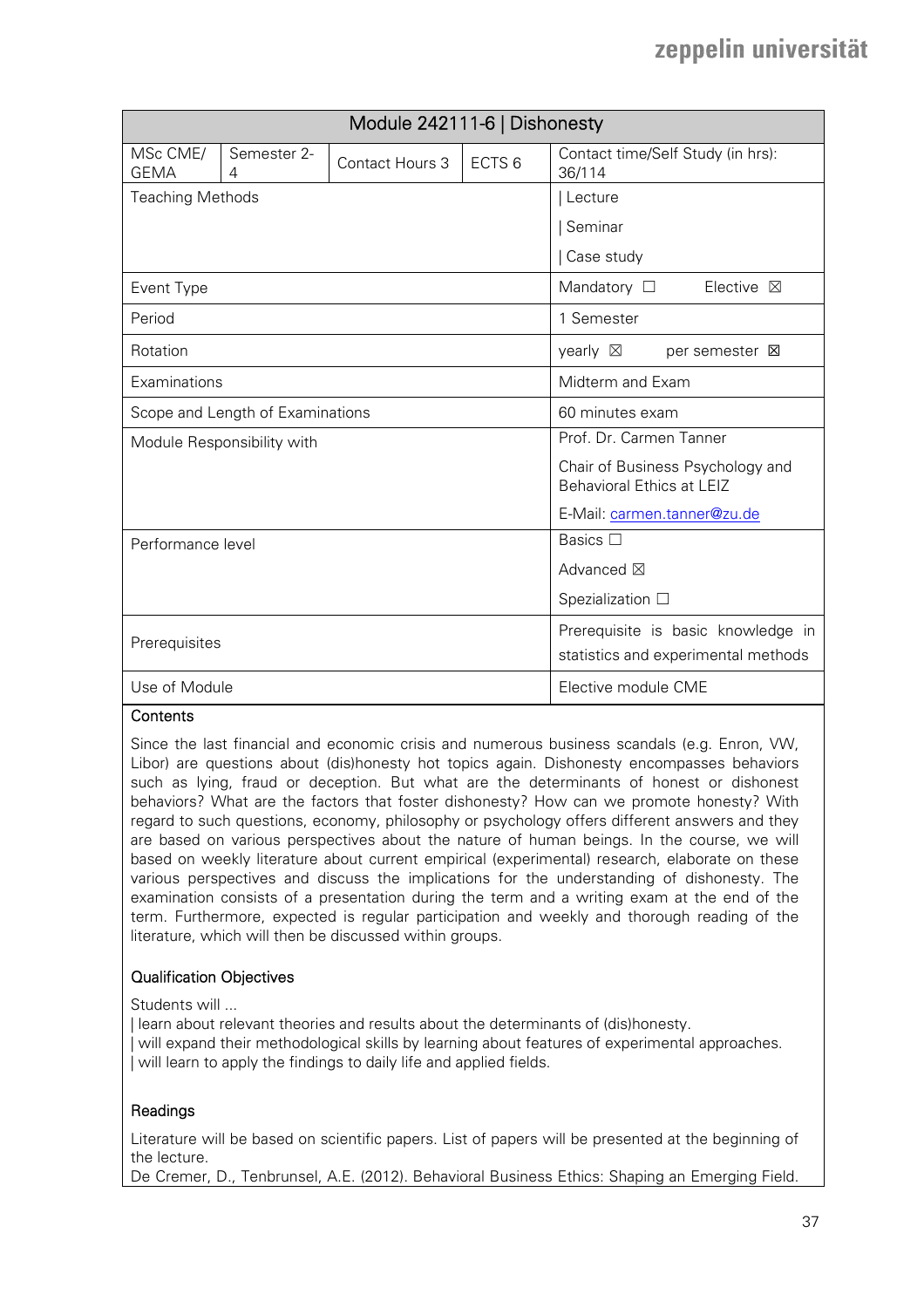New York: Taylor & Francis Group. Bazerman, M.H., Tenbrunsel, A.E. (2011). Blind Spots. Why We Fail to Do What´s Right and What to Do about It. New Jersey: Princeton University Press. Bazerman, M.H. (2014): The power of noticing: What the best leaders see. New York: Simon & Schuster Paperbacks. Kaptein, Muel (2013). Workplace morality. Behavioral ethics in organizations. Amsterdam: Emerald Group Publishing Limited.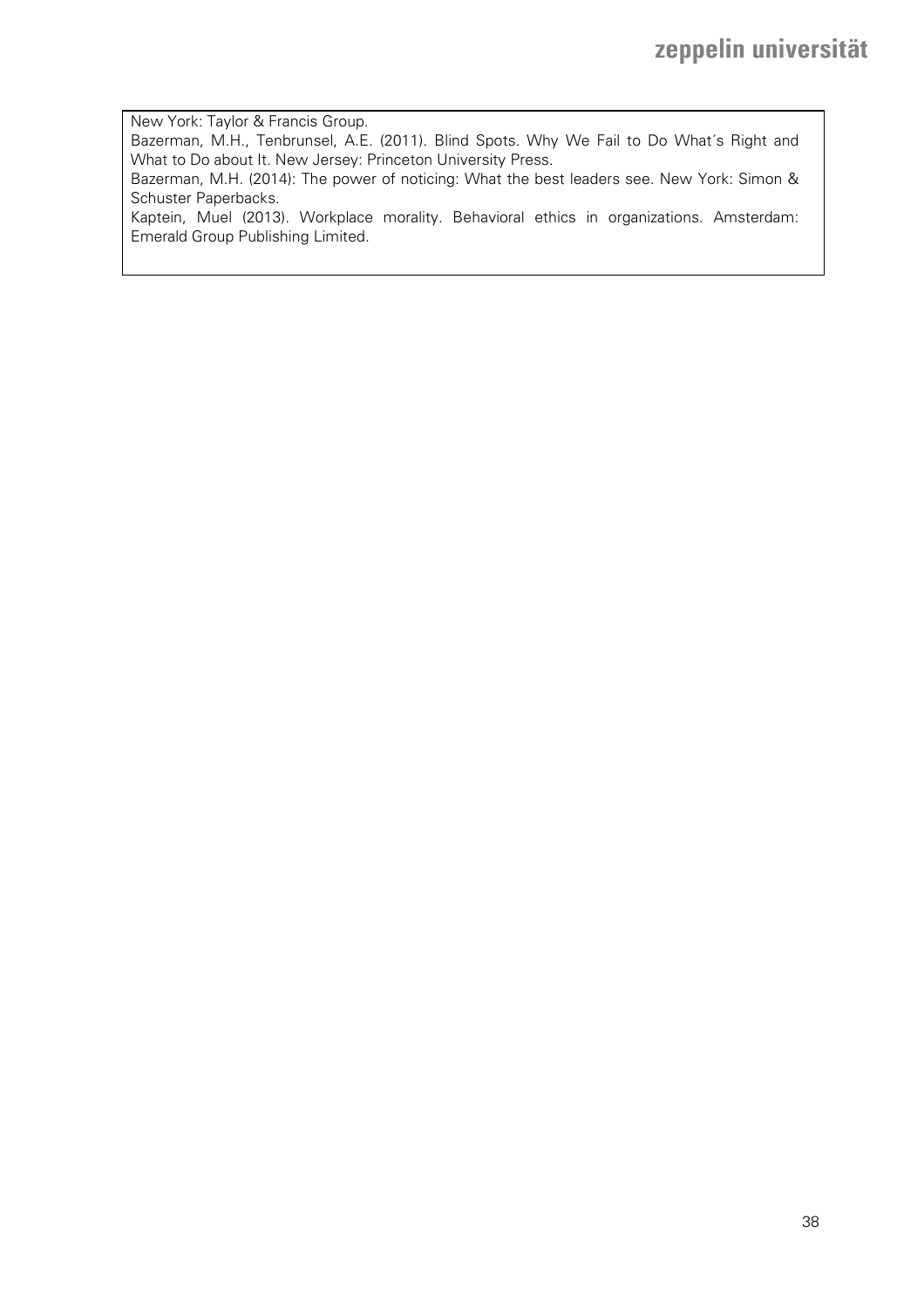|                         |                                  | Module 242102-6   Leadership |                      |                                                      |
|-------------------------|----------------------------------|------------------------------|----------------------|------------------------------------------------------|
| MSc CME/<br><b>GEMA</b> | Semester<br>$2 - 4$              | Contact Hours 3              | ECTS <sub>6</sub>    | Contact time/Self Study (in hrs):<br>36/114          |
| <b>Teaching Methods</b> |                                  |                              |                      | Seminar                                              |
| Event Type              |                                  |                              |                      | Mandatory $\square$<br>Elective $\boxtimes$          |
| Period                  |                                  |                              |                      | 1 Semester                                           |
| Rotation                |                                  |                              |                      | yearly $\boxtimes$<br>per semester $\Box$            |
| Examinations            |                                  |                              |                      | Exam                                                 |
|                         | Scope and Length of Examinations |                              |                      | 90 min                                               |
|                         | Module Responsibility with       |                              |                      | Prof. Dr. habil. Josef Wieland                       |
|                         |                                  |                              |                      | <b>Chair of Institutional Economics</b>              |
|                         |                                  |                              |                      | Director Leadership Excellence<br>Institute Zeppelin |
|                         |                                  |                              |                      | E-Mail: josef.wieland@zu.de                          |
| Performance level       |                                  |                              |                      | Basics $\Box$                                        |
|                         |                                  |                              | Advanced $\boxtimes$ |                                                      |
|                         |                                  | Spezialization $\square$     |                      |                                                      |
| Prerequisites           |                                  | No requirements              |                      |                                                      |
| Use of Module           |                                  |                              |                      |                                                      |

#### **Inhalte**

- Types of Leadership
- Leadership Style, Corporate Culture, Corporate Governance
- Character Formation, Ethical Leadership, Case Studies
- Stakeholder-Model, Values Management System, Shared Value
- Normative Strategic Management as Leadership Excellence

#### Qualifikationsziele

- Learn about Theories of Leadership
- Learn about the role of Integrity Management in Corporate Governance
- Learn about transcultural map in a globalized world

- Know the interconnection between responsible entrepreneurship management decisions and leadership

#### Literatur

Wieland, J. (2014). Governance Ethics: Global Value Creation, Economic Organization and Normativity. Cham: Springer International Publishing. https://doi.org/10.1007/978-3-319-07923-3

Bass, B. M. (1990). From transactional to transformational leadership: Learning to share the vision. Organizational dynamics, 18(3), 19-31.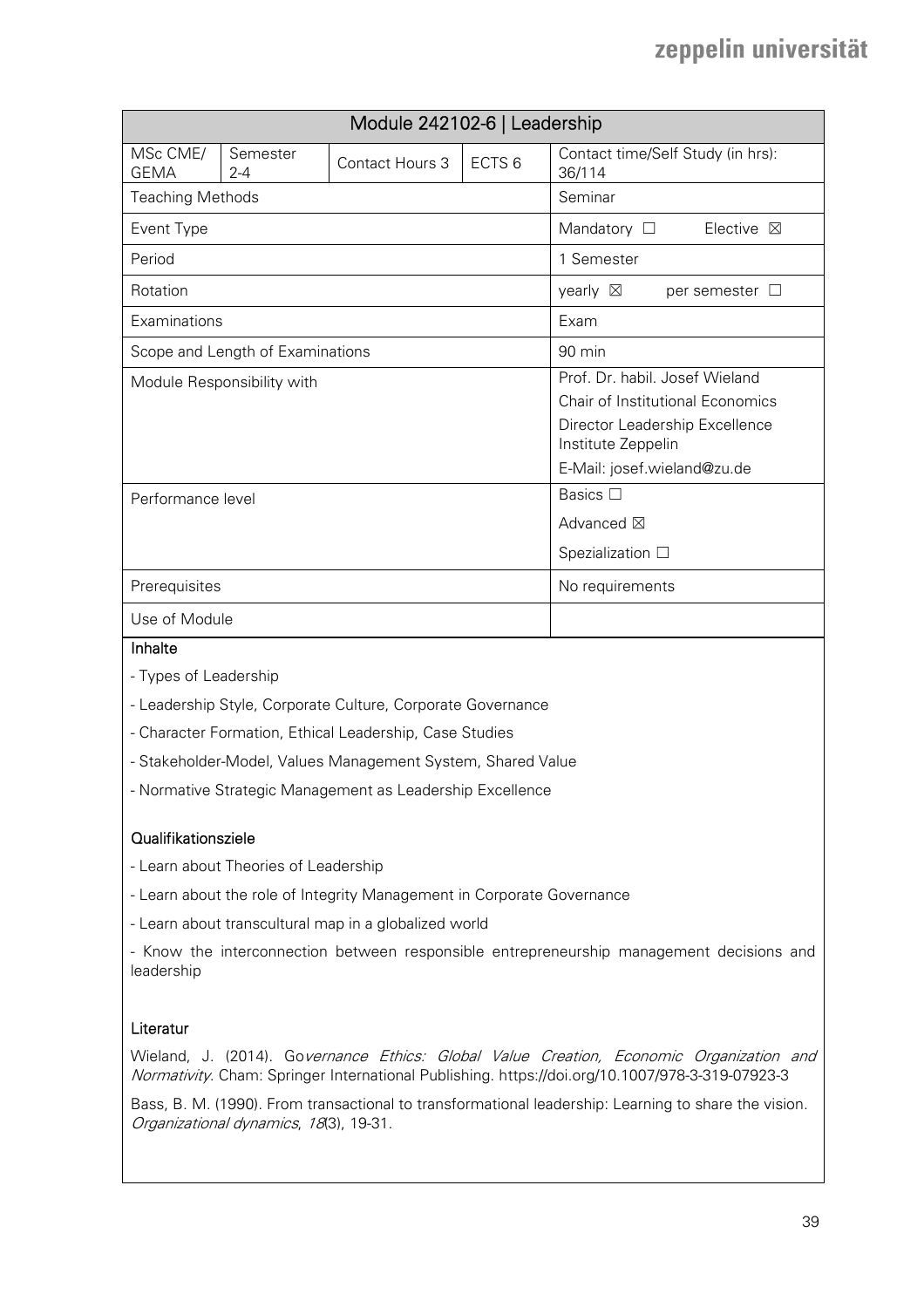Graen, G. B., & Uhl-Bien, M. (1995). Relationship-based approach to leadership: Development of leader-member exchange (LMX) theory of leadership over 25 years: Applying a multi-level multidomain perspective. The leadership Quarterly, 6(2), 219-247.

Uhl-Bien, M. (2006). Relational leadership theory: Exploring the social processes of leadership and organizing. The Leadership quarterly, 176), 654-676.

Wieland, J. (2017). Relationale Führung und Intersektorale Governance. In M. Lehmann & M. Tyrell (Eds.), Komplexe Freiheit: Wie ist Demokratie möglich? (pp. 237-258). Wiesbaden: Springer.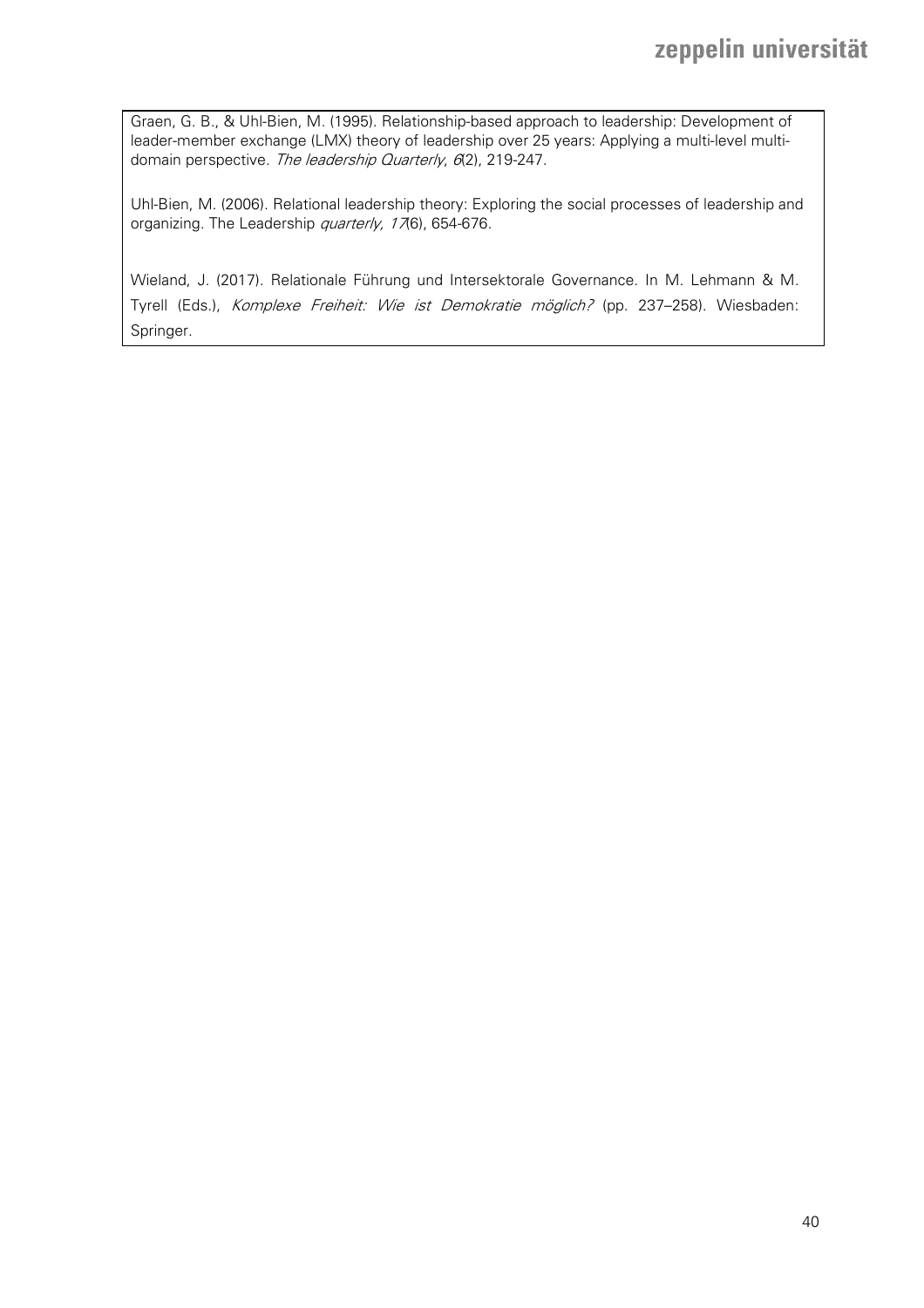|                         |                                  |                                                                                                                         |                   | Module 242112-6   Managing Diversity & Diversity in Globalization                     |
|-------------------------|----------------------------------|-------------------------------------------------------------------------------------------------------------------------|-------------------|---------------------------------------------------------------------------------------|
| MSc CME/<br><b>GEMA</b> | Semester 2-<br>$\overline{4}$    | Contact Hours 3                                                                                                         | ECTS <sub>6</sub> | Contact time/Self Study (in hrs):<br>36/114                                           |
| <b>Teaching Methods</b> |                                  |                                                                                                                         |                   | Seminar                                                                               |
| Event Type              |                                  |                                                                                                                         |                   | Mandatory $\square$<br>Elective $\boxtimes$                                           |
| Period                  |                                  |                                                                                                                         |                   | 1 Semester                                                                            |
| Rotation                |                                  |                                                                                                                         |                   | yearly $\boxtimes$<br>per semester <b>区</b>                                           |
| Examinations            |                                  |                                                                                                                         |                   | Paper in a group of 5 students<br>(graded) & presentation (obligatory,<br>non graded) |
|                         | Scope and Length of Examinations |                                                                                                                         |                   | Paper 10 - 20 pages, presentation 5<br>min each/group 25 min                          |
|                         | Module Responsibility with       | Prof. Dr. Carmen Tanner<br>Chair of Business Psychology and<br>Behavioral Ethics at LEIZ<br>E-Mail: carmen.tanner@zu.de |                   |                                                                                       |
| Performance level       |                                  | Basics $\square$<br>Advanced ⊠<br>Spezialization $\square$                                                              |                   |                                                                                       |
| Prerequisites           |                                  | none                                                                                                                    |                   |                                                                                       |
| Use of Module           |                                  |                                                                                                                         |                   |                                                                                       |

Diversity & Globalization – how to handle differences

How did it happen; how is it today, who is concerned (system & person), what to do (biography, changing perspectives, difference management)

#### **Content**

This interactive, selfreflective seminar in Diversity & Globalization is designed to familiarize students with many key factors affecting themselves in Multinational Corporations in today's global world. In this course Diversity will not be restricted to Culture. We consider all Diversity differences such as Gender, Age, Disciplines etc (based on "Four layers of diversity, Gardenswartz & Rowe 1995). Therefore this course is about how organisations and individuals construct differences: how do organisations handle them, how do I handle them?

### Methodologies and tools

This module introduces into diversity management and globalization/global leadership with an interdisciplinary theoretical and individual approach. Historical development of the topics plus various theories based on system theory and individual concepts will be worked with. Another focus is the student her/himself and her/his biography with diversity in socialisation within various contexts (family, organisations, institutions etc.). We will apply various interactive learning methods in ranging from group discussions, to scientific work to practical offers as diversity diagnosis, changing perspectives, excercises etc.

#### Learning outcome

Observing of historical context, theoretical concepts and the own way of handling differences in a global environment; self-awareness of your way of dealing with diversity in different contexts; your value system; managing and working in a cross-cultural setting; and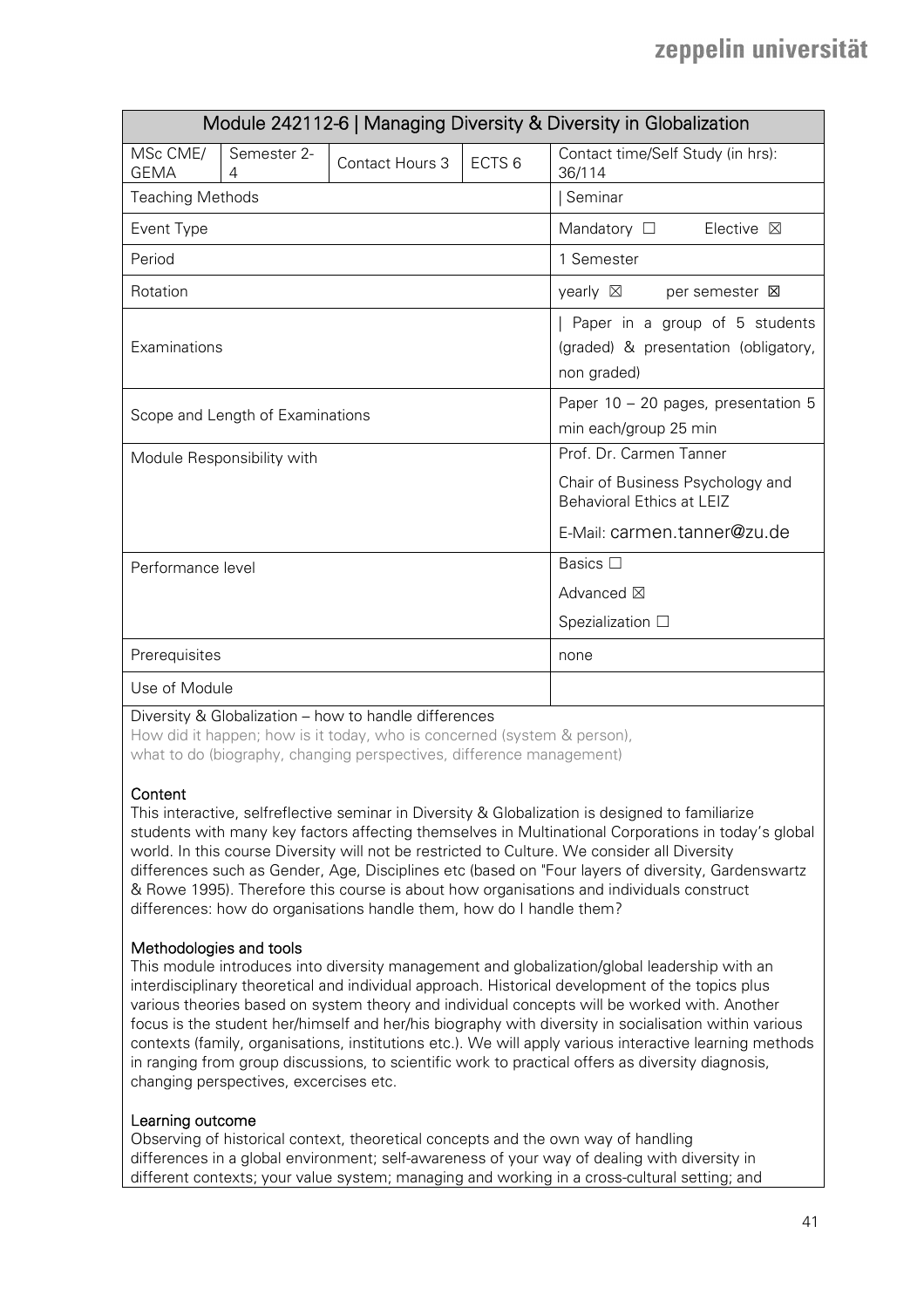developing sensitivity to local needs and conditions. understanding and dealing with diversity. Group semester work (100%), colloquium presentations (obligatory for each student)

#### **Bibliography**

Bartlett, C., Ghoshal, S., & Beamish, P. W. (2008). Transnational Management: Text, Cases & Readings in Cross-Border Management, 5th ed.New York: McGraw-Hill/Irwin. Bourdieu, P. (1982): Die feinen Unterschiede. Kritik der gesellschaftlichen Urteilskraft. Suhrkamp, Frankfurt a. Main

Doz, Y.L./Santos, J./Williamson, P. (2001): From global to metanational: how companies win in the knowledge economy. In: Harvard Business School Press, Boston

Gardenswartz, L./Rowe, A. (1995): Diverse Teams At Work: Capitalizing on the Power of Diversity. Irwin Professional Publishing, Burr Ridge Ghemawat, P. (2007): Managing Differences. The Central Challenge of Global Strategy. In: Harvard

Business Review. March, S. 2-13, Harvard Business Publishing,

Harrison, D.A./Klein, K.J. (2007): What's the Difference? Diversity Constructs as Separation, Variety, or Disparity in Organizations? In: Academy of Management Review, Vol. 32, Nr. 4, S. 1199- 1228, Briarcliff Manor

Koall, I./Bruchhagen, V., Höher, F. (2002): Vielfalt statt Lei(d)tkultur: Managing Gender & Diversity. LIT Verlag, Münster

Müller, C./Sander, G. (2011): Innovativ führen mit Diversity-Kompetenz: Vielfalt als Chance. Haupt Verlag, Bern

Nummela, N./Saarenketo, S./Puumalainen, K. (2004): A Global Mindset – A Prerequisite for Successful Internationalization? In: Canadian Journal of Administrative Sciences, Vol. 21, No. 1, John Wiley & Sons, Hoboken

Özkazanc-Pan, B. (2008): International Management Research meets "the Rest of the World". In: Academy of Management Review. No. 4, S. 964 - 974, Briarcliff

Ragins, B.R/Gonzalez, J.A. (2003): Understanding diversity in organizations: Getting a grip on a slippery construct. In: Greenberg, J. (Ed.): Organizational behavior: The

state of the science, S. 125 – 163. Lawrence Erlbaum Associates, Mahwah

Thomas, D. A./Ely, R. J. (1996): Making Differences Matter. In: Harvard Business Review Vol. 74, Nr. 5, S. 79-91

Trompenaars F. & Hampden-Turner, C. P. (1998). Riding the Waves of Culture. Understanding Diversity in Global Business, 2nd ed. McGrawHill.

Woolley, A. et al. (2010): Evidence for a Collective Intelligence Factor in the Performance of Human Groups. Science 29, Vol. 330, No. 6004, pp. 686 - 688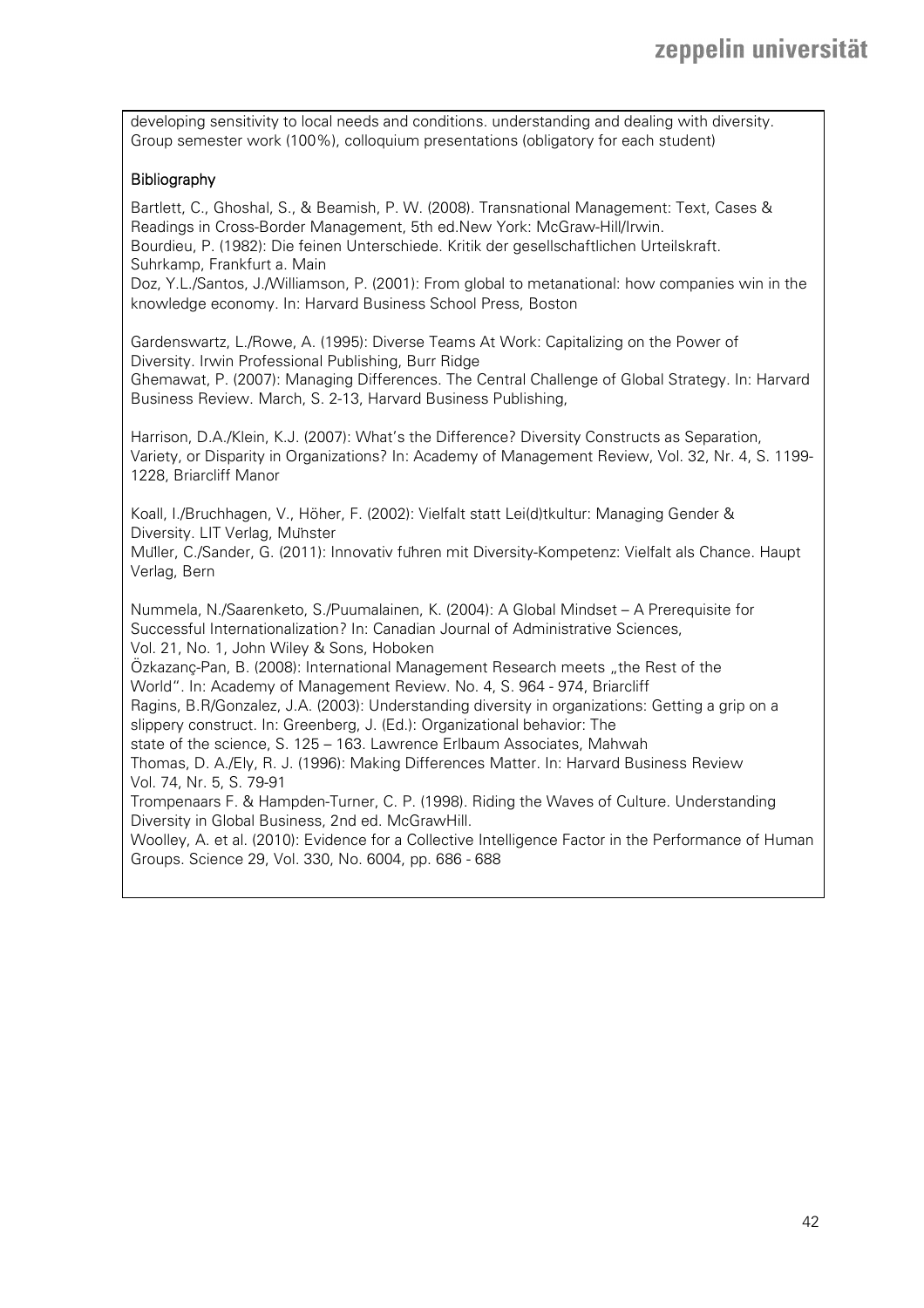# "Track: Mobility & Sustainable Transport"

|                                                                                                                | Module 242141-6   Matching Strategies for Sustainable Mobility |                                                                                  |                   |                                                            |  |  |
|----------------------------------------------------------------------------------------------------------------|----------------------------------------------------------------|----------------------------------------------------------------------------------|-------------------|------------------------------------------------------------|--|--|
| MSc CME/<br><b>GEMA</b>                                                                                        | Semester 2-<br>4                                               | Contact Hours 3                                                                  | ECTS <sub>6</sub> | Contact time/Self Study (in hrs):<br>36/114                |  |  |
| <b>Teaching Methods</b>                                                                                        |                                                                |                                                                                  |                   | Seminar                                                    |  |  |
| Event Type                                                                                                     |                                                                |                                                                                  |                   | Mandatory $\square$<br>Elective $\boxtimes$                |  |  |
| Period                                                                                                         |                                                                |                                                                                  |                   | 1 Semester                                                 |  |  |
| Rotation                                                                                                       |                                                                |                                                                                  |                   | yearly $\boxtimes$<br>per semester <b>図</b>                |  |  |
| Examinations                                                                                                   |                                                                |                                                                                  |                   | Paper and Presentation                                     |  |  |
|                                                                                                                | Scope and Length of Examinations                               |                                                                                  |                   |                                                            |  |  |
|                                                                                                                | Module Responsibility with                                     |                                                                                  |                   | Prof. Dr. Alexander Eisenkopf                              |  |  |
|                                                                                                                |                                                                |                                                                                  |                   | ZEPPELIN Chair of Economic<br>&<br><b>Transport Policy</b> |  |  |
|                                                                                                                |                                                                |                                                                                  |                   | E-Mail: alexander.eisenkopf@zu.de                          |  |  |
| Performance level                                                                                              |                                                                |                                                                                  |                   | Basics $\square$                                           |  |  |
|                                                                                                                |                                                                |                                                                                  |                   | Advanced ⊠                                                 |  |  |
|                                                                                                                |                                                                |                                                                                  |                   | Spezialization $\square$                                   |  |  |
| Prerequisites                                                                                                  |                                                                |                                                                                  |                   | Microeceonomics (Bachelor)                                 |  |  |
| Use of Module                                                                                                  |                                                                |                                                                                  |                   | Elective GEMA                                              |  |  |
| Contents<br>Transport Economics                                                                                |                                                                |                                                                                  |                   |                                                            |  |  |
|                                                                                                                |                                                                | Infrastructure and its relevance for the mobility sector                         |                   |                                                            |  |  |
|                                                                                                                |                                                                | Infrastructure: Financing and institutional framework of provision               |                   |                                                            |  |  |
|                                                                                                                |                                                                | Transport externalities: theoretical approach and strategies for internalization |                   |                                                            |  |  |
|                                                                                                                |                                                                | Trends in society, technology, and ecology influencing mobility                  |                   |                                                            |  |  |
|                                                                                                                |                                                                | Transport and environmental policy, regulation of transport                      |                   |                                                            |  |  |
|                                                                                                                | The dilemma of sustainable transport                           |                                                                                  |                   |                                                            |  |  |
| <b>Qualification Objective</b>                                                                                 |                                                                |                                                                                  |                   |                                                            |  |  |
| <b>Students</b>                                                                                                |                                                                |                                                                                  |                   |                                                            |  |  |
| master the concepts of the modern transport economy and can apply them to specific problems.                   |                                                                |                                                                                  |                   |                                                            |  |  |
| know the relevance of transport infrastructure for the development of mobility                                 |                                                                |                                                                                  |                   |                                                            |  |  |
| know the concepts of the externalities of transport and are capable of assessing internalization<br>strategies |                                                                |                                                                                  |                   |                                                            |  |  |
| reflect critically future trends in society affecting mobility                                                 |                                                                |                                                                                  |                   |                                                            |  |  |
|                                                                                                                | reflect critically the sustainability debate in transport.     |                                                                                  |                   |                                                            |  |  |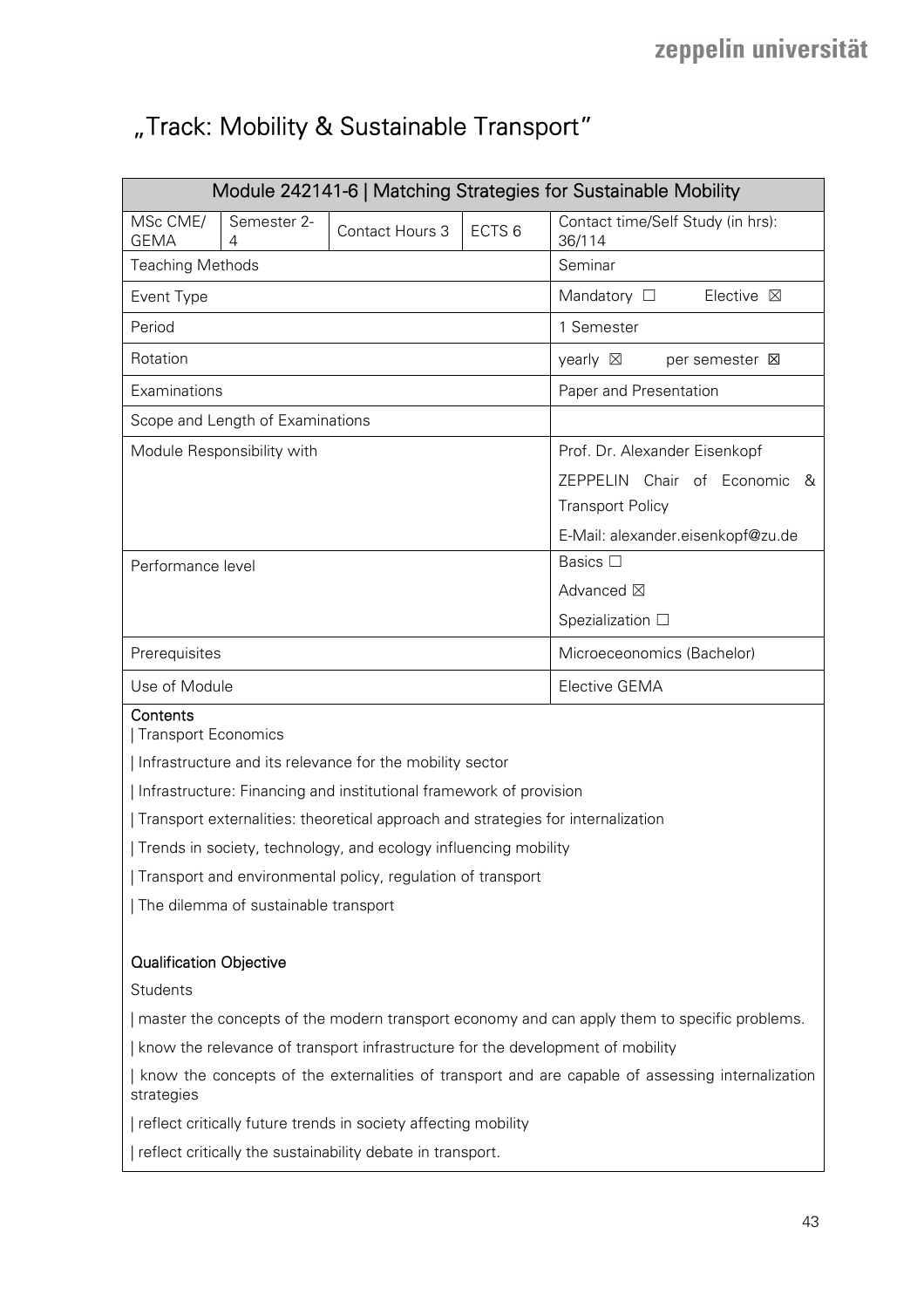#### Readings

Button, Kenneth J.: Transport Economics, 2nd ed., Cheltenham, reprinted 2003

Cole, St.: Applied Transport Economics. Policy, Management & Decision Making, 3rd ed., London 2005

Endres, A.: Environmental Economics. Theory and Policy, Cambridge 2011

European Commission: Report in Accordance with Article 11 (4) of Directive 1999/62/EC. Summary of Measures that Internalise or Reduce Transport Externalities, Commission Staff Working Document, Brussels, 3.7.2013 SWD(2013) 269 final

Flyvbjerg, B.: What You Should Know About Megaprojects and Why: An Overview, in: Project Management Journal, Vol. 45 (2014), No. 2, 6–19

Mallard, G. / Glaister, St.: Transport Economics. Theory, Application and Policy, Houndmills/Basingstoke 2008

Romp, W. / de Haan, J. (2007). Public capital and economic growth. A critical survey, in: Perspektiven der Wirtschaftspolitik, 8. Jg. (2007), S. 6-52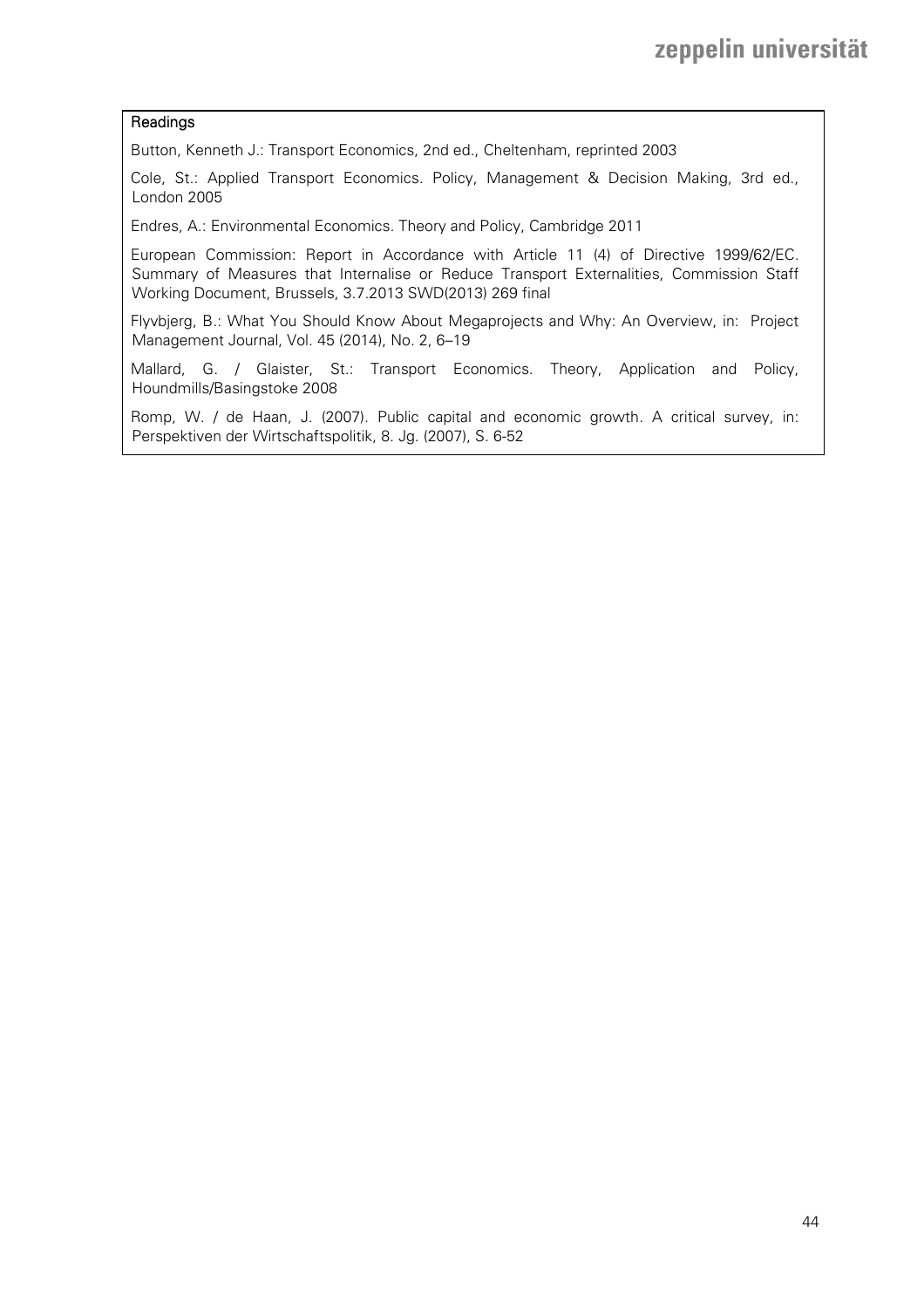| Module 242142-6   Mobility Innovations & Digitalization                                                                                                                                                                                                                                                                                                                                                                                                                                                                                                                                                                                                                                                                                                                                                                                                                                                                                                                                                                                                                                                                                                                                                                                                                                                                                                                                                                                                                                                                                                                                                |                                  |                                    |                   |                                                                                             |  |  |
|--------------------------------------------------------------------------------------------------------------------------------------------------------------------------------------------------------------------------------------------------------------------------------------------------------------------------------------------------------------------------------------------------------------------------------------------------------------------------------------------------------------------------------------------------------------------------------------------------------------------------------------------------------------------------------------------------------------------------------------------------------------------------------------------------------------------------------------------------------------------------------------------------------------------------------------------------------------------------------------------------------------------------------------------------------------------------------------------------------------------------------------------------------------------------------------------------------------------------------------------------------------------------------------------------------------------------------------------------------------------------------------------------------------------------------------------------------------------------------------------------------------------------------------------------------------------------------------------------------|----------------------------------|------------------------------------|-------------------|---------------------------------------------------------------------------------------------|--|--|
| MSc CME/<br><b>GEMA</b>                                                                                                                                                                                                                                                                                                                                                                                                                                                                                                                                                                                                                                                                                                                                                                                                                                                                                                                                                                                                                                                                                                                                                                                                                                                                                                                                                                                                                                                                                                                                                                                | Semester 3                       | Contact Hours 3                    | ECTS <sub>6</sub> | Contact time/Self Study (in hrs):<br>36/114                                                 |  |  |
| <b>Teaching Methods</b>                                                                                                                                                                                                                                                                                                                                                                                                                                                                                                                                                                                                                                                                                                                                                                                                                                                                                                                                                                                                                                                                                                                                                                                                                                                                                                                                                                                                                                                                                                                                                                                |                                  | Seminar lecture, workshop sessions |                   |                                                                                             |  |  |
| Event Type                                                                                                                                                                                                                                                                                                                                                                                                                                                                                                                                                                                                                                                                                                                                                                                                                                                                                                                                                                                                                                                                                                                                                                                                                                                                                                                                                                                                                                                                                                                                                                                             |                                  |                                    |                   | Mandatory $\square$<br>Elective ⊠                                                           |  |  |
| Period                                                                                                                                                                                                                                                                                                                                                                                                                                                                                                                                                                                                                                                                                                                                                                                                                                                                                                                                                                                                                                                                                                                                                                                                                                                                                                                                                                                                                                                                                                                                                                                                 |                                  |                                    |                   | 1 Semester                                                                                  |  |  |
| Rotation                                                                                                                                                                                                                                                                                                                                                                                                                                                                                                                                                                                                                                                                                                                                                                                                                                                                                                                                                                                                                                                                                                                                                                                                                                                                                                                                                                                                                                                                                                                                                                                               |                                  |                                    |                   | yearly $\boxtimes$<br>per semester $\Box$                                                   |  |  |
| Examinations                                                                                                                                                                                                                                                                                                                                                                                                                                                                                                                                                                                                                                                                                                                                                                                                                                                                                                                                                                                                                                                                                                                                                                                                                                                                                                                                                                                                                                                                                                                                                                                           |                                  |                                    |                   | Research<br>project<br>project<br>and<br>documentation in groups,<br>poster<br>presentation |  |  |
|                                                                                                                                                                                                                                                                                                                                                                                                                                                                                                                                                                                                                                                                                                                                                                                                                                                                                                                                                                                                                                                                                                                                                                                                                                                                                                                                                                                                                                                                                                                                                                                                        | Scope and Length of Examinations |                                    |                   |                                                                                             |  |  |
|                                                                                                                                                                                                                                                                                                                                                                                                                                                                                                                                                                                                                                                                                                                                                                                                                                                                                                                                                                                                                                                                                                                                                                                                                                                                                                                                                                                                                                                                                                                                                                                                        | Module Responsibility with       |                                    |                   | Prof. Dr. Wolfgang H. Schulz                                                                |  |  |
|                                                                                                                                                                                                                                                                                                                                                                                                                                                                                                                                                                                                                                                                                                                                                                                                                                                                                                                                                                                                                                                                                                                                                                                                                                                                                                                                                                                                                                                                                                                                                                                                        |                                  |                                    |                   | Chair of Mobility, Trade & Logistics                                                        |  |  |
|                                                                                                                                                                                                                                                                                                                                                                                                                                                                                                                                                                                                                                                                                                                                                                                                                                                                                                                                                                                                                                                                                                                                                                                                                                                                                                                                                                                                                                                                                                                                                                                                        |                                  |                                    |                   | Director Amadeus Center for<br>Mobility Studies   CfM                                       |  |  |
|                                                                                                                                                                                                                                                                                                                                                                                                                                                                                                                                                                                                                                                                                                                                                                                                                                                                                                                                                                                                                                                                                                                                                                                                                                                                                                                                                                                                                                                                                                                                                                                                        |                                  |                                    |                   | E-Mail: wolfgang.schulz@zu.de                                                               |  |  |
| Performance level                                                                                                                                                                                                                                                                                                                                                                                                                                                                                                                                                                                                                                                                                                                                                                                                                                                                                                                                                                                                                                                                                                                                                                                                                                                                                                                                                                                                                                                                                                                                                                                      |                                  |                                    |                   | Basics □                                                                                    |  |  |
|                                                                                                                                                                                                                                                                                                                                                                                                                                                                                                                                                                                                                                                                                                                                                                                                                                                                                                                                                                                                                                                                                                                                                                                                                                                                                                                                                                                                                                                                                                                                                                                                        |                                  |                                    |                   | Advanced □                                                                                  |  |  |
|                                                                                                                                                                                                                                                                                                                                                                                                                                                                                                                                                                                                                                                                                                                                                                                                                                                                                                                                                                                                                                                                                                                                                                                                                                                                                                                                                                                                                                                                                                                                                                                                        |                                  |                                    |                   | Spezialization ⊠                                                                            |  |  |
| Prerequisites                                                                                                                                                                                                                                                                                                                                                                                                                                                                                                                                                                                                                                                                                                                                                                                                                                                                                                                                                                                                                                                                                                                                                                                                                                                                                                                                                                                                                                                                                                                                                                                          |                                  |                                    |                   |                                                                                             |  |  |
| Use of Module                                                                                                                                                                                                                                                                                                                                                                                                                                                                                                                                                                                                                                                                                                                                                                                                                                                                                                                                                                                                                                                                                                                                                                                                                                                                                                                                                                                                                                                                                                                                                                                          |                                  |                                    |                   |                                                                                             |  |  |
| Contents<br>PART I: Basics, Trends, and Assessment<br>Digitalization: Challenging the Future.<br>$\bullet$<br>Trends, opportunities and challenges in the field of digitalization: data safety and security,<br>$\bullet$<br>connectivity, interdisciplinary and cross-sectoral cooperation.<br>Understanding mobility: freight transport - passenger transport, needs, modes, users,<br>٠<br>global - local.<br>Main trends in the field of mobility innovations and new technological developments.<br>٠<br>Assessment of mega trends and their influences on "the future of mobility."<br>PART II: Impacts, Institutions, and Government<br>Impacts of mobility and/or digitalization on growth, employment, productivity, technological<br>$\bullet$<br>progress & external effects.<br>Digitalization impact on mobility and vice versa.<br>$\bullet$<br>Institutions: Stakeholder, newcomers, over-the-top-provider, regulator, third parties, first-<br>$\bullet$<br>mover, closer.<br>Political objectives and regulations (National, European & International transport policy).<br>$\bullet$<br>PART III: Process, Organization and IT<br>Technical architecture processes enabling digitalization.<br>$\bullet$<br>Creating an adequate economic architecture with the Institutional Role Model-approach.<br>$\bullet$<br>PART IV: Innovation, Partnering, and Implementation<br>Innovation Radar<br>$\bullet$<br><b>Change Dimensions</b><br>٠<br><b>Smart Business Networks</b><br>$\bullet$<br>Time to Market: Management decisions under risk and uncertainty due to digitalization and |                                  |                                    |                   |                                                                                             |  |  |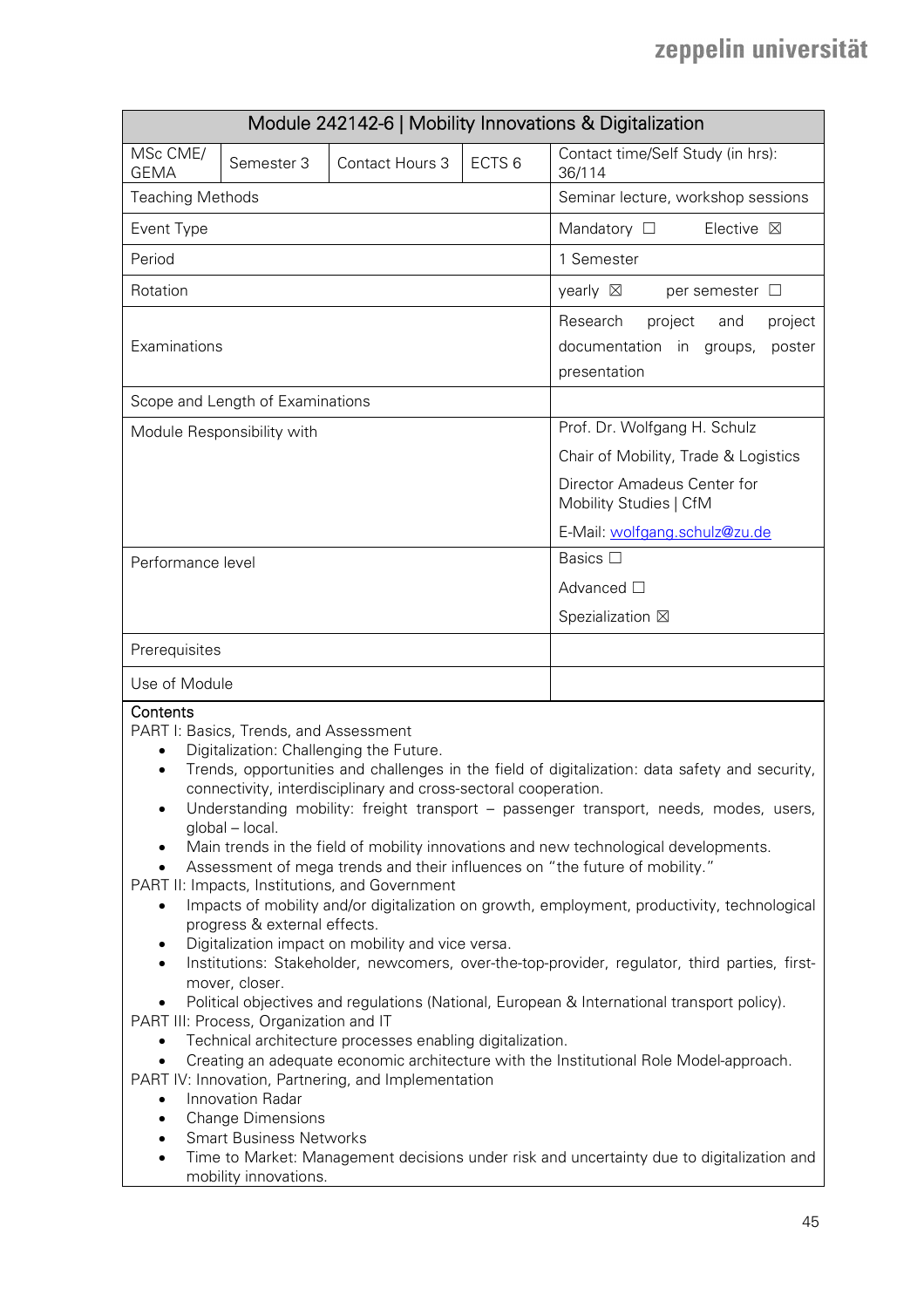## Qualification **Objective**

Students will get insights into

- the impact of governmental objectives and regulations regarding communication technologies on the strategical positioning of the industry and on user behavior;
- the key trends and drivers in consumer mobility and related challenges for the industry;
- trend-driven technological developments;
- communication technologies as a business model enabler;
- consumerization of mobility;
- drivers and barriers for the market deployment of mobility innovations.

### Readings

The readings will be defined in the individual courses.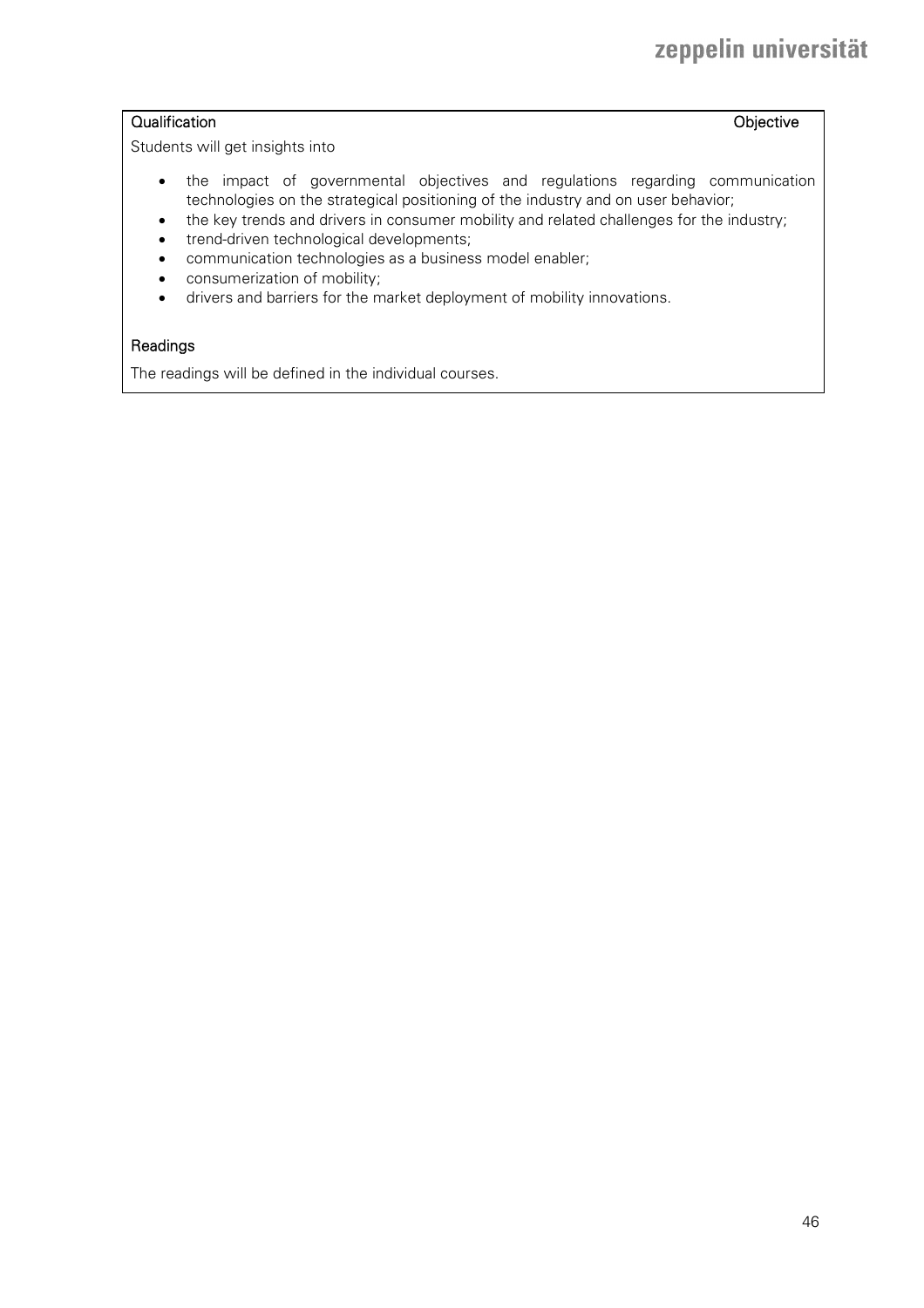|                         |                                  | Module 522011-6   Cases in Strategic Management |                                     |                                                                                            |
|-------------------------|----------------------------------|-------------------------------------------------|-------------------------------------|--------------------------------------------------------------------------------------------|
| MSc CME/<br><b>GEMA</b> | Semester 2 -<br>4                | <b>Contact Hours 3</b>                          | ECTS <sub>6</sub>                   | Contact time/Self Study (in hrs):<br>36/114                                                |
| <b>Teaching Methods</b> |                                  |                                                 |                                     | Lectures, Case Studies                                                                     |
| Course Type             |                                  |                                                 |                                     | Mandatory $\square$<br>Elective $\boxtimes$                                                |
| Period                  |                                  |                                                 |                                     | 1 Semester                                                                                 |
| Rotation                |                                  |                                                 |                                     | yearly $\boxtimes$<br>per semester $\Box$                                                  |
| Examinations            |                                  |                                                 |                                     | Exam                                                                                       |
|                         | Scope and Length of Examinations |                                                 |                                     | 90 min                                                                                     |
|                         | Module Responsibility with       |                                                 |                                     | Prof. Dr. Insa Sjurts                                                                      |
|                         |                                  |                                                 |                                     | Chair of Strategic Management &                                                            |
|                         |                                  |                                                 |                                     | Media                                                                                      |
|                         |                                  |                                                 |                                     | E-Mail: insa.sjurts@zu.de                                                                  |
| Performance level       |                                  |                                                 |                                     | Basic $\square$                                                                            |
|                         |                                  | Advanced ⊠                                      |                                     |                                                                                            |
|                         |                                  |                                                 |                                     | Specialization $\Box$                                                                      |
|                         |                                  |                                                 |                                     | a) MA GEMA: successful completion<br>of the basic seminar<br>522014 "Strategic Management" |
| Prerequisites           |                                  | b) MSc CME: basic knowledge from                |                                     |                                                                                            |
|                         |                                  | undergraduate studies according to              |                                     |                                                                                            |
|                         |                                  |                                                 | the basic seminar 522014 "Strategic |                                                                                            |
|                         |                                  |                                                 |                                     | Management" of MA GEMA                                                                     |
| Use of Module           |                                  |                                                 |                                     |                                                                                            |

#### **Contents**

Drawing from basic knowledge about strategic management, this elective module focuses on select current issues of advanced strategic management, as well as on the training of case studies. By solving comprehensive business cases, students will become familiar with typical strategic management challenges and learn how to independently develop and justify strategic solutions based on theories and techniques. Control questions serve the purpose to monitor and consolidate learning progress.

### Qualification objectives

| Ability to develop strategic courses of action based on a structured, profound and theory-driven analysis of environment and enterprise

| Ability to identify, analyze and discuss strategic action patterns of corporate practice

#### Readings

Besanko, D. et al.: Economics of Strategy, 7th ed., Hoboken/NJ, 2015

Grant, R.: Contemporary Strategy Analysis, 9th ed., Hoboken/NJ, 2015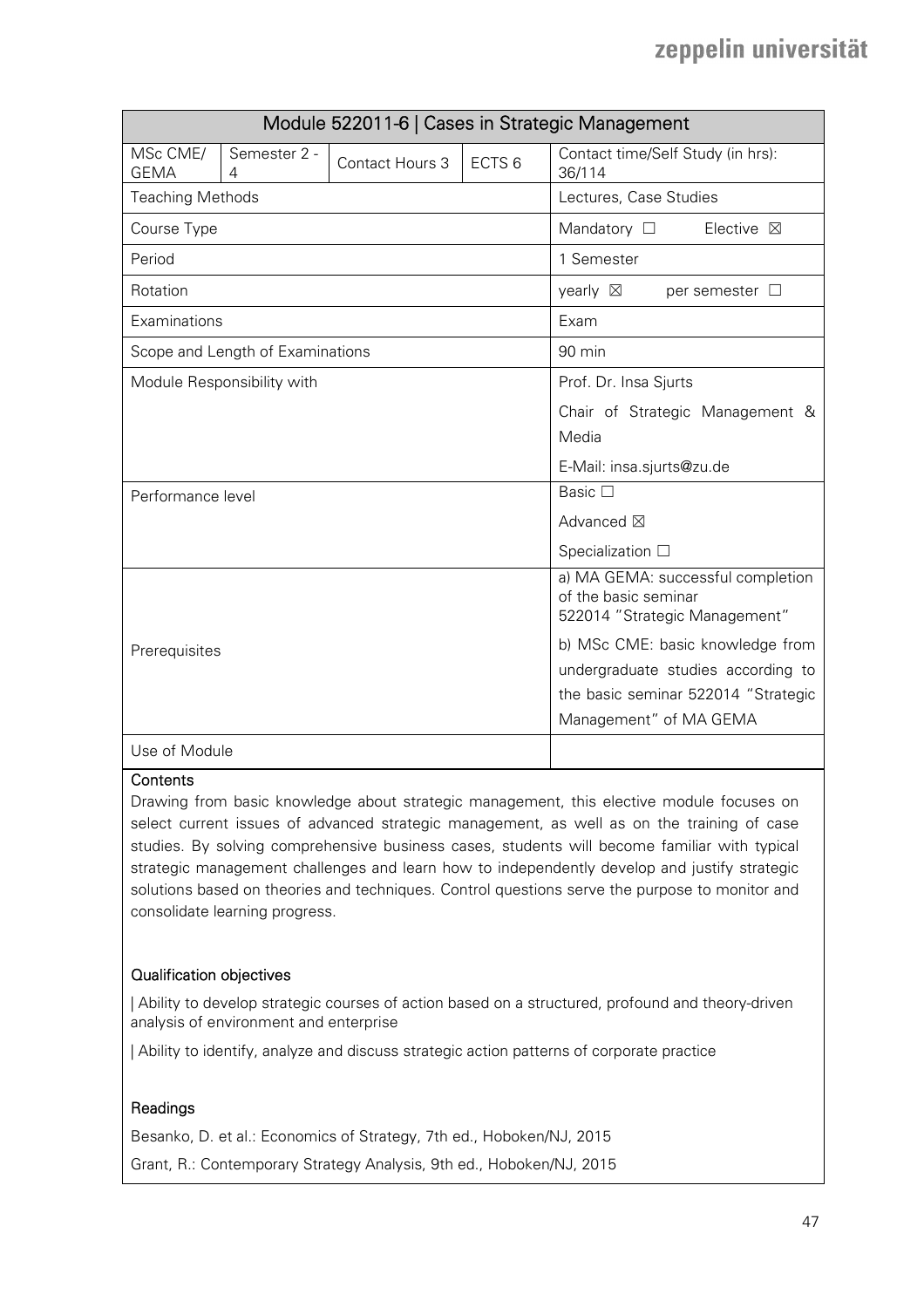Porter, M.E.: Wettbewerbsstrategie, 12th ed., Frankfurt am Main 2013 Welge, M. K./Al-Laham, A.: Strategisches Management, 6th ed., Wiesbaden 2012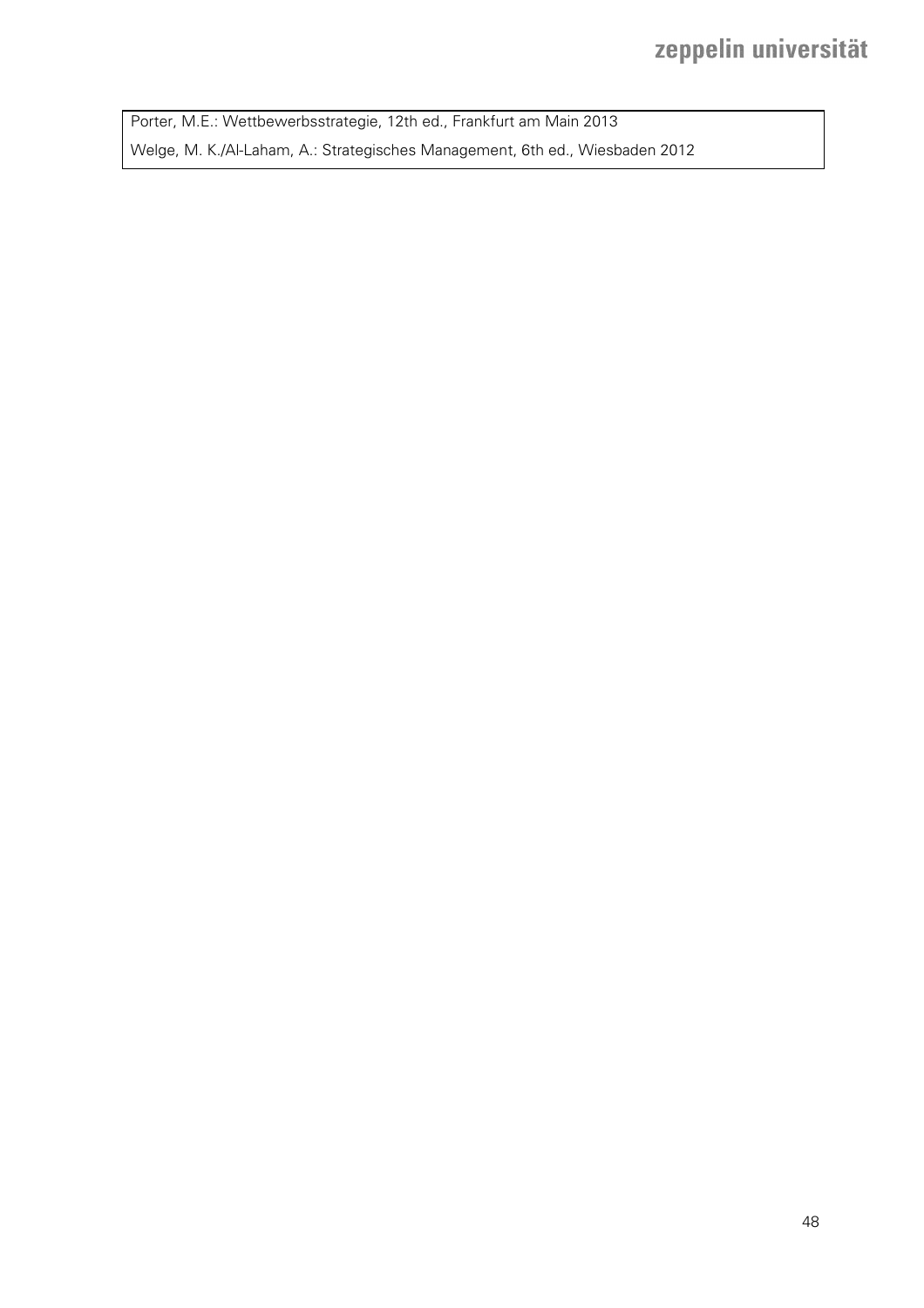| Module 542014-6   Supply Chain Management & International Freight<br><b>Transport</b>        |                                                |                                                                              |                   |                                             |  |  |  |
|----------------------------------------------------------------------------------------------|------------------------------------------------|------------------------------------------------------------------------------|-------------------|---------------------------------------------|--|--|--|
| MSc CME/<br><b>GEMA</b>                                                                      | Semester 2-<br>4                               | Contact Hours 3                                                              | ECTS <sub>5</sub> | Contact time/Self Study (in hrs):<br>36/114 |  |  |  |
| <b>Teaching Methods</b>                                                                      |                                                |                                                                              |                   |                                             |  |  |  |
| Event Type                                                                                   |                                                |                                                                              |                   | Mandatory $\square$<br>Elective $\boxtimes$ |  |  |  |
| Period                                                                                       |                                                |                                                                              |                   | 1 Semester                                  |  |  |  |
| Rotation                                                                                     |                                                |                                                                              |                   | yearly $\boxtimes$<br>per semester X        |  |  |  |
| Examinations                                                                                 |                                                |                                                                              |                   | Paper and Presentation                      |  |  |  |
|                                                                                              | Scope and Length of Examinations               |                                                                              |                   |                                             |  |  |  |
|                                                                                              | Module Responsibility with                     |                                                                              |                   | Prof. Dr. Alexander Eisenkopf               |  |  |  |
|                                                                                              |                                                |                                                                              |                   | ZEPPELIN Chair of Economic<br>&             |  |  |  |
|                                                                                              |                                                |                                                                              |                   | <b>Transport Policy</b>                     |  |  |  |
|                                                                                              |                                                |                                                                              |                   | E-Mail: alexander.eisenkopf@zu.de           |  |  |  |
| Performance level                                                                            |                                                |                                                                              |                   | Basics $\square$                            |  |  |  |
|                                                                                              |                                                | Advanced ⊠                                                                   |                   |                                             |  |  |  |
|                                                                                              |                                                |                                                                              |                   | Spezialization □                            |  |  |  |
| Prerequisites                                                                                |                                                |                                                                              |                   | none                                        |  |  |  |
| Use of Module                                                                                |                                                |                                                                              | Elective GEMA     |                                             |  |  |  |
| Contents<br>The Course Supply Chain Management & International Freight Transport deals with: |                                                |                                                                              |                   |                                             |  |  |  |
|                                                                                              |                                                | Economic and political determinants of international transport and logistics |                   |                                             |  |  |  |
| Global procurement and trade                                                                 |                                                |                                                                              |                   |                                             |  |  |  |
|                                                                                              | Requirements of Global Supply Chain Management |                                                                              |                   |                                             |  |  |  |
|                                                                                              | Structure of international Supply Chains       |                                                                              |                   |                                             |  |  |  |

| Design of international Transportation (maritime shipping, air transportation, intermodality)

| Digitization and international transport and logistics

| Sustainability of international supply chains

### Qualification Objective

**Students** 

| are able to assess the economic and political determinants of international transport and logistics | know the prerequisites of Global Supply Chain Management

| understand the structure of international supply chains and work effectively with their design elements

| identify the relevance of digitization for international supply chains

| reflect critically the sustainability of international supply chains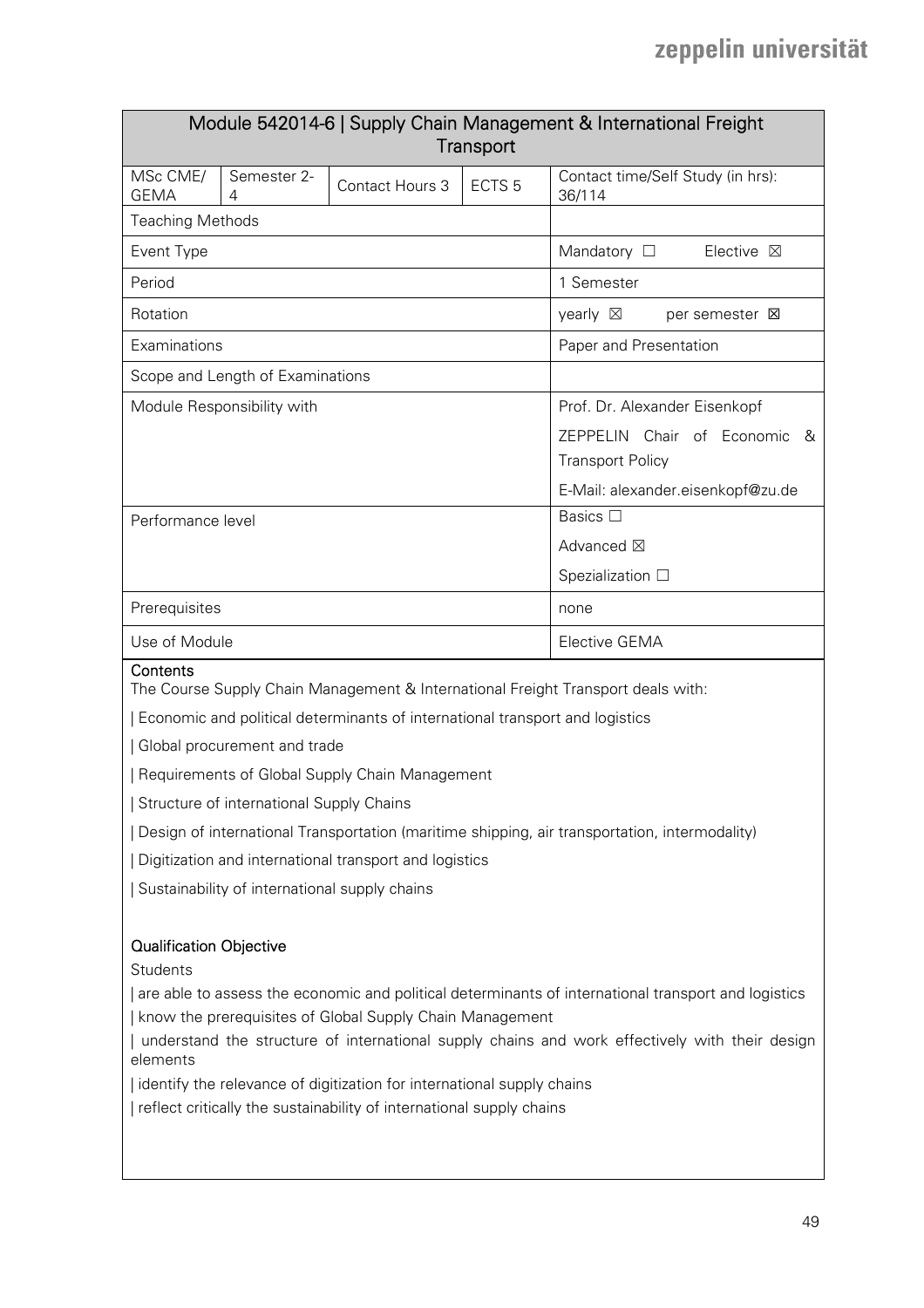## Readings

Gourdin, Kent N.: Global Logistics Management, 2nd ed., Blackwell 2006

Long, Douglas: International Logistics. Global Supply Chain Management, Kluwer 2004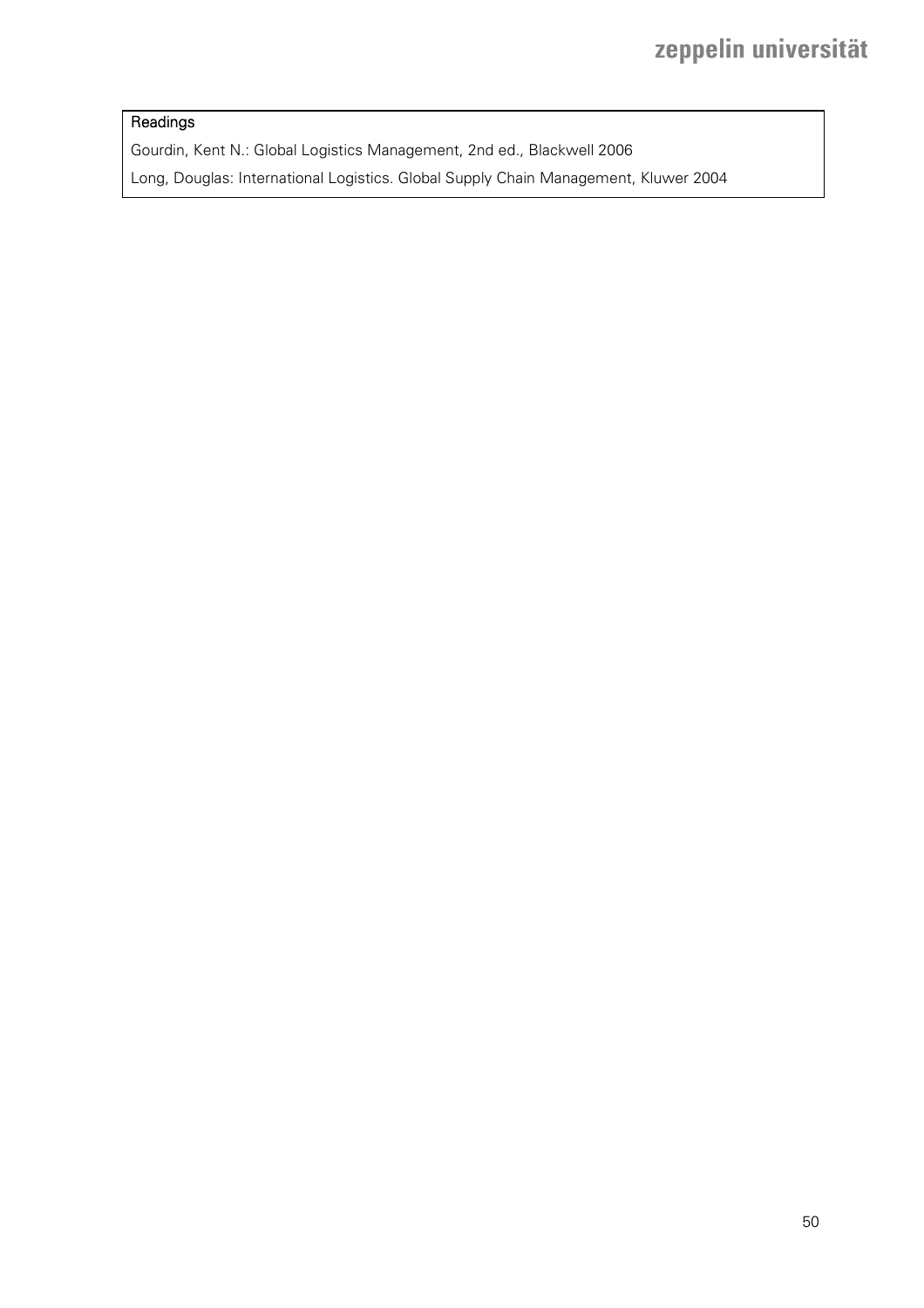# "Elective Modules"

|                                                                                                                                                                                                                                                                                                                                            |                                  | Module 542011-6   Advanced Marketing                                                                                                                                                                                                               |                   |                                                  |
|--------------------------------------------------------------------------------------------------------------------------------------------------------------------------------------------------------------------------------------------------------------------------------------------------------------------------------------------|----------------------------------|----------------------------------------------------------------------------------------------------------------------------------------------------------------------------------------------------------------------------------------------------|-------------------|--------------------------------------------------|
| MSc CME/<br><b>GEMA</b>                                                                                                                                                                                                                                                                                                                    | Semester 2-<br>4                 | Contact Hours 3                                                                                                                                                                                                                                    | ECTS <sub>6</sub> | Contact time/Self Study (in hrs):<br>36/114      |
| <b>Teaching Methods</b>                                                                                                                                                                                                                                                                                                                    |                                  |                                                                                                                                                                                                                                                    |                   |                                                  |
| Event Type                                                                                                                                                                                                                                                                                                                                 |                                  |                                                                                                                                                                                                                                                    |                   | Mandatory $\square$<br>Elective ⊠                |
| Period                                                                                                                                                                                                                                                                                                                                     |                                  |                                                                                                                                                                                                                                                    |                   | 1 Semester                                       |
| Rotation                                                                                                                                                                                                                                                                                                                                   |                                  |                                                                                                                                                                                                                                                    |                   | yearly $\boxtimes$<br>per semester $\boxtimes$   |
|                                                                                                                                                                                                                                                                                                                                            |                                  | Presentation                                                                                                                                                                                                                                       |                   |                                                  |
| Examinations                                                                                                                                                                                                                                                                                                                               |                                  |                                                                                                                                                                                                                                                    |                   | Paper                                            |
|                                                                                                                                                                                                                                                                                                                                            |                                  |                                                                                                                                                                                                                                                    |                   | Group presentation                               |
|                                                                                                                                                                                                                                                                                                                                            | Scope and Length of Examinations |                                                                                                                                                                                                                                                    |                   | Individual written composition                   |
|                                                                                                                                                                                                                                                                                                                                            | Module Responsibility with       |                                                                                                                                                                                                                                                    |                   | Prof. Dr. Anja Achtziger                         |
|                                                                                                                                                                                                                                                                                                                                            |                                  |                                                                                                                                                                                                                                                    |                   | Chair of Social & Economic                       |
|                                                                                                                                                                                                                                                                                                                                            |                                  |                                                                                                                                                                                                                                                    |                   | Psychology                                       |
|                                                                                                                                                                                                                                                                                                                                            |                                  |                                                                                                                                                                                                                                                    |                   | E-Mail: anja.achtzige@zu.de                      |
| Performance level                                                                                                                                                                                                                                                                                                                          |                                  |                                                                                                                                                                                                                                                    |                   | Basics □                                         |
|                                                                                                                                                                                                                                                                                                                                            |                                  |                                                                                                                                                                                                                                                    |                   | Advanced ⊠                                       |
|                                                                                                                                                                                                                                                                                                                                            |                                  |                                                                                                                                                                                                                                                    |                   | Specialization $\square$                         |
| Prerequisites                                                                                                                                                                                                                                                                                                                              |                                  | a) MA GEMA: successful<br>completion of the basic module<br>522017 "Marketing &<br>Branding"<br>b) MSc CME: Basic understanding<br>from the pre-learnings<br>according to the instructions in<br>the basic module 522017<br>"Marketing & Branding" |                   |                                                  |
| Use of Module                                                                                                                                                                                                                                                                                                                              |                                  |                                                                                                                                                                                                                                                    |                   | Major Phase   Mandatory Module<br>GEMA   MSc CME |
| Contents                                                                                                                                                                                                                                                                                                                                   |                                  |                                                                                                                                                                                                                                                    |                   |                                                  |
| Strategic aspects of brand management<br>Consumer-centric brand management<br>Current aspects in brand communication and management<br>Development of brand strategies<br>Brand communication within the strategic frame of brand management<br>International brand management<br>Characteristics of brand management in different sectors |                                  |                                                                                                                                                                                                                                                    |                   |                                                  |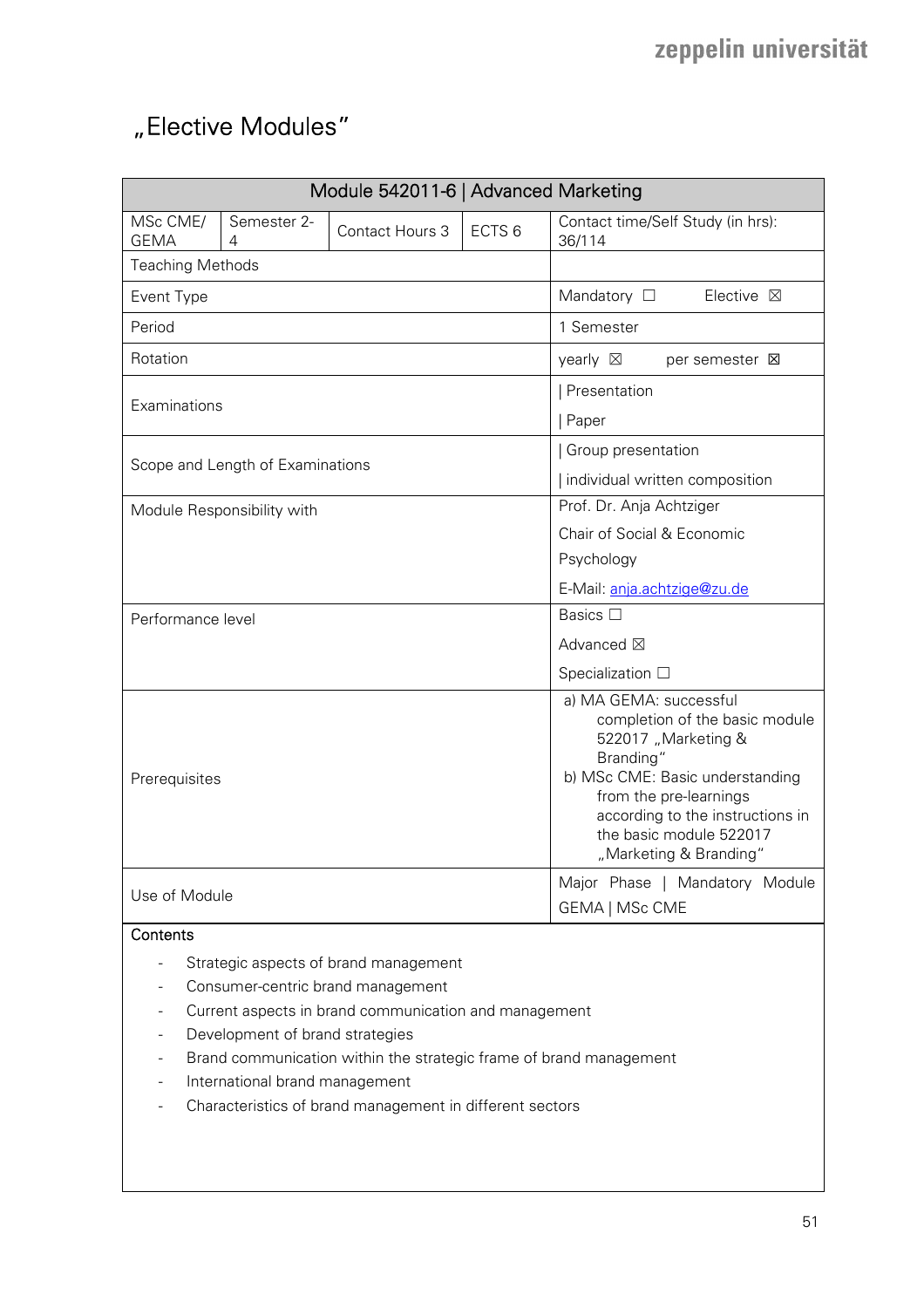#### Qualification Objective

- Familiarization with consumer-centric brand management and brand communication
- Gaining advanced insightsabout the special characteristics of brand management and communication within the consumer-centric marketing approach
- Development of knowledge and skills that are necessary for a systematic analysis and management of brands and communication decisions
- Knowledge of methods and instruments within brand management and brand communication

#### Readings

- Esch, Strategie und Technik der Markenführung, Stuttgart.
- Florack/Scarabis/Primosch, Psychologie der Markenführung, Stuttgart.
- Kapferer, The New Strategic Brand Management: Creating and Sustaining Brand Equity Long Term.
- Papers from peer-reviewed journals, as indicated within the script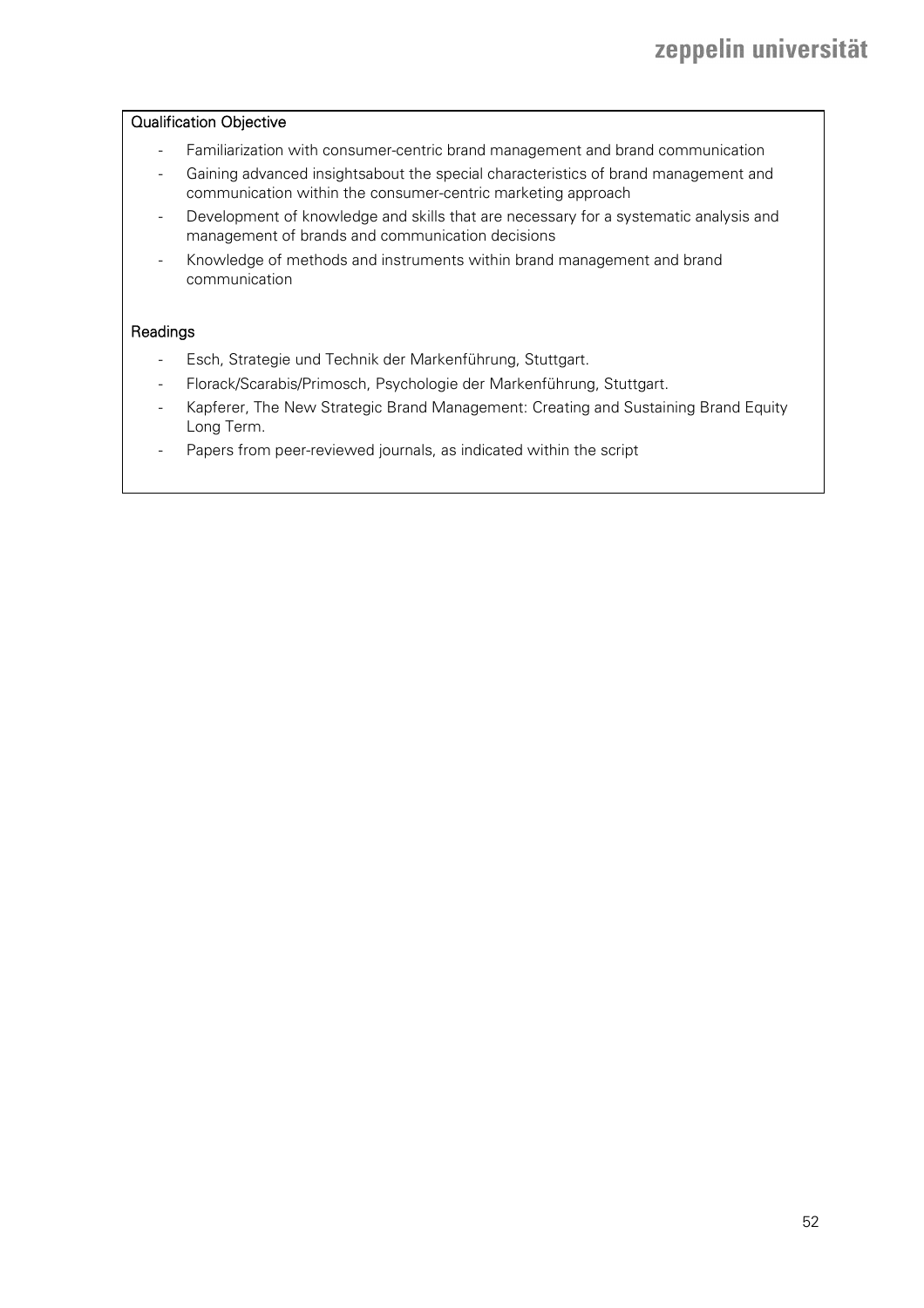|                         |                                  | Module 242022-6   Capital Market Theory       |                             |                                             |
|-------------------------|----------------------------------|-----------------------------------------------|-----------------------------|---------------------------------------------|
| MSc CME                 | Semester 1-2                     | Contact Hours 3                               | ECTS <sub>6</sub>           | Contact time/Self Study (in hrs):<br>36/114 |
| <b>Teaching Methods</b> |                                  |                                               |                             | lecture                                     |
| Event Type              |                                  |                                               |                             | Mandatory $\square$<br>Elective $\boxtimes$ |
| Period                  |                                  |                                               |                             |                                             |
| Rotation                |                                  |                                               |                             | yearly $\boxtimes$<br>per semester $\Box$   |
| Examinations            |                                  |                                               |                             | Final exam                                  |
|                         | Scope and Length of Examinations |                                               |                             | 90 minutes                                  |
|                         | Module Responsibility with       |                                               |                             | Prof. Dr. Mark Mietzner                     |
|                         |                                  | Chair of Banking & Finance                    |                             |                                             |
|                         |                                  |                                               | E-Mail: mark.mietzner@zu.de |                                             |
| Performance level       |                                  |                                               | Basics $\square$            |                                             |
|                         |                                  |                                               | Advanced $\boxtimes$        |                                             |
|                         |                                  | Spezialization $\square$                      |                             |                                             |
| Prerequisites           |                                  | statistics, mathematics, Corporate<br>Finance |                             |                                             |
| Use of Module           |                                  | Electives MSc CME                             |                             |                                             |

#### **Contents**

This lecture combines the topics of "valuation and valuation theory" and "contract theory". Students will be introduced to the fundamentals of the utility and the state preference theories. This is followed by a discussion of selected valuation methods (e.g., risk neutral pricing, pricing kernel, risk premia). The first block ends with an in-depth discussion of the portfolio selection and CAPM.

The second block of this lecture the students get a comprehensive introduction into the main methods and applications of game and contract theory. To this end, students will be introduced to the goals of contract theory and the general problems of decisions under uncertainty. This is followed by an introduction into game theory with a specific focus on Nash equilibria in pure and mixed strategies and Bayesian games. The course ends with an introduction and discussion of mechanisms that are suitable to solve problems arising from asymmetric information.

#### Qualification Objectives

Students will learn methods and concepts of valuation and contract theory at an advanced level such that they are able to understand current economic and financial problems that will be discussed in advanced finance classes.

### Readings

Bannier (2005): Vertragstheorie Eine Einführung mit finanzökonomischen Beispielen und Anwendungen, Physica-Verlag. Rasmusen, Eric (1994): Games and Information, 2. Auflage, Blackwell Publishers, Oxford. Dixit/Nalebuff (1991): Thinking Strategically, WW Norton, N.Y. Hart, Oliver (1995): Firms, Contracts and Financial Structure, Clarendon Press,Oxford.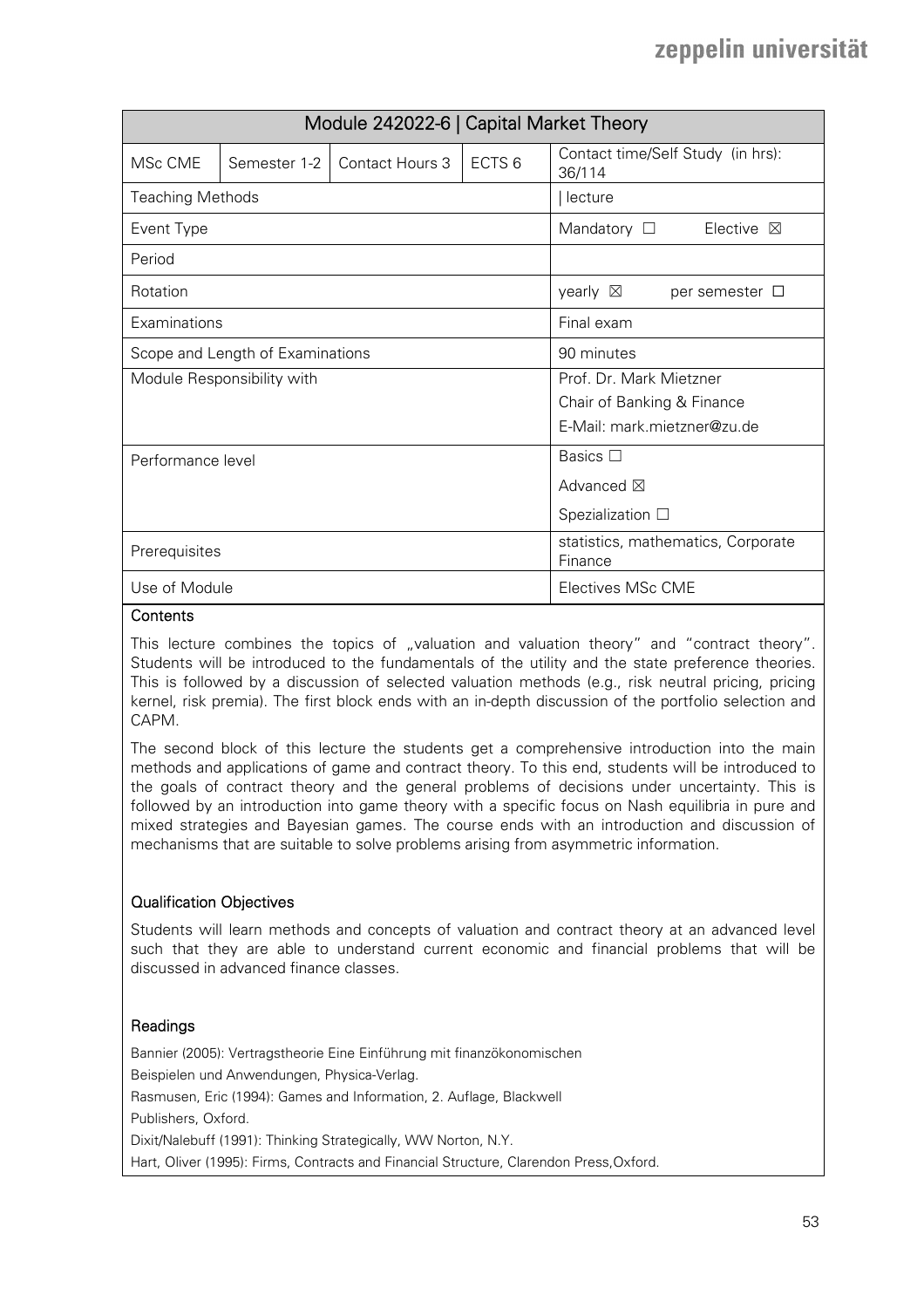Bolton/Dewatripont (2005): Contract Theory, MIT Press, Cambridge. Tirole, Jean (2001): Corporate Governance, Econometrica 69, 1-35. Salanie (1997): The Economics of Contracts: A Primer, MIT Press, Cambridge. Fudenberg/Tirole (1991): Game Theory, MIT Press, Cambridge. Schweizer, Urs (1999): Vertragstheorie, Mohr Siebeck, Tübingen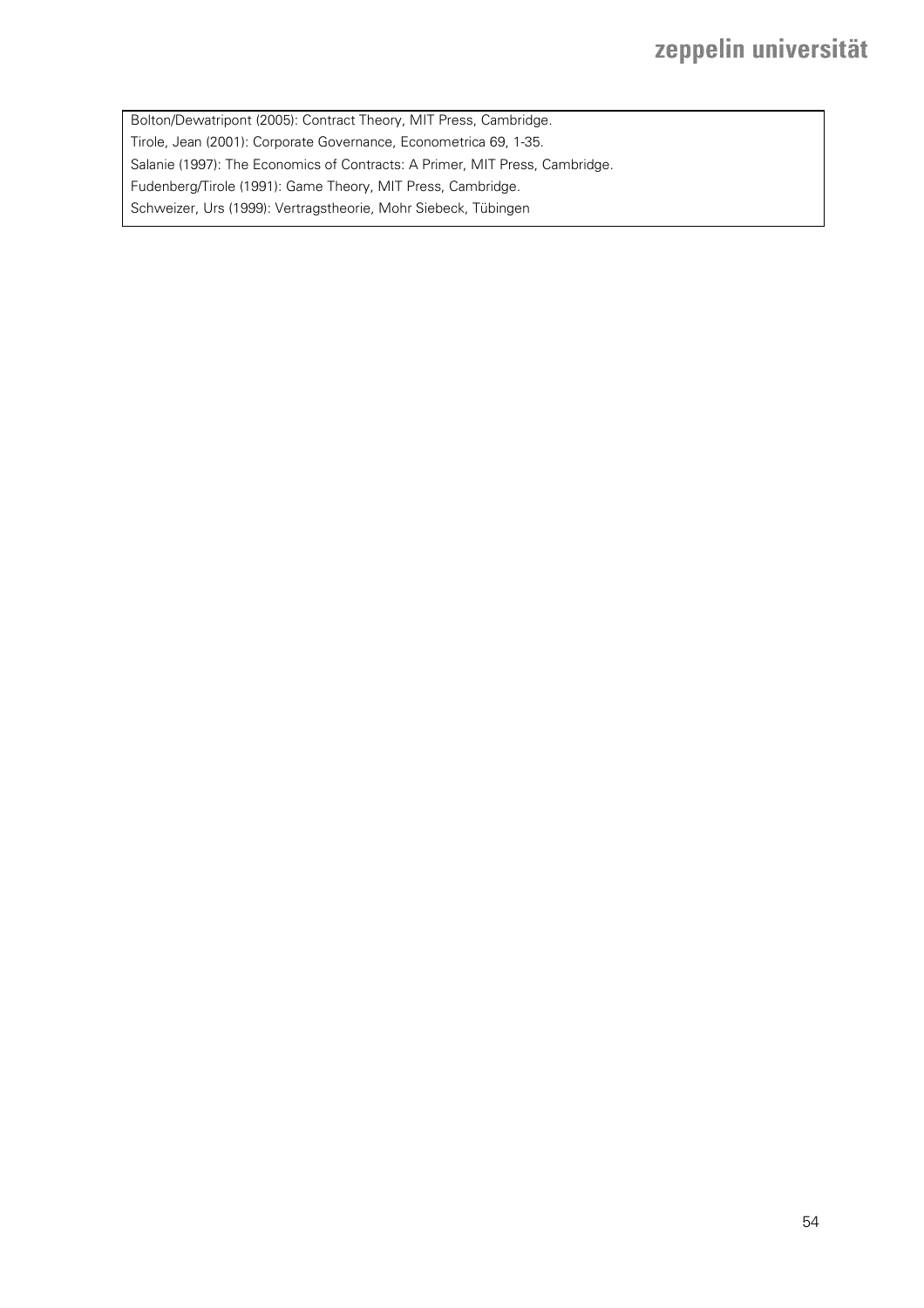| Module 242491-6   Selected Topics |                                  |                                        |                  |                                             |  |  |
|-----------------------------------|----------------------------------|----------------------------------------|------------------|---------------------------------------------|--|--|
| MSc CME/<br><b>GEMA</b>           | Semester 4                       | Contact Hours 6                        | ECTS 12          | Contact time/Self Study (in hrs):<br>72/228 |  |  |
| <b>Teaching Methods</b>           |                                  |                                        |                  | Seminar                                     |  |  |
| Event Type                        |                                  |                                        |                  | Mandatory $\Box$<br>Elective 冈              |  |  |
| Period                            |                                  |                                        |                  | 1 Semester                                  |  |  |
| Rotation                          |                                  |                                        |                  | yearly $\Box$<br>per semester <b>X</b>      |  |  |
| Examinations                      |                                  |                                        |                  | variable                                    |  |  |
|                                   | Scope and Length of Examinations |                                        |                  | variable                                    |  |  |
|                                   | Module Responsibility with       | <b>Executive Program Directors CME</b> |                  |                                             |  |  |
|                                   |                                  | programmvorstand.cme@zu.de             |                  |                                             |  |  |
| Performance level                 |                                  |                                        | Basics $\square$ |                                             |  |  |
|                                   |                                  | Advanced $\square$                     |                  |                                             |  |  |
|                                   |                                  | Specialization $\square$               |                  |                                             |  |  |
| Prerequisites                     |                                  | Completed mandatory report             |                  |                                             |  |  |
| Use of Module                     |                                  | Elective Module GEMA   MSc CME         |                  |                                             |  |  |

#### **Contents**

The module deals with current questions, topics and problem statements in corporate management and economics and gives students the opportunity to debate, defend their views and develop potential solutions. Different business and economic focus areas can be covered by semester.

### Qualification Objective

As part of the module, students enhance their already acquired theoretical, methodical and empirical knowledge with a competent ability to discourse and debate current topics in business and economics. The students learn to apply the theoretical approaches on practical use cases and to apply the methodologies to develop their own solutions. By doing so, students will learn to defend their positions in debates.

#### Readings

The readings will be communicated in the individual classes.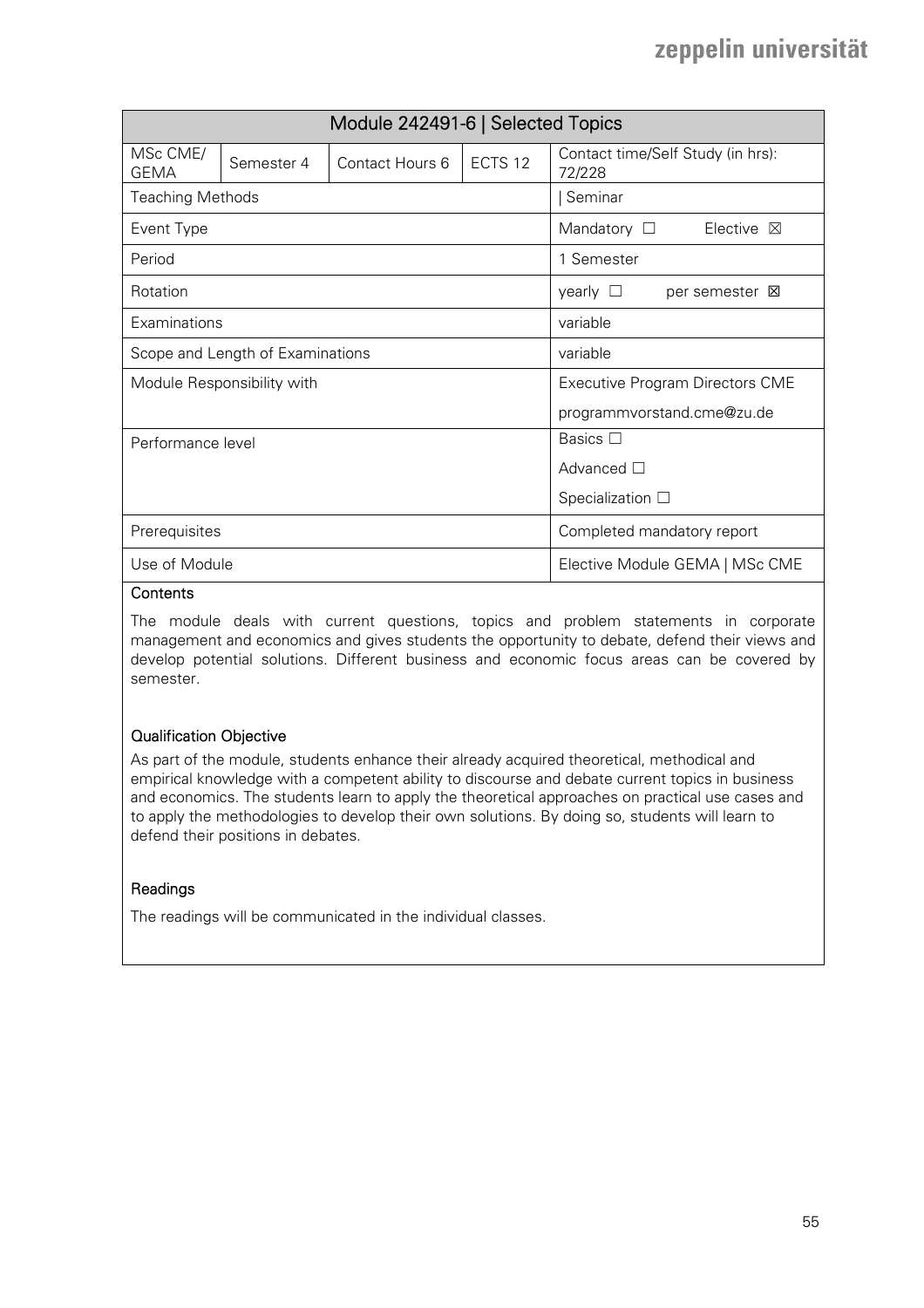## Final Module

|                         |                                  |                                       | Module   Final Module |                                            |
|-------------------------|----------------------------------|---------------------------------------|-----------------------|--------------------------------------------|
| MSc CME/<br><b>GEMA</b> | Semester 4                       | <b>Contact Hours</b>                  | ECTS <sub>20</sub>    | Contact time/Self Study (in hrs):<br>0/500 |
| <b>Teaching Methods</b> |                                  |                                       |                       | Masterthesis (written form)                |
|                         |                                  |                                       |                       | Disputation (oral form)                    |
| Event Type              |                                  |                                       |                       | Elective $\square$<br>Mandatory ⊠          |
| Period                  |                                  |                                       |                       | 1 Semester                                 |
| Rotation                |                                  |                                       |                       | yearly $\Box$<br>per semester $\boxtimes$  |
| Examinations            |                                  |                                       |                       | Written composition                        |
|                         |                                  |                                       |                       | Oral exam                                  |
|                         |                                  |                                       |                       | 16 weeks lead time for the master          |
|                         | Scope and Length of Examinations |                                       |                       | thesis                                     |
|                         |                                  |                                       |                       | 45-60 minutes for the disputation          |
|                         | Module Responsibility with       |                                       |                       | chair of the central<br>The<br>exam        |
|                         |                                  |                                       |                       | committee                                  |
| Performance level       |                                  |                                       |                       | Basics □                                   |
|                         |                                  |                                       |                       | Advanced □                                 |
|                         |                                  |                                       |                       | Specialization ⊠                           |
|                         |                                  |                                       |                       | Successful completion of the               |
|                         |                                  | mandatory modules within the          |                       |                                            |
| Prerequisites           |                                  | stipulated timeframe of three         |                       |                                            |
|                         |                                  | semesters (Master thesis)             |                       |                                            |
|                         |                                  | Successful<br>completion<br>of<br>the |                       |                                            |
|                         |                                  | master thesis (Disputation)           |                       |                                            |
| Use of Module           |                                  |                                       |                       | Mandatory Module MA GEMA                   |

### **Contents**

This module represents the end of the degree and includes the development of a master thesis and a disposition.

The master thesis is an exam and at the same time part of the academic education. The students develop a research question and perform literature research based on academic sources. They will choose suitable theoretical perspectives and academic methods and use or develop them further to answer their research question. They will compare and critically evaluate the results of their work with the latest research and will document the results clearly and in an academically appropriate format.

In the disputation, the students defend their master thesis. At first, they will present the thesis and